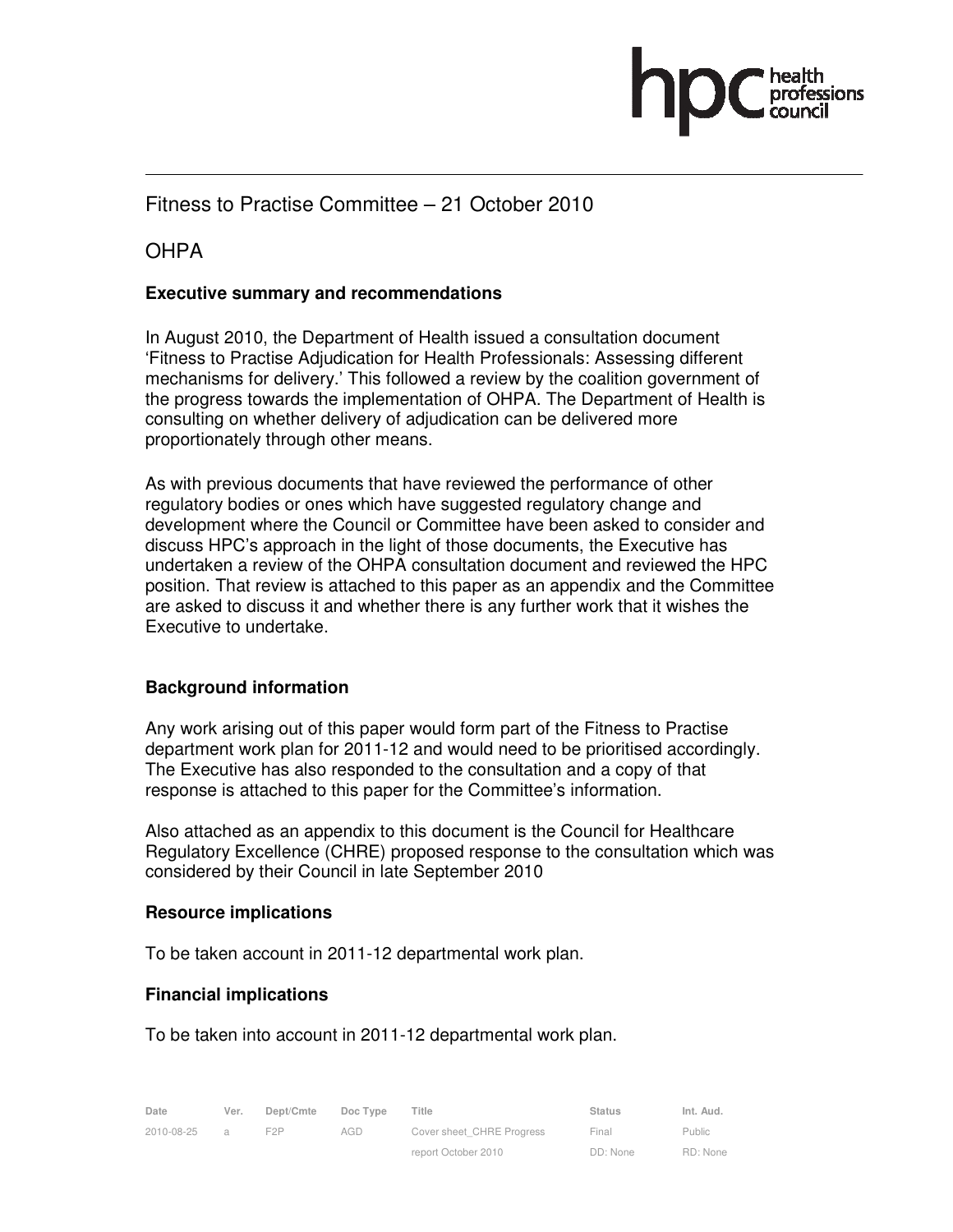## **Appendices**

OHPA Consultation document OHPA Consultation Response Report reviewing the recommendations set out in the OHPA Consultation document CHRE response to OHPA Consultation

# **Date of paper**

4 October 2010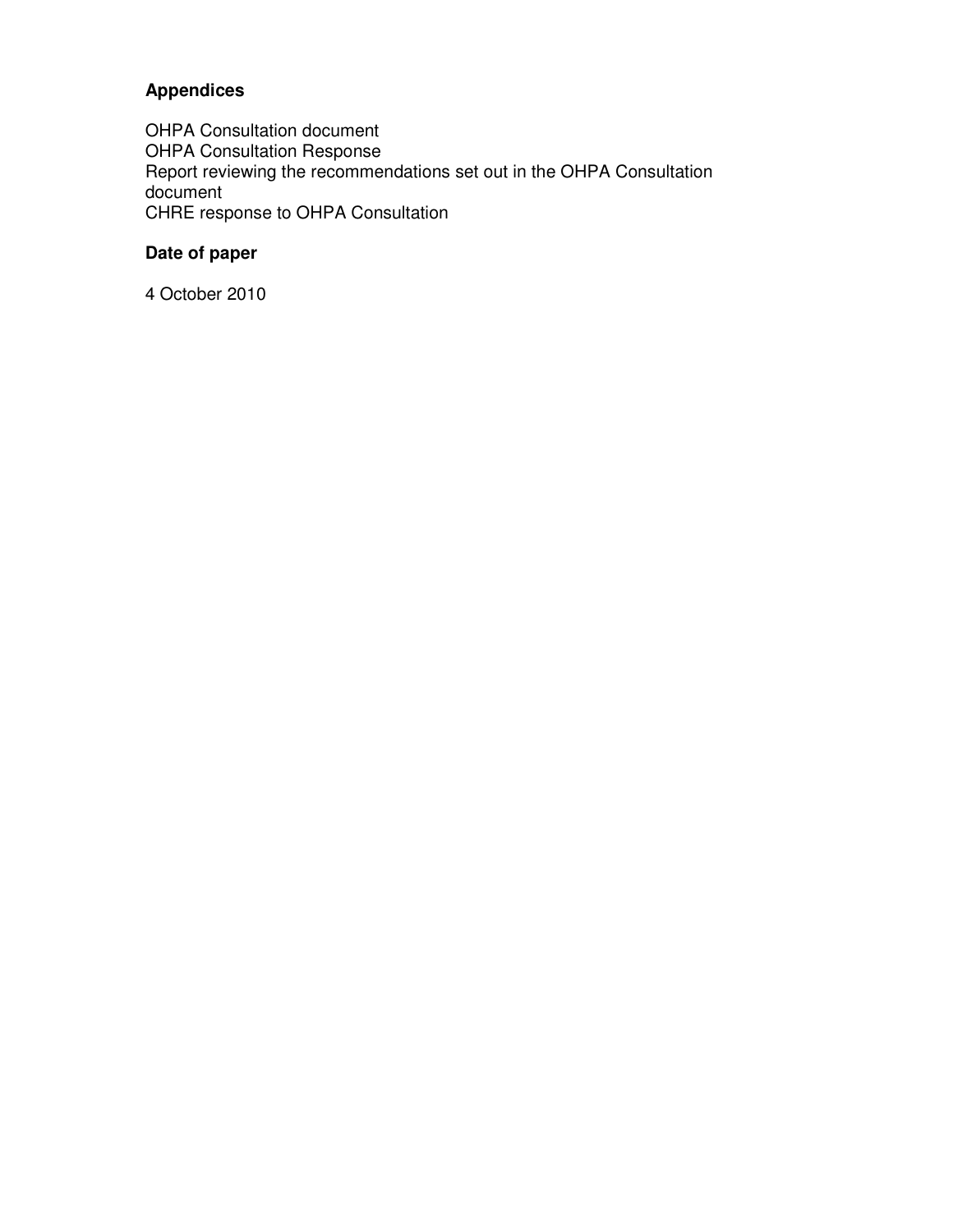

#### '**Fitness to Practise Adjudication for Health Professionals: Assessing different mechanisms for delivery: A review of the HPC's approach**

#### **1.0 Introduction**

- 1.1 In August 2008, the Department of Health issued a consultation document which assessed the argument for the delivery of adjudication of General Medical Council (GMC) fitness to practise cases through the Office of the Health Professions Adjudicator (OHPA). The HPC Executive has undertaken a review of that document and considered HPC's approach to fitness to practise in the light of that document.
- 1.2 The Consultation document sets out the
	- changes that OHPA would plan to make once it had taken over the adjudicative responsibility for General Medical Council and General Optical Council cases:
	- specific ambitions endorsed by the OHPA board; and
	- further detail as to how the GMC proposes to deliver more independent adjudication.
- 1.3 The Executive has reviewed the consultation document and the recommendations and suggestions of OHPA and the GMC and comment on it in the light of HPC's own approach to adjudication.

#### **Changes that OHPA would plan to make (subject to the outcome of the consultation**

- **2.0 Strong case management of cases, including dealing with matters on the papers where appropriate and where the parties consent (this will lead to efficient and cost effective hearings, delivering swifter outcomes to the benefit of patients, the public and health professionals);**
- 2.1 The HPC has comprehensive arrangements in place to ensure that fitness to practise proceedings are conducted, efficiently, fairly and in a cost effective manner. Since 2004, the HPC has issued a range of Practice Notes for the guidance of Practice Committee Panels and to assist those appearing before them. The practice notes reflect the underlying legislation and provide further and more comprehensive guidance to panels and others. Those practice notes are kept under continual review and new practice notes are produced as required.

| Date         | Ver. | Dept/Cmte        | Doc Type | Title             | <b>Status</b> | Int. Aud. |
|--------------|------|------------------|----------|-------------------|---------------|-----------|
| 2010-08-24 a |      | F <sub>2</sub> P | AOD      | OHPA Consultation | Draft         | Internal  |

1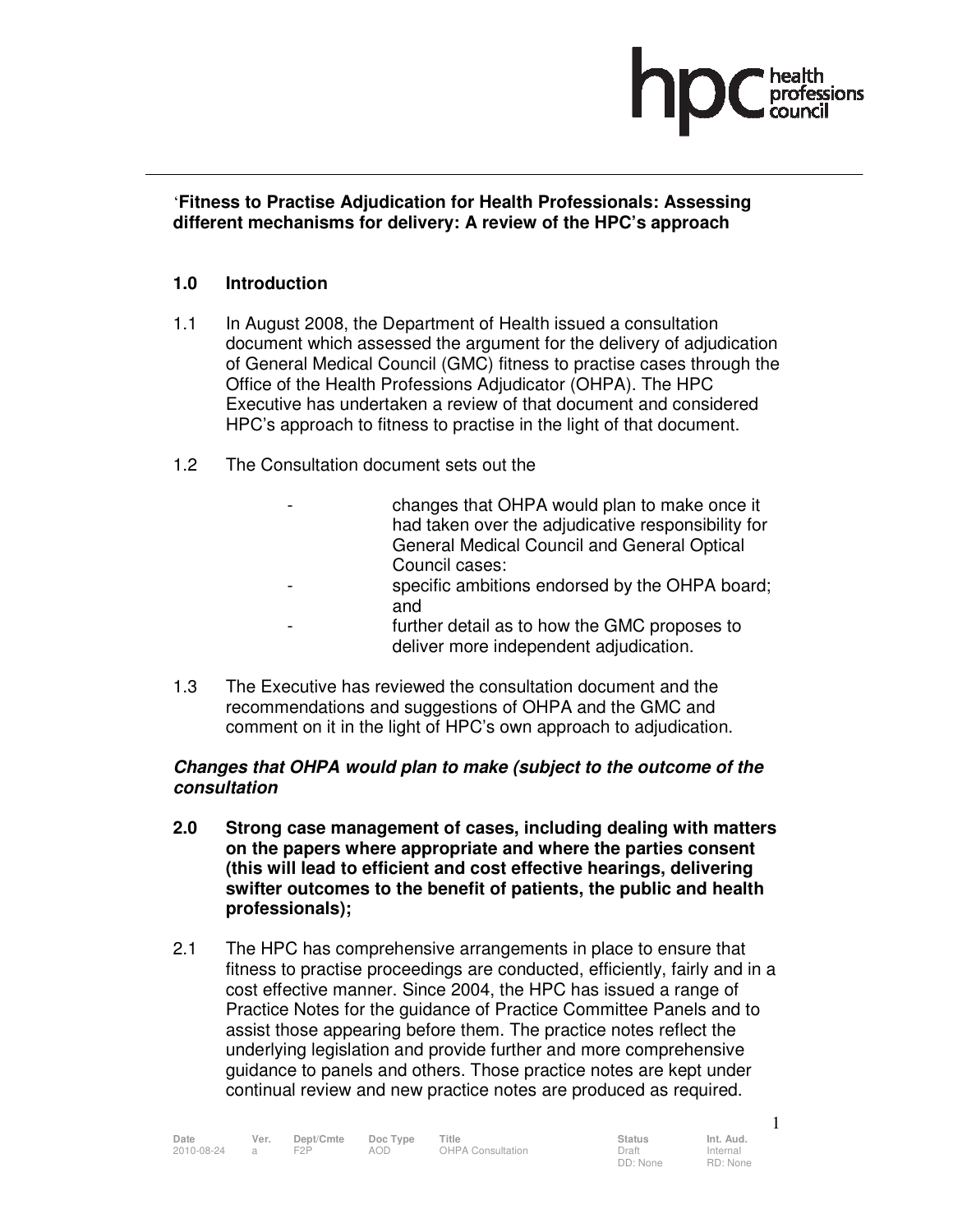#### **2.2 Case Management and Directions**

- 2.2.1 The Practice note 'Case Management and Directions' sets out the default case management directions that apply in fitness to practise cases. It also sets out the principles of case management adopted by the HPC in its running and management of cases. Effective case management is a process which enables:
	- $\circ$  the issues in dispute to be identified at an early stage;
	- o arrangements to be put in place to ensure that evidence, whether disputed or not, is presented clearly and effectively;
	- o the needs of any witnesses to be taken into account; and
	- o an effective programme and timetable to be established for the conduct of the proceedings.
- 2.2.2 In HPC cases, a number of standard directions apply automatically as default directions in every case. Panels can give special directions for the conduct of a case which disapply, vary or supplement the standard directions. Those standard directions relate to:
	- o Exchange of documentation. HPC provide registrants no later than 42 days before the date fixed for the hearing of the case, a copy of the documents which we will rely upon a the hearing
	- o Notices to admit facts
	- o Notices to admit documents
	- o Notices to admit witness statements
	- o Withdrawal of admissions
- 2.2.3 The practice note also provides standard templates for all of the above mentioned notices and can be found at www.hpcuk.org/assets/documents/10001DD8PRACTICE\_NOTE\_Case\_Manag ement and Directions.pdf
- 2.2.4 We are also reviewing the information that is provided to panels and registrants in HPC "bundles". That review includes consideration as to the provision of a "skeleton argument" in all final hearing cases. The purpose of a skeleton argument is to assist:
	- o the advocate/presenting officer to deliver a structured, reasoned and persuasive case;
	- $\circ$  the tribunal to understand all relevant matters of facts and law; and
	- $\circ$  the hearing to be conducted in an effective and timely manner.

The skeleton is intended both to define and confine the areas of controversy and should do so by identifying those matters that are not in issue and the nature of the argument in relation to those matters which are in issue.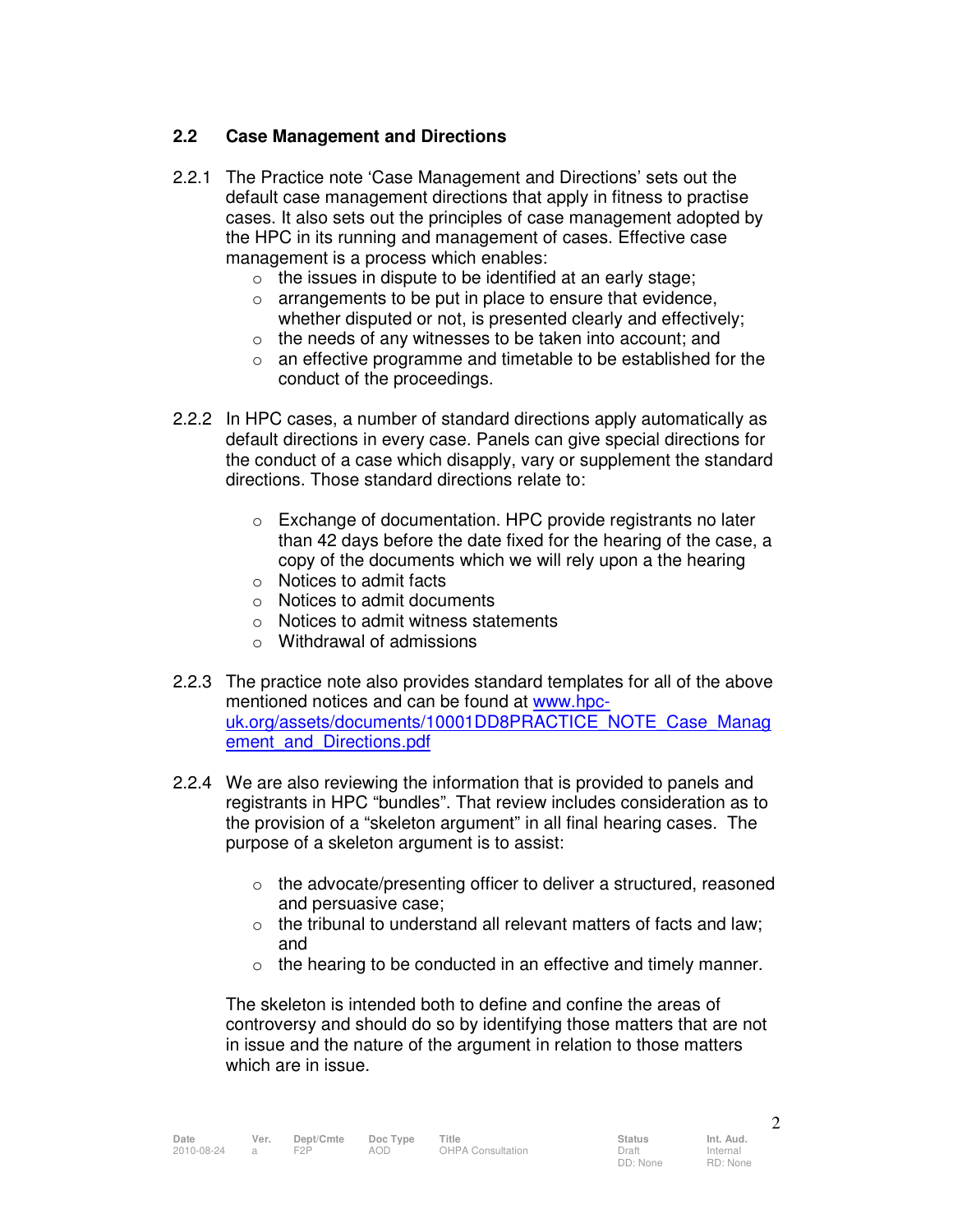#### **2.3 Consent**

- 2.3.1 The Practice note 'Disposal of cases via consent' provides guidance and information on the disposal of cases via consent. The Practice note states that 'Disposing of cases via consent is an effective case management tool which reduces the time taken to deal with allegations and the number of contested hearings which need to be held.' Neither the HPC nor a Practice Committee Panel will agree to resolve a case via consent unless they are satisfied that:
	- $\circ$  the appropriate level of public protection is being secured; and
	- o doing so would not be detrimental to the wider public interest.
- 2.3.2 HPC will only consider resolving a case via consent:
	- o after an Investigating Committee has found that there is a case to answer;
	- $\circ$  where the registrant is willing to admit the allegation in full'
	- where any remedial action proposed by the registrant and embodied in the Consent Order is consistent with the expected outcome if the case was to proceed to a contested hearing.
- 2.3.3 The process is also used when existing conditions of practice orders or suspension orders are reviewed. The Practice note can be found at www.hpcuk.org/assets/documents/10002473PRACTICE\_NOTE\_ConsentOrders .pdf

#### **2.4 Alternative mechanisms to resolve disputes**

2.4.1 As part of the Policy and Fitness to Practise department work plans for 2010-11, we are looking broadly at alternative ways of resolving disputes between registrants and the public, including, but not limited to exploring processes for mediation and alternative dispute resolution. This work will explore whether such arrangements have a place in the Fitness to Practise process or whether there are other steps that the HPC could take in order to help 'resolve' issues and concerns about registrants which fall short of impairment of fitness to practise. The plan for this piece of work can be found here: www.hpcuk.org/assets/documents/10002C8A20100225FTP-11 alternativemechanismsfordisputes.pdf

#### **2.5 Learning Points**

2.5.1 Panels of the Investigating Committee can include learning points in decisions where they decide there is no case to answer. They must decide that there is a realistic prospect of finding the facts and the ground of the allegation proved at a final hearing, but that there is no realistic prospect of finding that fitness to practise is impaired. Learning

Internal RD: None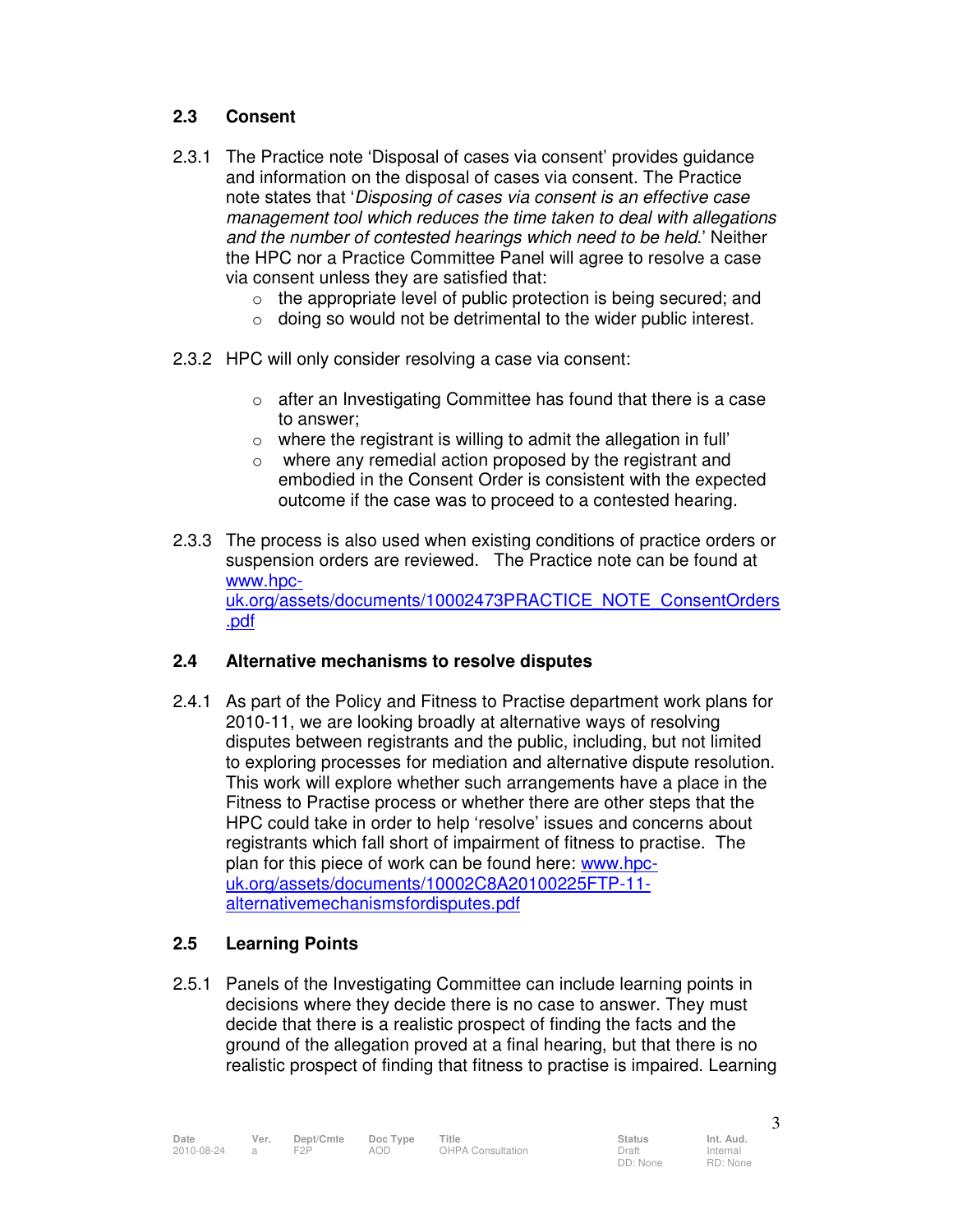points cannot be mandatory but are designed to provide guidance to the registrant on what they may want to consider in future.

- 2.5.1 One aim of learning points is to ensure that only appropriate cases where there is a realistic prospect of a final hearing panel finding impairment are referred to a final hearing, whilst enabling the Investigating Committee an opportunity to address minor shortfalls in the registrant's practice which do not amount to their fitness to practise being impaired.
- **3.0 Substituting panel members where a panel becomes inquorate due to ill-health or other significant or enduring problems, thereby preventing adjournment (this will afford patients better protection by registrant's being dealt with in a timely fashion);**
- 3.1 This issue of inquorate panels which can arise as a result of hearings taking a number of days, weeks and months to conclude, runs hand in hand with effective case management. Effective case management helps to ensure that hearings are managed in an expeditious and effective manner.

#### **3.2 Quoarcy**

- 3.2.1 Rule 3(6) of the Health Professions Council (Practice Committees and Miscellaneous Amendments) Rules 2009 provides that 'The quorum for a Practice Committee (that is, for a panel of members invited in accordance with paragraph(2)) is 3 of whom at least one must be  $-$ 
	- (a) a registrant from the same part of the register as any registrant who is the subject of the proceedings;
	- (b) a lay member; and
	- (c) a panel chair (who may also count as the registrant or lay member mentioned in subparagraphs (a) and (b)).

We are aware that for some other regulators, it is usual practice for a panel to start with five members.

- 3.2.2 HPC hearings generally conclude within two days. In the last financial year we had no instances of having to cancel hearings due to the unavailability of a panel member part way through the hearing
- 3.2.3 In practice, if a case was part way through and a panel became inquorate due to ill-health or other significant problems, we would review the individual circumstances of the case to determine what course of action to take (i.e wait for the panel member's situation to change or to restart proceedings with a new panel). Consideration would be given to what stage the case was at, what evidence had been heard and where the panel were in their determinations, at all time balancing the rights of the registrant with public protection.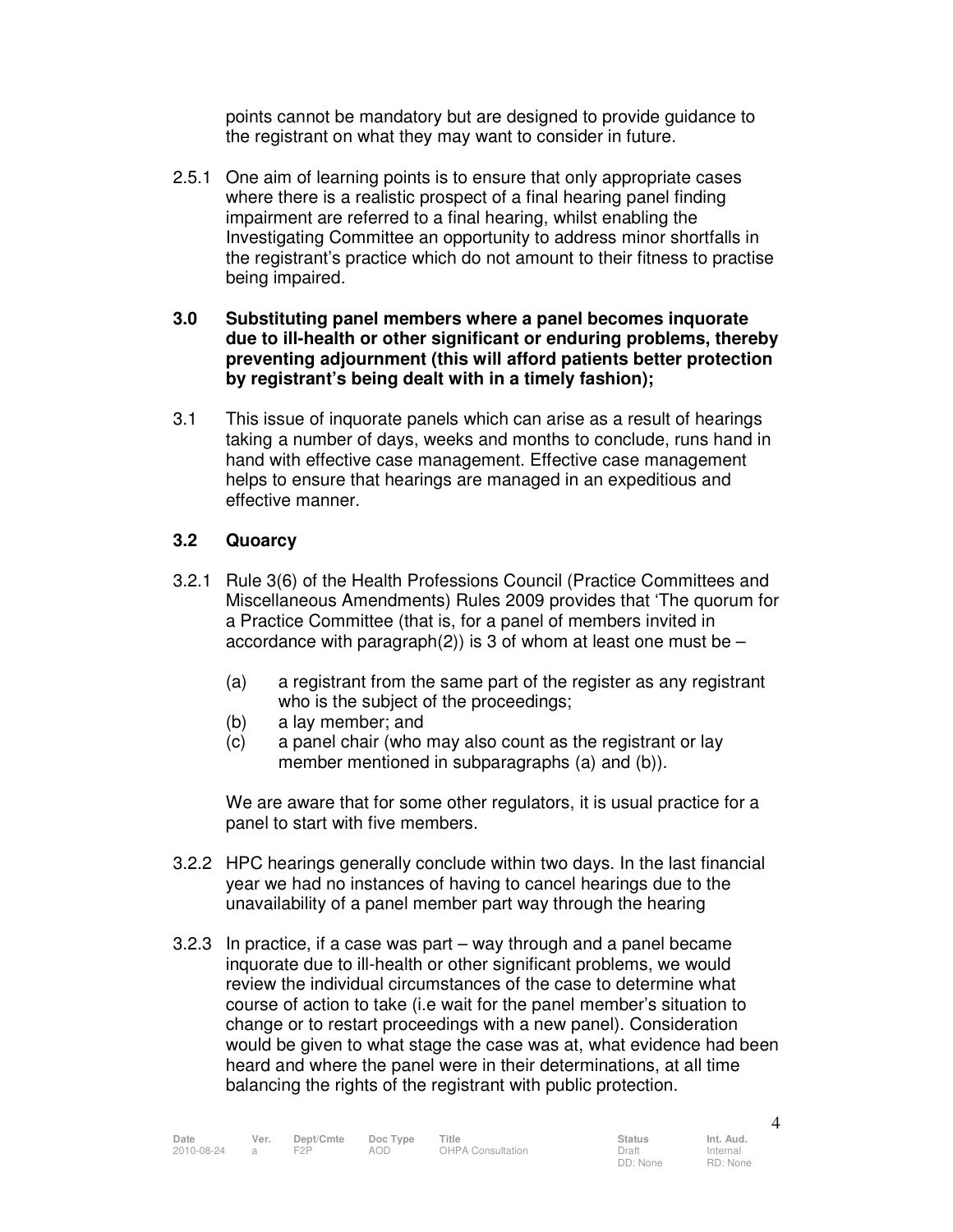#### **3.3 Length of time**

- 3.3.1 When reporting on the length of time of fitness to practise cases, the HPC splits the process out into Investigating Committee stage and final hearing stage and reports on the length of time for each stage separately. Therefore, the cases that are closed at Investigating Committee stage, are not included in the overall statistics on the case concluded. The HPC reports the length of time from receipt of the date the allegation is made to the conclusion of the case, rather than the commencement of the hearing. Further, HPC also report on the mean and median average length of time taken to conclude a case.
- 3.3.2 HPC allegations considered at Investigating Committee between April and August 2010, have taken a mean and median of 5 months to reach that stage. Final hearings that have taken place in the same period have taken a mean of 16 months and median of 14 months to conclude.

#### **4.0 Modernised hearing procedures to avoid spending time in hearings on matters which are not in dispute (e.g. the reading out of charges which are admitted by the practitioner);**

4.1 Since its inception, the aim and the ethos of the HPC, has been to avoid creating fear and apprehension which procedures of this kind can often engender. There is no unnecessary reading of "charges" (which are referred to as particulars by the HPC) and unnecessary formality has been removed as this often creates concern, particularly amongst the unrepresented. Panel chairs are asked to explain the procedure throughout the process and a Practice note 'Unrepresented parties' provides more guidance on this topic. That Practice note can be found here: http://www.hpcuk.org/assets/documents/100028A2UnrepresentedParties.pdf

#### **4.2 Case Management and Directions**

- 4.2.1 As mentioned above at point 2.2, The Practice note 'Case Management and Directions' sets out the principles of case management adopted by the HPC in its running and management of cases. The practice note also provides standard templates for the relevant notices.
- 4.2.2 The use of notices to admit means that witnesses may not need to be called to give evidence to the panel and the Council can rely on their statement. This can reduce the length of the hearing and the simplify the process of fixing the hearing date.
- 4.2.3 In cases where admissions have not been made in advance, registrants are asked if they admit any of the allegations at the outset

| Date       | Ver.           | Dept/Cmte | Doc Type | Title                    | <b>Status</b>     | Int. Aud. |
|------------|----------------|-----------|----------|--------------------------|-------------------|-----------|
| 2010-08-24 | $\overline{a}$ | F2P       | AOD.     | <b>OHPA Consultation</b> | Draft             | Internal  |
|            |                |           |          |                          | $DD: \text{None}$ | RD: None  |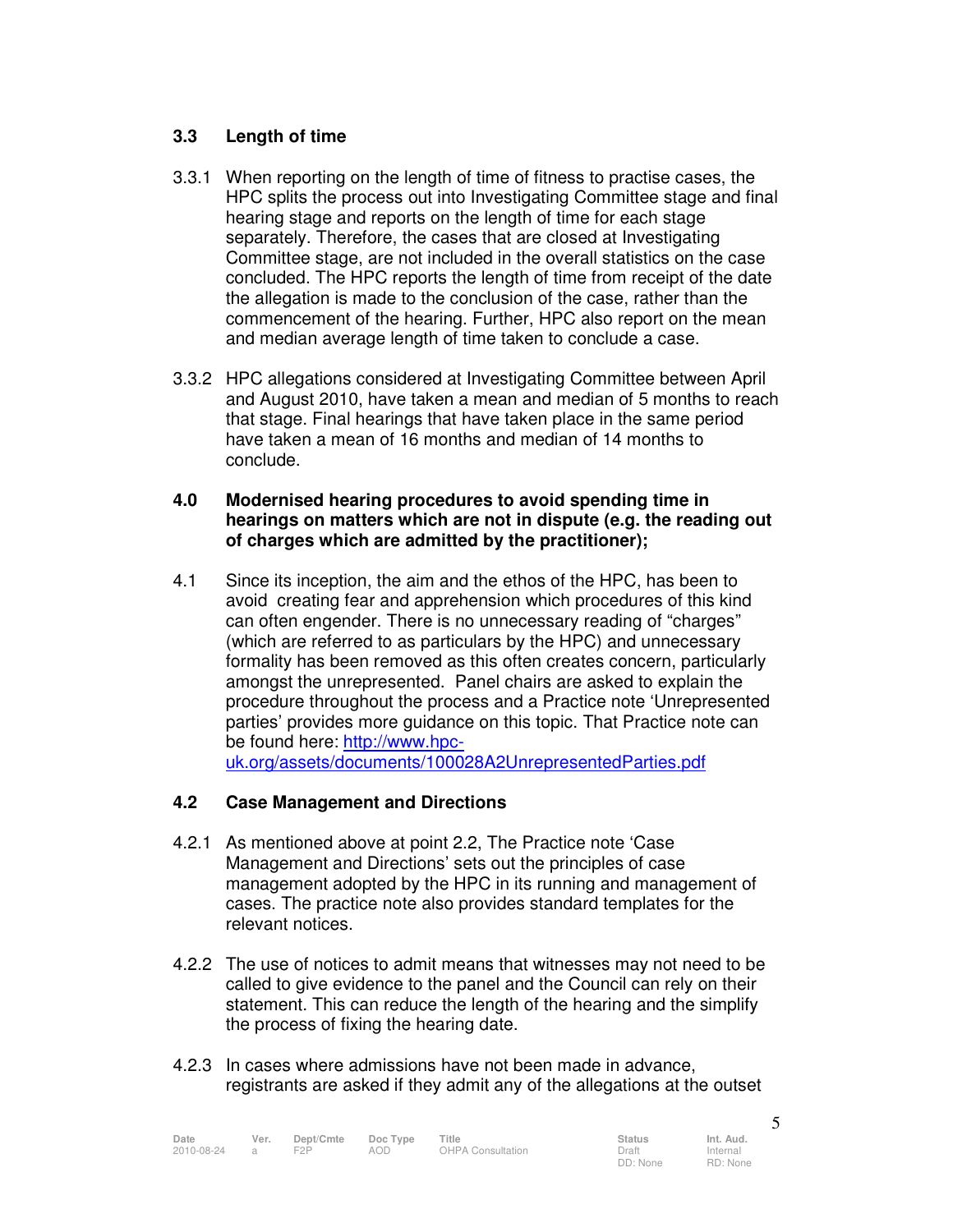of the proceedings. If admissions are made then it is possible to "stand down" witnesses.

- 4.2.4 In cases where witness statements are not in dispute, the witnesses concerned are not called.
- **5.0 Enhanced pre-hearing case-management procedures to reduce the amount of time spend in hearings on administrative matters such as the number of witnesses to be called;**
- 5.1 HPC makes use of its enhanced case management procedures as appropriate.

#### **5.2 Preliminary Hearings**

- 5.2.1 Panels have the power to hold preliminary hearings in private with the parties for the purpose of case management. In most fitness to practise cases such a hearing will not be required but they are of assistance in the small number of cases where substantial evidential or procedural issues need to be resolved prior to a full hearing take place. he Practice note ' Preliminary Hearing' provides more detail on the topic and can be found at http://www.hpcuk.org/assets/documents/10001DDEPRACTICE\_NOTE\_Preliminary\_H earings.pdf
- 5.2.2 The types of issues and applications considered at a preliminary hearing include:
	- o witness summons;
	- o complex legal argument;
	- $\circ$  joinder applications;
	- o vulnerable witness applications;
	- o disclosure of information; and
	- $\circ$  location of a hearing.
- 5.2.3 It is often the case that dates for the final hearing cannot be listed until after a preliminary meeting has taken place. Decisions made at the meeting often influence the number of days allocated or venue for a hearing. Although a preliminary hearing can mean delay in the listing of a case, the types of issues that are resolved often mean that the final hearing itself runs more smoothly and there is less likelihood of an adjournment at a later stage.

#### **5.3 Fixing the hearing**

5.3.1 We have service level standards in place with the law firm which prepares and presents cases to final hearing on our behalf. They provide that we should be notified that a case is ready to fix for hearing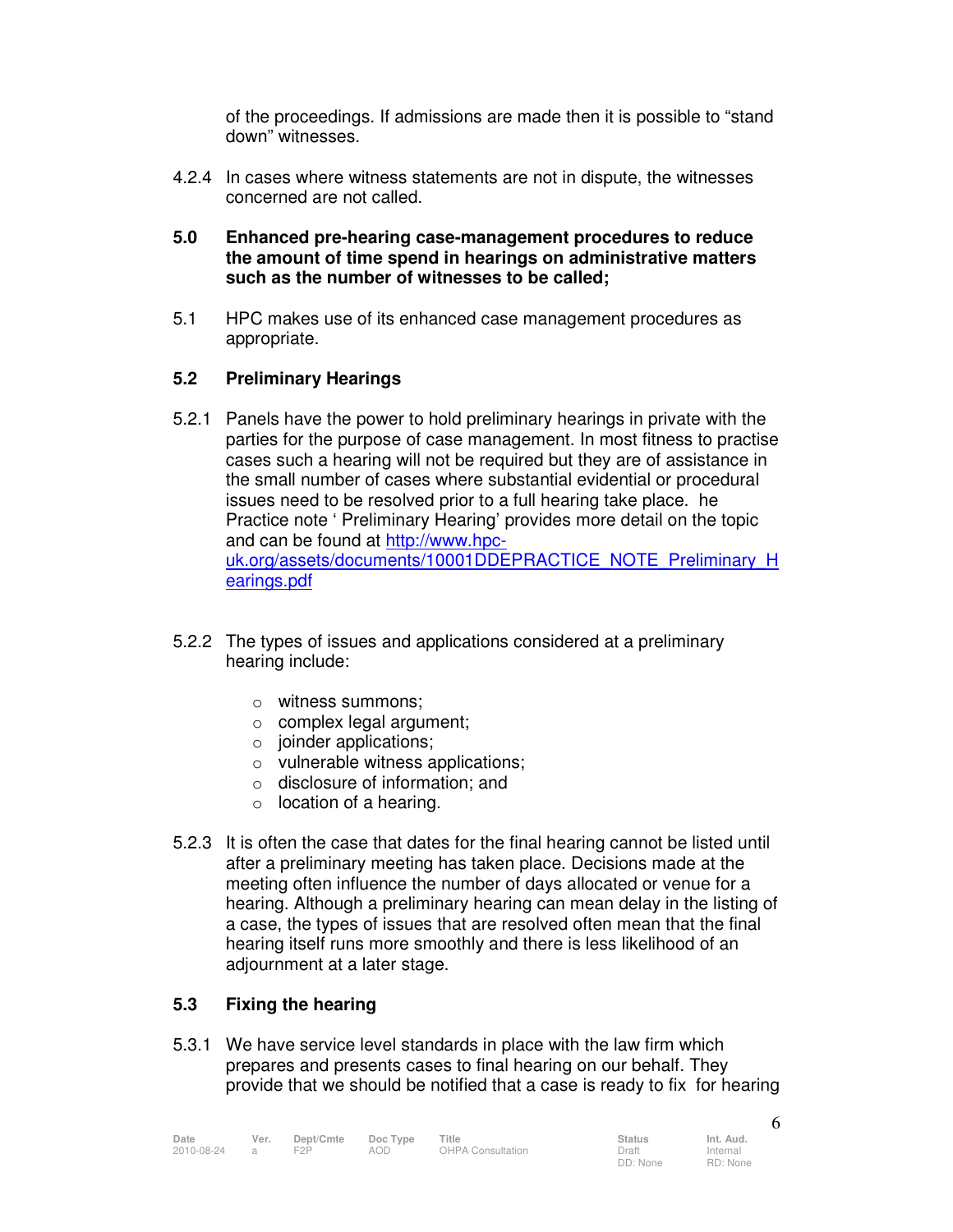within four and a half months of the Investigating Committee Panel (ICP) case to answer decision in 80 percent of cases. This allows for the more complex cases which may take longer to prepare. Cases are not listed for hearings immediately after an ICP for a number of reasons. It is not known at this stage how many witnesses will be required, whether any witnesses may be considered vulnerable and what additional material may need to be sought. It is also not possible to determine the number of days required for a hearing until the case has been prepared. In waiting until this information is confirmed, the Hearings Team can ensure that cases are listed appropriately and reduce delay in relisting cases.

- 5.3.2 Once the Hearings Team is notified that a case is ready to fix, the Scheduling Officers will obtain witness availability and that of the Registrant and representative. An average of three witnesses are required for each case, however this can be considerably more in some complex cases. It is often the case that witnesses delay confirming their availability and have to be followed up after two weeks by telephone. In some cases witnesses are assessed as vulnerable and special measures need to be provided for when fixing the hearing. This can include a video link or screens. When witness availability is confirmed, suitable dates are considered in light of the availability of resources. A panel is then organised and the hearing details confirmed to all parties. The availability of the panel (particularly the registrant member), adds further logistical detail to organising the hearing.
- 5.3.3 The Practice note 'Hearing venues' which can be found at http://www.hpcuk.org/assets/documents/10001DDAPRACTICE\_NOTE\_Hearing\_Loca tions.pdf provides more detail on the use of video conferencing facilities.
- 5.3.4 To ensure witness attendance at proceedings, rather than having to adjourn of they don't attend, the HPC gives each witness three opportunities to provide their dates of availability. The correspondence has been effective in ensuring attendance and on only one occasion since April 2010 has a witness summons had to be issued to ensure attendance.

#### **5.4 Skeleton arguments**

5.4.1 As mentioned at above, the information provided to panels and the registrant is under review including the use of future skeleton arguments. The skeleton argument will assist the advocate/presenting officer to deliver a structured, reasoned and persuasive case and also enable the panel to understand all relevant matters of facts and law. The aim of the skeleton arguments if to ensure the hearing is conducted in an effective and timely manner.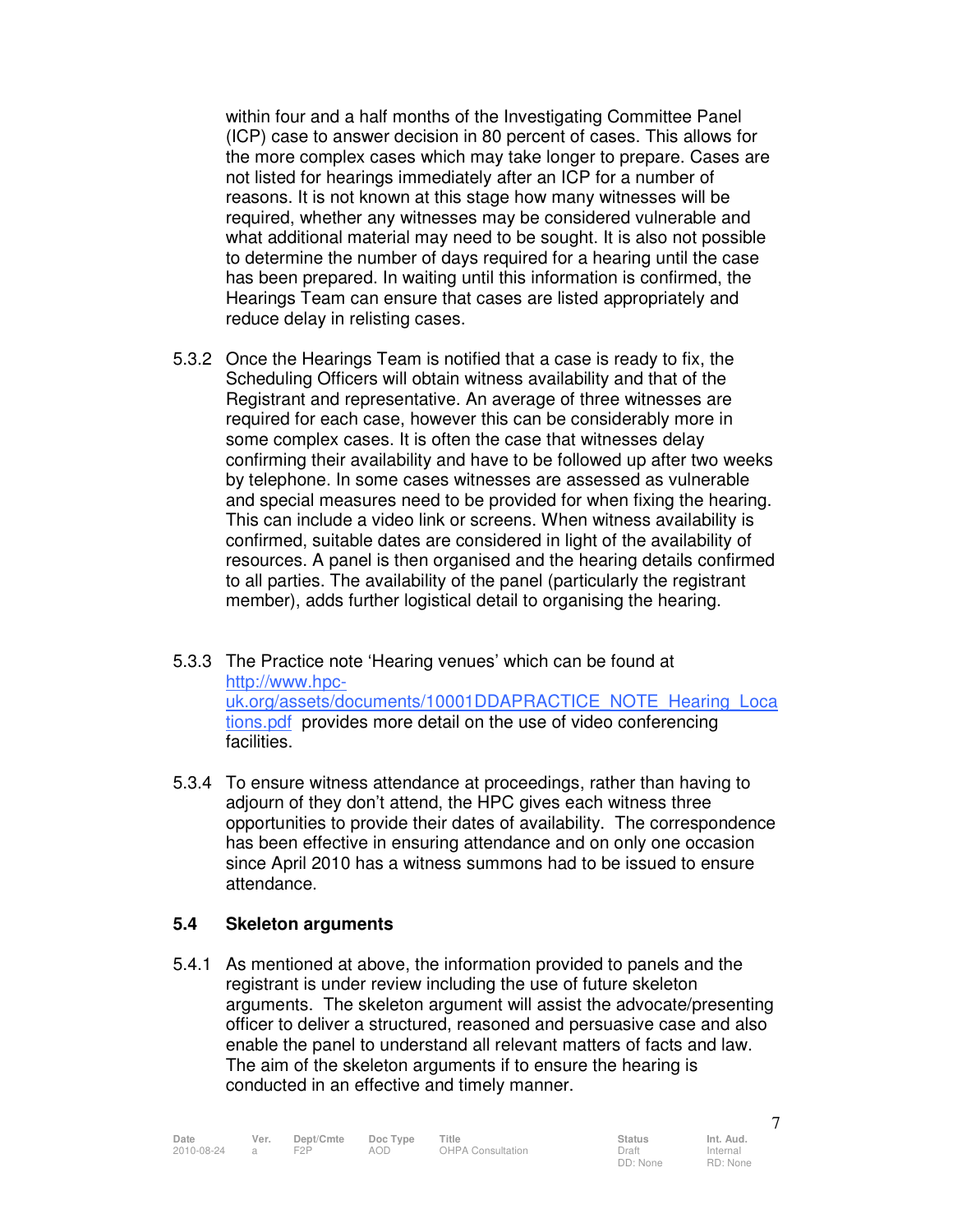#### **5.5 Stakeholder engagement**

- 5.5.1 Regular meetings take place with the unions and professional bodies who provide representation for registrants at final hearings. This helps to ensure understanding of the processes and procedures adopted by the HPC.
- **6.0 Take steps to reduce the amount of time it takes to schedule and hear interim order cases (so that steps can be taken, more quickly, to protect the public in appropriate cases);**

#### **6.1 Interim Orders and Risk Assessment**

- 6.1.1 We identify cases where an interim order would be appropriate through an ongoing process of risk assessment. The seriousness of a case is not always evident on receipt of the initial information and cases are monitored and risk assessed throughout the investigations process. Once a case has been identified as high risk, a manager within the department will confirm and sign off the need for an interim order application.
- 6.1.2 The Practice note 'Interim Orders' which can be found at http://www.hpcuk.org/assets/documents/10001DDBPRACTICE\_NOTE\_Interim\_Order s.pdf provides guidance on interim orders, the procedure to be adopted, and when they can be made.
- 6.1.3 There is no specific requirement for certain period of notice to be given to the registrant that an interim order hearing will take place. The Health Professions Order 2001 provides that no order can be made unless the registrant "has been afforded an opportunity of appearing before the Committee and being heard on the question of whether such an order should be made in his case."
- 6.1.4 The HPC's interim order practice note states that:

"Article 31 does not specify any detailed procedural requirements for such hearings but, normally, the registrant should be given seven day's notice of such a hearing unless there are exceptional circumstances which make it necessary for the Panel to hold a hearing at shorter notice."

6.1.5 Interim order applications were made in 21 cases between April and August 2010. In these cases it took a mean of 15 days and a median of 13 days from the decision being taken to apply for an interim order, to the panel hearing taken place.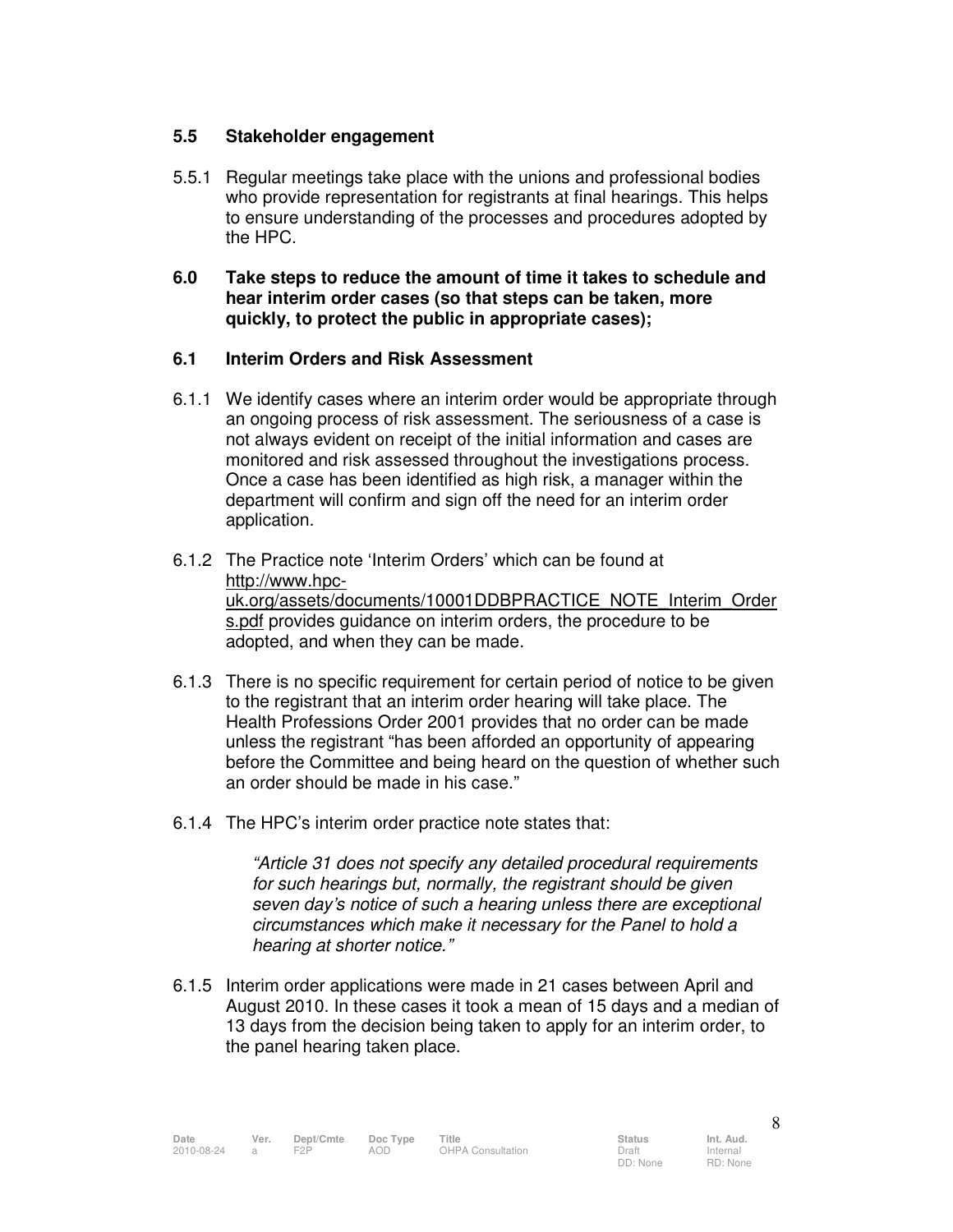- 6.1.6 All interim orders must be reviewed after six months and every three months thereafter. A review can take place at any time where new evidence relevant to the order becomes available. The HPC will review an order at the request of the registrant where this is the case, or will instigate an early review where new information s provided by another source.
- 6.1.7 The GMC aim to commence interim order panel hearings within one month of referral. In 2009 they were successful in this and commenced 100% of their interim order hearings within this time frame (GMC Annual Report 2009).
- **7.0 Reducing the utilisation of legal assessors/advisors where legally qualified chairs head an adjudication panel (this will save duplication in skills of experience, create greater flexibility for cases to be listed, and reduce costs); and**

#### **7.1 Role of Legal Assessor**

- 7.1.1 The assumption seems to have been made that a legally qualified chair is able to undertake the role of a legal assessor as well as that of a panel chair. HPC would argue that the role of a legal assessor is a really important safeguard in its fitness proceedings ensuring that fairness is provided to all parties, particularly in situations where the registrant concerned is unrepresented or not in attendance.
- 7.1.2 In HPC hearings, the Legal Assessor does not sit with the panel. This step has been taken to signify their independence from the panel and their role in giving advice to all those who are in attendance at the hearing. The Legal Assessor only joins the panel when they are requested to do so to help with drafting decisions and leave the panel room after help has been given. They are also required to announce what advice they have given to the panel whilst they were with them. If legally qualified chairs were to be appointed in the place of legal assessors further consideration would need to be given as to the practicality of that approach.
- 7.1.3 HPC has taken the view that the benefits of not having a legally qualified chair outweigh any advantages. Chairs should be focused on ensuring hearings progress swiftly. They should not become drawn into legal disagreements, but maintain their focus on resolving disputes as quickly as possible. Legal Assessors are able to talk to both parties in advance of proceedings starting and will often facilitate common points of opinion to be agreed. Because of their position of independence, they are able to intervene when appropriate, e.g. if questioning of witnesses is unnecessary or questions being put to witnesses are unfairly phrased. For a Panel Chair to be involved in these types of issues it could easily lead to impressions being made that their opinions were biased towards one party or another.

Internal RD: None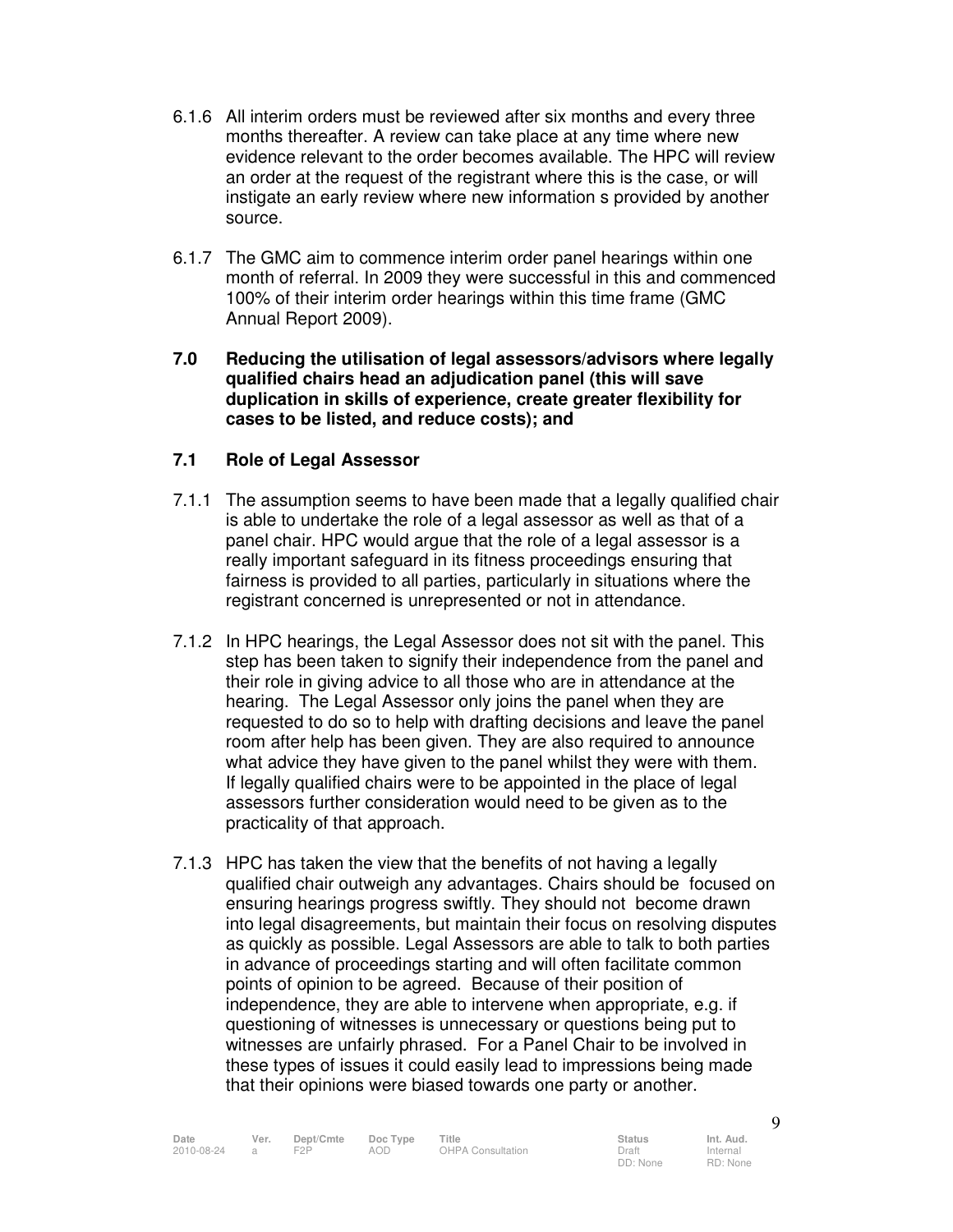#### **8.0 Modernise hearing procedures to ensure that cases take place in private only in exceptional circumstances.**

#### **8.1 Holding hearings in private**

- 8.1.1 HPC's processes in this area reflect the limited circumstances that hearing should be held in private in accordance with Article 6 of the European Convention on Human Rights. Furthermore, HPC believe that hearings should be conducted in public to the fullest extent possible.
- 8.1.2 The Practice note 'Conducting hearings in Private' which can be found here http://www.hpcuk.org/assets/documents/1000289EConductingHearingsinPrivate.pdf sets out under what circumstances a hearings should be held in private. That Practice note provides that:

"The decision to conduct all or part of a hearing in private is a matter for the Panel concerned and that decision must be consistent with Article 6(1) of the European Convention on Human Rights (ECHR), which provides limited exceptions to the need for hearings to be held in public."

- 8.1.3 The Practice note also sets out the circumstances in which it may be appropriate to hold a hearing in private. There are two broad circumstances in which all or part of a hearing may be held in private:
	- where it is in the interests of justice to do so; or
	- where it is done in order to protect the private life of:
		- o the person who is the subject of the allegation;
		- o the complainant;
		- o a witness giving evidence; or
		- o a service user.
- 8.1.3 The Practice note further provides that a step wise approach should be considered by the panel in determining whether all or part of a case should be heard in private. That includes giving consideration to anonymisation of names within the decision.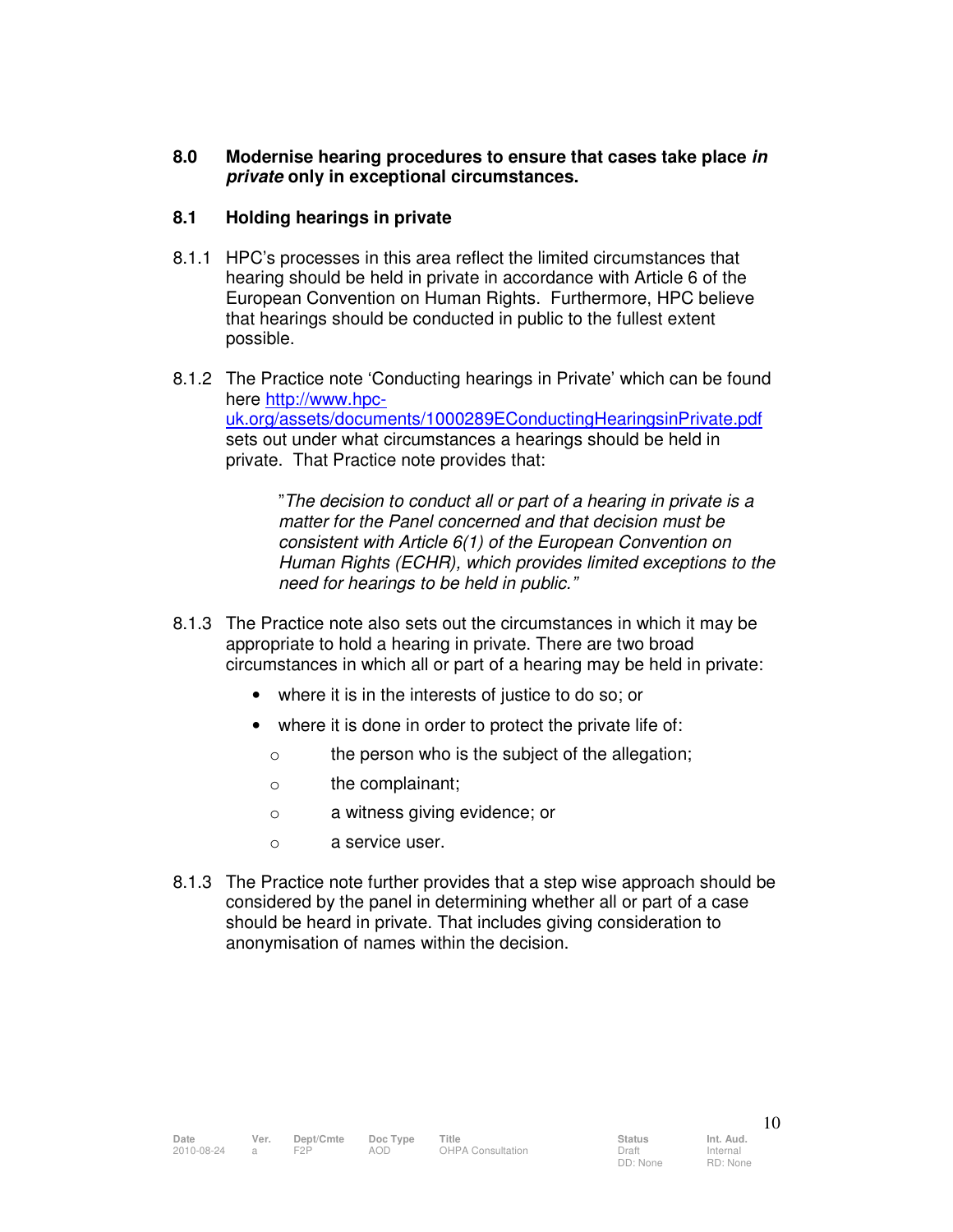The OHPA board also endorsed a number of specific ambitions on which comment is provided for below.

- **9.0 A President or Senior Chair appointed to give visible leadership to the chairs and panellists, to participate in their appointment and performance assessment, to set training, mentor and challenge, and to work with the Chief Executive to ensure the judicial and administrative arms of OHPA work together;**
- **9.1** OHPA is solely an adjudicative body. The appointment of a person to lead the adjudicative function, who is, and is seen to be, separate from the head of OHPA's administrative arm follows the well established pattern for courts and tribunals.

The value of such an arrangement for regulators – who perform a much wider range of functions than OHPA would - is doubtful. The HPC has taken steps to separate the decision making in individual cases from the setting of strategy and policy. Panels are kept at arm's length from the regulator, with no Council or Committee members sitting on Panels. The Panels are led by a relatively small group of experienced Panel Chairs, who meet as a group at regular intervals to provide feedback to HPC on such matters as case management, mentoring and training needs The Panels are also responsible for their own, peer-review based, performance assessments.

The collegiate approach adopted by the Panel Chairs provides clear and effective leadership for the Panels and the appointment of a Senior Chair from among them would be unlikely to enhance the quality of that leadership significantly.

#### **10.0 More effective training and appraisal systems for panellists;**

#### **10.1 Training**

10.1.1 A comprehensive programme of training is provided to panel members and panel chairs. Refresher training is provided to panellists on a two yearly cycle and to panel chairs on a yearly cycle.

#### **10.2 Appraisal and Reappointments**

- **10.2.1** At its meeting in February 2010, the Council approved the policy in the reappointment of fitness to practise panel members. That paper can be found here http://www.hpcuk.org/assets/documents/10002C50enclosure08 partnerreappointmentandagreementrenewal.pdf. The Council agreed to keep that policy under review.
- 10.2.2 HPC has an appraisal system and as with all HPC processes, this process is kept under review to ensure that it remains fit for purpose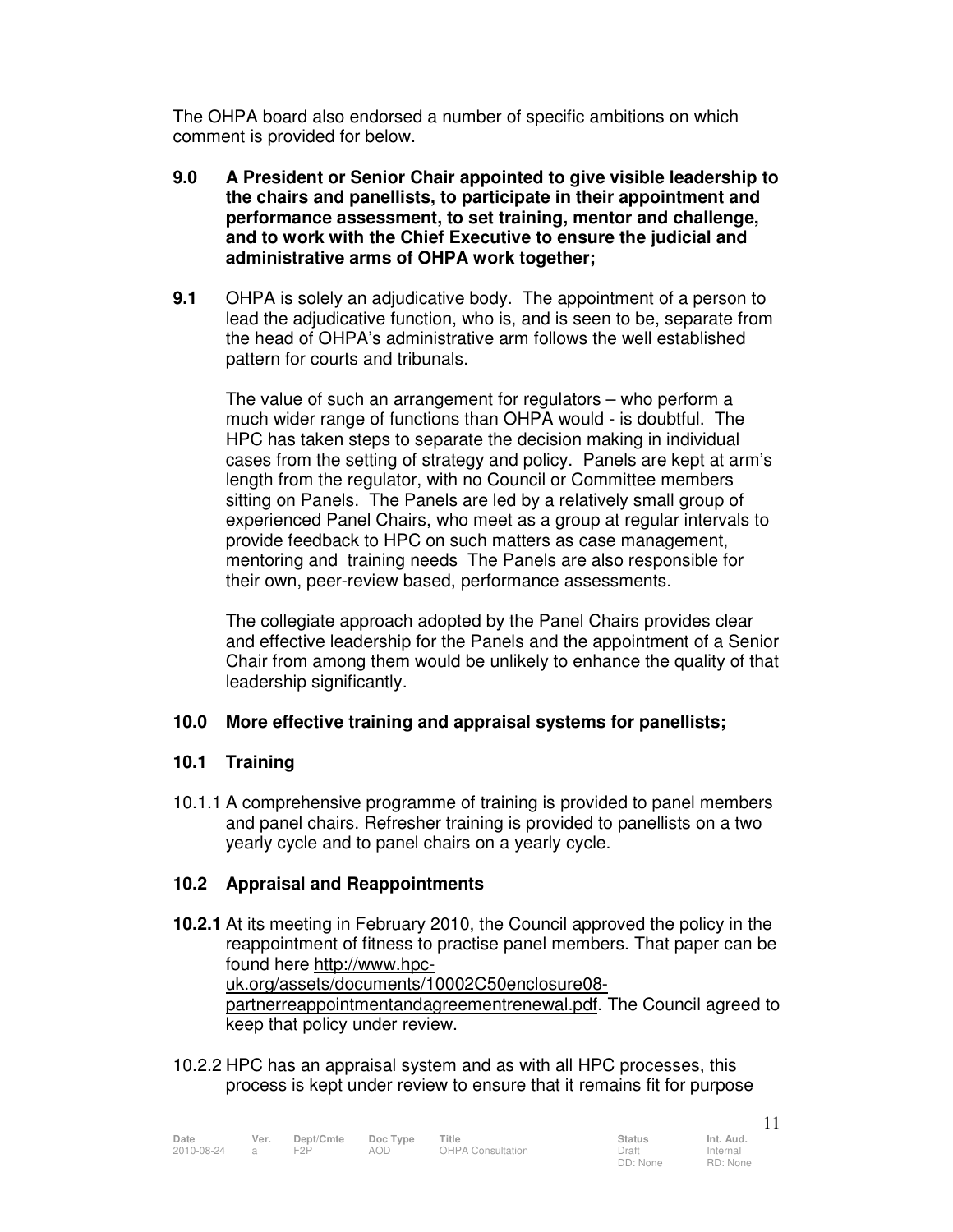#### **10.3 Practice notes and Partner Newsletter**

10.3.1 The Fitness to Practise department issues a partner newsletter every quarter providing FTP partners with relevant updates. The Council has also produced a range of practice notes The HPC is unique in the approach that it takes in relation to practice notes in that no other regulator produces anything similar. The purpose of practice notes is to provide further and more comprehensive guidance and information than that provided in the Order and rules made under it, to panels and to those who appear before them.

#### **11.0 The employment of full or part-time legally qualified chairs to handle case management matters, the issue of directions and orders for costs and to chair the hearings;**

#### **11.1 Case Management**

10.1.1 Comment is provided above on HPC's approach to case management. The approach in this area is kept under review, however it is difficult to understand what benefit full or part time legally qualified chairs would bring to a process that is already working well. Case Management procedures are embedded throughout HPC's fitness to practise processes and are integral to how cases are handled. We have never encountered any issues in this area and cannot see what advantages full or part-time legally qualified chairs would bring.

#### **11.2 Costs Provisions**

- 11.2.1 There is no provision for cost awards in the Health Professions Order.2001 and therefore any change to the approach taken in this area would require amendment to the governing legislation,
- **12.0 Active pre-hearing case management with clear directions to the parties as to time limits for the disclosure of evidence, lines of argument/skeleton arguments, hearing time estimates and how expert evidence is to be handled;**

#### **12.1 HPC's approach**

12.1.1 Comment has been provided above on HPC's approach to skeleton argument, directions and hearing time estimates.

#### **12.2 Directions**

11.2.1 Panels can give special directions for the conduct of cases where the standard directions are not suitable. This is often in more complex cases where directions are required which are more tailored to the particular needs of the case. In these circumstances a preliminary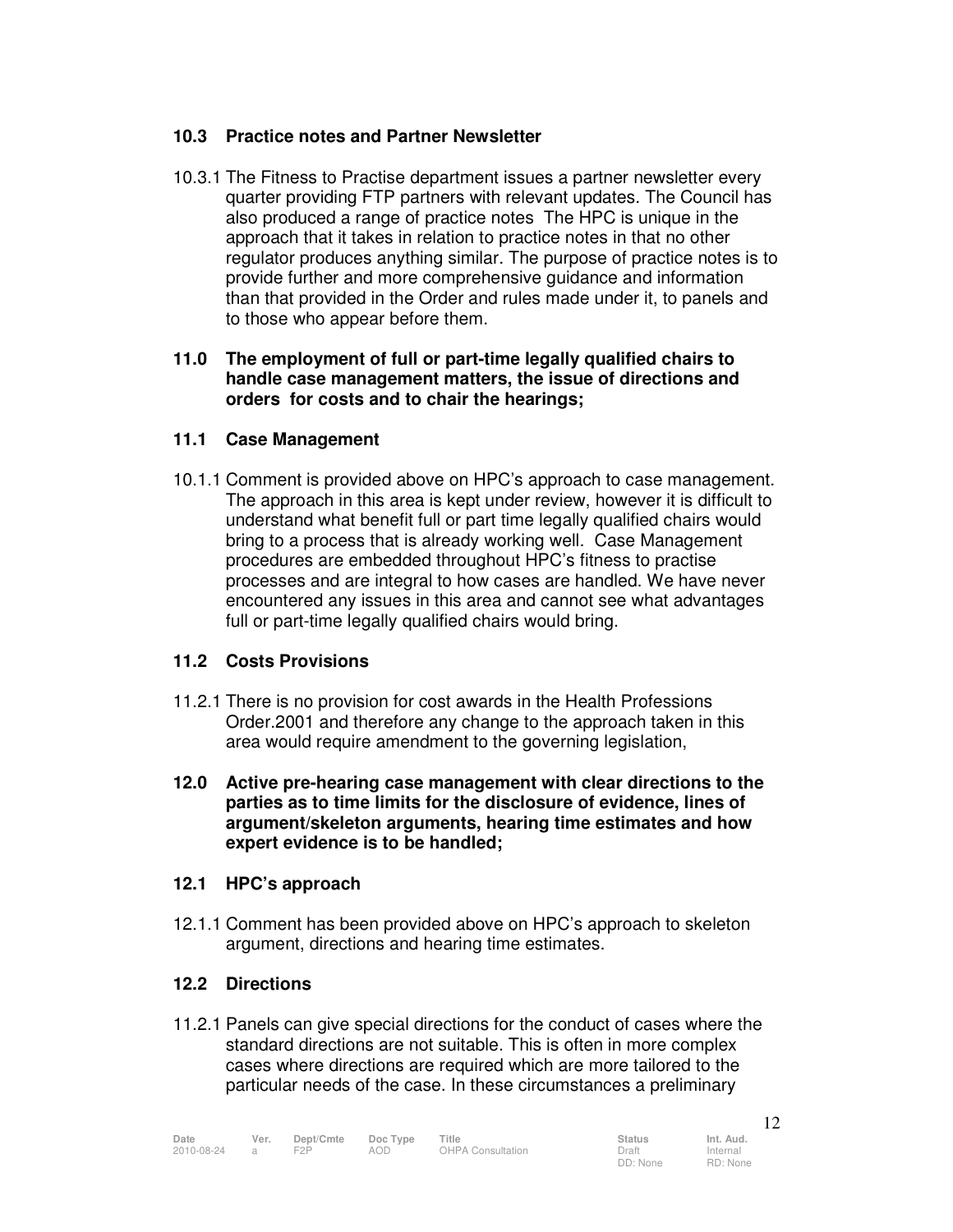hearing is usually held at which the panel chair can consider a number of procedural issues and determine the best way to proceed. They will issue directions to HPC and the registrant in order to ensure that the case proceeds to a hearing in a timely manner.

#### **12.3 Disclosure**

12.3.1 The Practice note 'Disclosure' sets out the HPC's policy in disclosing to the registrant all any evidence which the HPC holds but which it will not rely on as a part of its case and which weakens its case or strengthens that of the registrant. HPC has an obligation to disclose unused material. Furthermore, HPC does not adopt the one-sided approach of only seeking evidence to prove that an allegation is well founded. The HPC seeks to act as an objective fact finder, gathering all relevant evidence in a fair and balanced manner and presenting it in a format which will assist a Panel to determine whether there is a 'case to answer' or that the allegation is well founded. The issue of disclosure is very rarely an issue in HPC proceedings as our process is not to have unused material of the kind that arises in criminal proceedings.

#### **12.4 Assessors and Experts**

- 12.4.1 Articles 35 and 36 of the Health Professions Order 2001, enables the HPC to appoint medical assessors to give advice on matters within their professional competence and registrant assessors to give advice on matters of professional practice arising in connection with cases being considered by Panels. Panels also have the discretion to admit opinion evidence which is given by expert witnesses.
- 12.4.2 The Practice note 'Assessors and Expert Witnesses' provides detail on the way in which the use of assessors and experts should be managed. It gives details of the expert's role, the expert report and putting questions to the expert. The practice note can be found at www.hpc-uk.org/publications/practicenotes/index.asp?id=161

#### **13.0 Oral hearings only where necessary to resolve and determine disputed evidence or argument;**

13.1 The HPC would argue that a publically open and oral hearing is the mainstay of fitness to practise proceedings. It helps to contribute to ensuring public faith in an open and transparent regulatory process. Further, the fact that a course of action has been agreed between the regulator and an individual registrant, does not automatically mean that the proceedings should be conducted in private as a public hearing provides wider benefits such as the deterrent effect and maintaining confidence in the profession concerned and the regulatory process. Regulators have previously been criticised for protecting "their own", conducting proceedings behind closed doors could arguably reignite public concern,

RD: None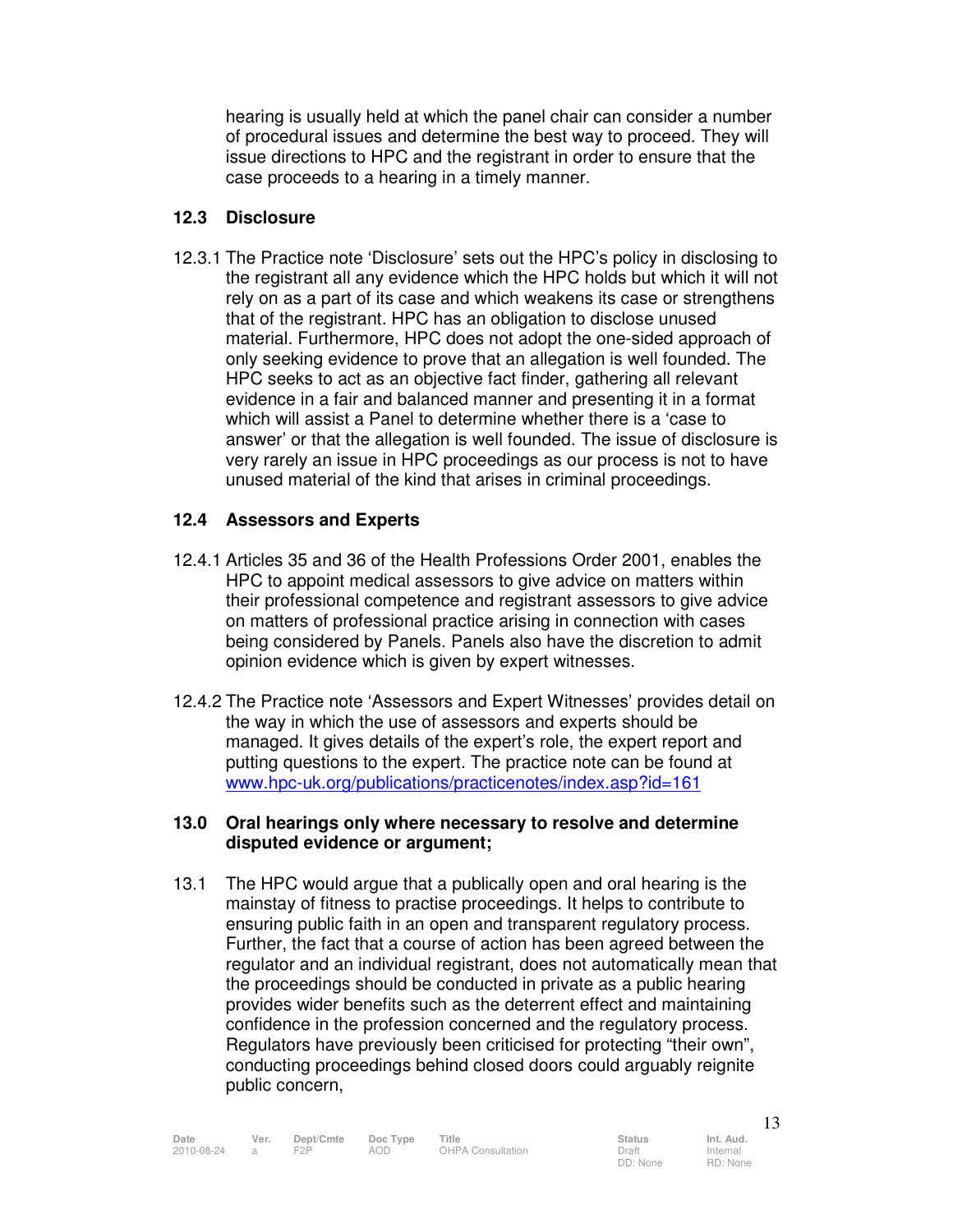#### **13.2 Consent**

- 13.2.1 The HPC has a consent process in place This is a means by which the HPC and the registrant concerned can seek to conclude a case without the need for a contested hearing. The final decision on whether a case should be disposed of by consent is made by a panel who considers the proposed order and decides whether it is an appropriate course of action. This hearing is held in public as openness and transparency is an important part of regulatory proceedings. The Practice note 'Disposal of cases via consent' provides more detail on this and can be found at http://www.hpcuk.org/assets/documents/10002473PRACTICE\_NOTE\_ConsentOrders .pdf
- 13.2.2 The benefit of this process is that cases can be considered more quickly. There is no need to call witnesses and the hearings are therefore shorter and usually listed for 2-3 hours. The majority of these cases are presented by HPC Case Managers which reduces overall costs. Between April 2010 and August 2010, 7 cases were concluded by consent.

#### **14.0 A two stage, rather than three stage decision process;**

#### **14.1 Finding fitness to practise impaired**

- 14.1.1 The Practice note 'Finding that Fitness to Practise is "Impaired" reflects the current regulatory case law on this area and provides that 'Panels should adopt a sequential approach to determining whether fitness to practise is impaired. In doing so Panels should act in a manner which makes it clear that they are applying the sequential approach by:
	- o first determining whether the facts as alleged are proved;
	- $\circ$  if so, then determining whether the proven facts amount to the statutory 'ground' of the allegation;
	- $\circ$  if so, hearing further argument on the issue of impairment and determining whether the registrant's fitness to practise is impaired; and
	- $\circ$  if so hearing submissions on the question of sanction and then determining what, if any ,sanction to impose.

The Practice note which can be found at: http://www.hpcuk.org/assets/documents/1000289FFindingthatFitnesstoPractiseisImpa ired.pdfgoes on to state that 'It is important that these four steps should be and be seen to be separate but that does not mean that Panels must retire four times in every case. Whether the Panel needs to retire at each and every step in the process will depend upon the nature and complexity of the case.' HPC consider that at the very least however, Panels must deliberate separately on the issue of sanction.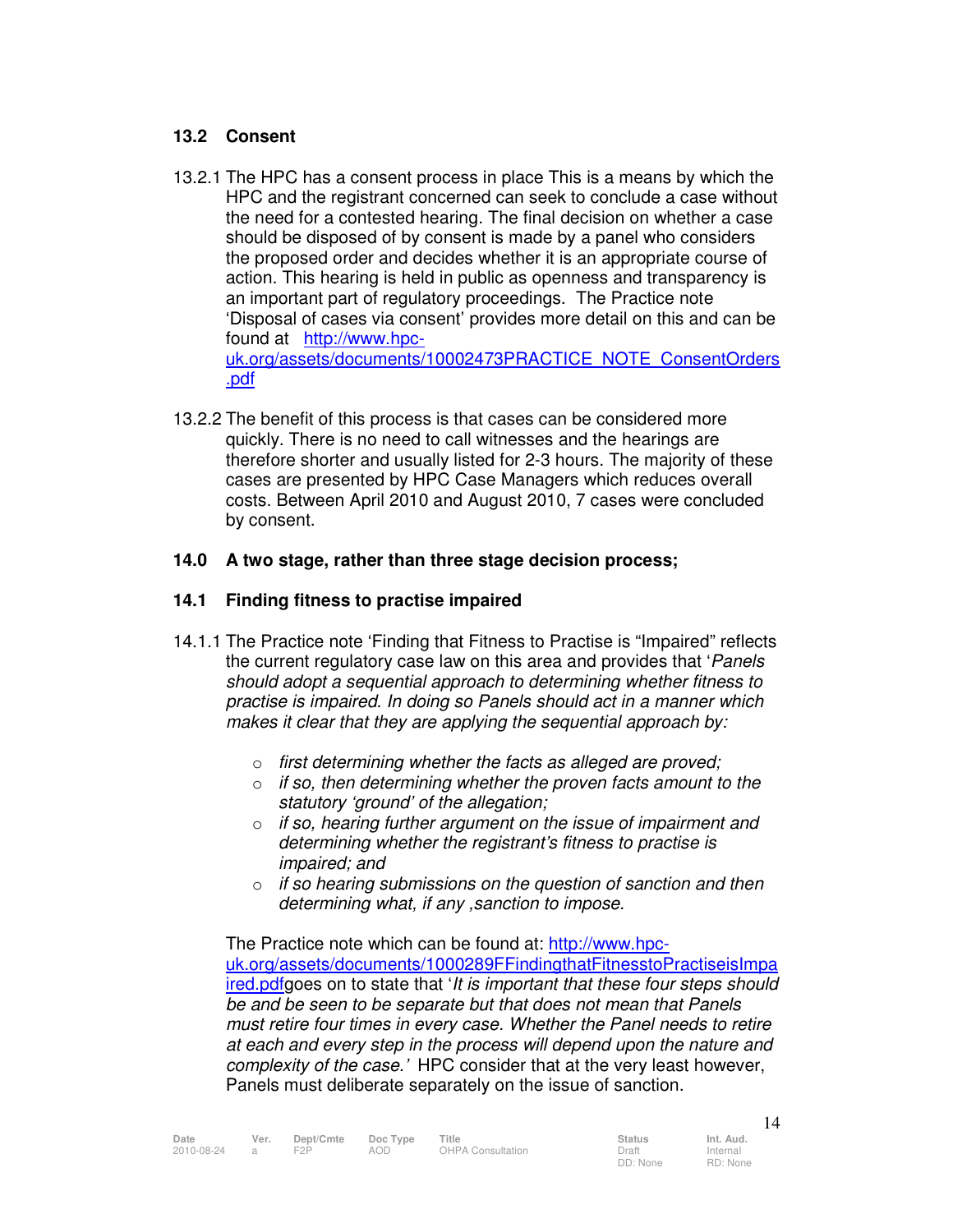**15.0 The regulator bringing the proceedings to limit its case to allegations necessary for a determination, and to specify the sanction it asserts would be appropriate** 

#### 15.1 **Case to answer**

- 15.1.1 The HPC has a Practice note which sets out the Council's standard of acceptance for allegations. That practice note can be found at www.hpc-uk.org/publications/practicenotes/index.asp?id=185. Only cases reaching that threshold proceed through the fitness to practise process.
- 15.1.2 For those cases that meet the standard of acceptance, once the investigation has been undertaken by the Case Manager, the allegation is drafted and sent to the registrant concerned. The Investigating Committee then considers the case and determines whether there is a case to answer. In reaching this decision they apply the realistic prospect test and consider whether there is a realistic prospect that the allegation will be well founded at a final hearing.
- 15.1.3 As the allegation is already drafted at this stage, it is clear what the final hearing panel will be considering if the case is referred. The Investigating Committee may only find a case to answer on some elements of the allegation and in these circumstances will only refer part of the original allegation. Final hearing panels only consider cases where a case to answer is found and therefore only hearings are only held where a determination needs to be made.

#### **15.2 Presenting cases**

:

- 15.2.1 A number of core principles form how HPC's approaches the investigation and presentation of cases. The guidance that is provided to HPC Investigators (both in the capacity of those who are case managers and those who are instructed to appear on HPC's behalf at final heaings) is that HPC investigators should investigate and manage allegations in an effective and professional manner, in accordance with the following guiding principles:
	- acting proportionately and courteously, recognising that both complainants and registrants are entitled to expect that allegations with be dealt with expeditiously and in accordance with the law;
	- upholding HPC's commitment to promoting equality and valuing diversity by acting in a fair, impartial and non-discriminatory manner;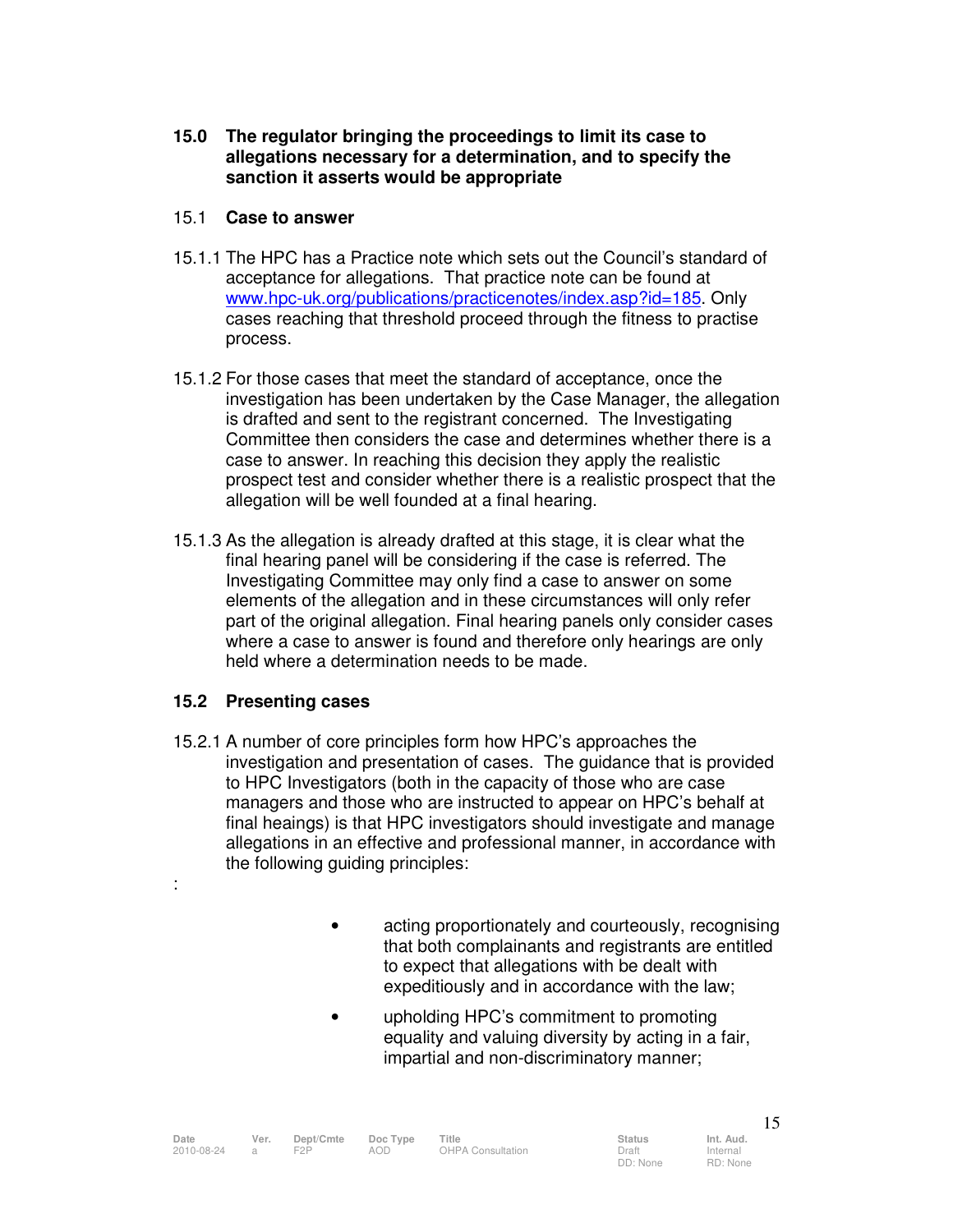- being objective 'finders of fact', not simply seeking evidence to prove an allegation, but gathering all relevant evidence in a fair and balanced manner; and supporting HPC in its obligations as a public authority under the Human Rights Act 1998 to act in accordance with the European Convention on Human Rights
- 15.2.2 Article 29(4) of the National Health Service Reform and Health Care Professions Act 2002 provides that if the CHRE considered that:
	- (a) a relevant decision falling within subsection (1) has been unduly lenient, whether as to any finding of professional misconduct or fitness to practise on the part of the practitioner concerned (or lack of such a finding), or as to any penalty imposed, or both, or
	- (b) a relevant decision falling within subsection (2) should not have been made,

and that it would be desirable for the protection of members of the public for the Council to take action under this section, the Council may refer the case to the relevant court.

15.2.3 This allows for CHRE to refer decisions to the relevant court if that body believes an allegation to have been "under prosecuted".

#### **16.1 Sanctions**

16.1.2 HPC's Indicative Sanctions Policy which can be found at http://www.hpc-

uk.org/assets/documents/10000A9CPractice\_Note\_Sanctions.pdf, sets out the Council's policy on how sanctions should be applied by Practice Committee Panels in fitness to practise cases. It states that

'the decision as to what sanction, if any, should be imposed on a registrant whose fitness to practise has been found to be impaired is properly a matter for the Panel which heard the case' and that 'It would be inappropriate for the Council to set a fixed "tariff" of sanctions, as a Panel must decide each case on its merits.

16.1.3 When presenting cases on behalf of the HPC, presenting officers will direct panels to the Indicative Sanctions Policy but will not direct the panel as to what sanction they consider to be appropriate as this is properly a decision for the panel that heard the case.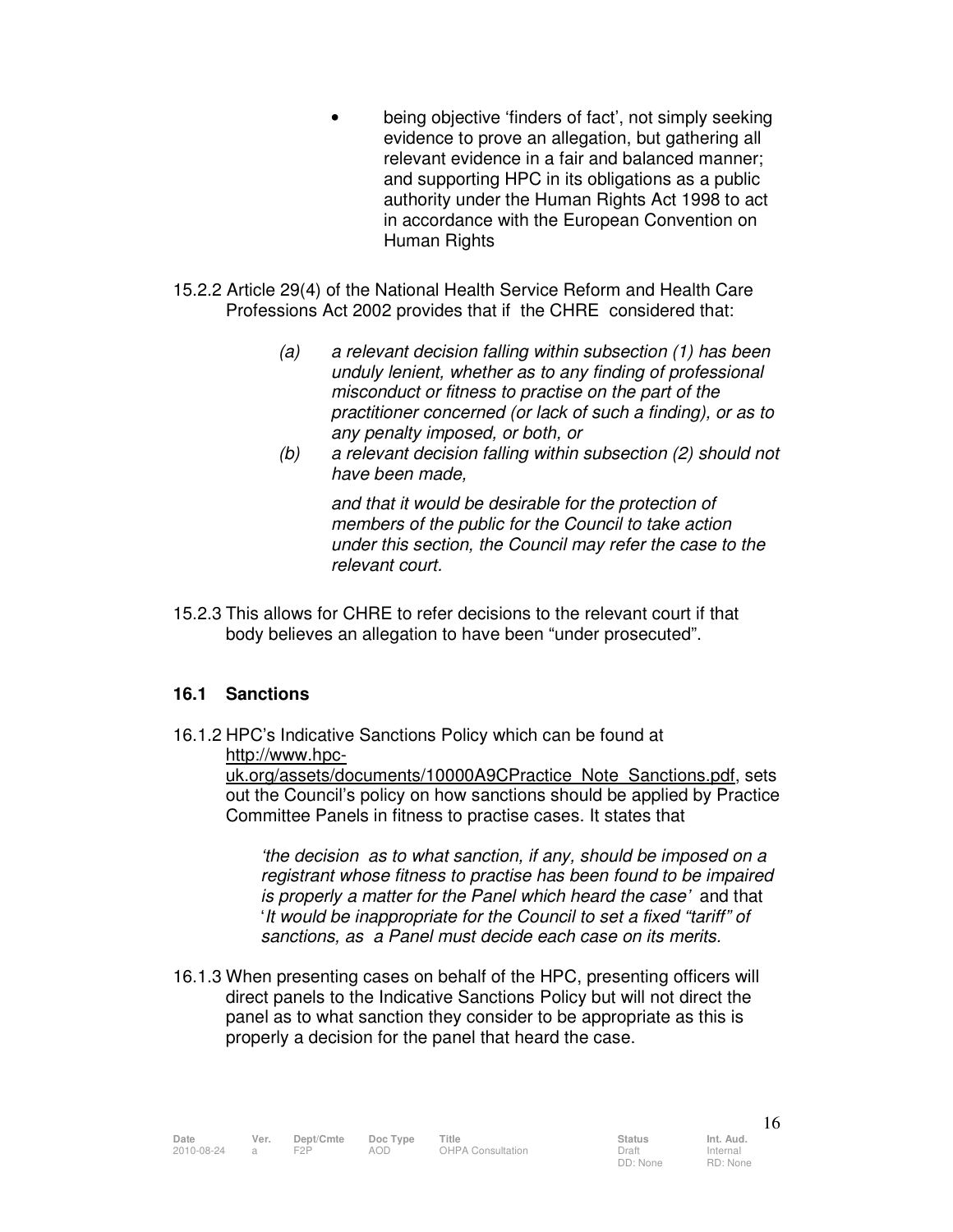**17.0 "Impact statements" carved into the proceedings, so that the panel recognises the impact the alleged conduct has had on patients;** 

#### **17.1 Purpose of Fitness to Practise**

17.1 The approach that the HPC takes to its fitness to practise process is designed to balance public protection with the rights of the registrant. The Council has worked hard to ensure that, so far as possible, the principles of its fitness to practise processes sit at the rehabilitative/restorative end of the justice continuum (see Figure 1 below).



- 17.2 Impact statements are inappropriate in regulatory proceedings. They are designed for criminal proceeding and to the extent that the impact on service users is a relevant factor in the case, should come out in the evidence presented. HPC's fitness to practise processes are not designed to publish registrants for past mistakes. They are designed to protect the public from those who are not fit to practise.
- **18.0 A broad use of the costs powers provided to OHPA;**
- 18.1 There are no costs provisions within the Health Professions Order 2001
- **19.0 Disclosure of parties' case budgets and limits on the amounts of recoverable costs that parties will be entitled to incur, irrespective of their actual financial commitment;**
- 19.1 There are no cost provisions within the Health Professions Order 2001
- **20.0 More efficient use of hearing rooms, and improved opportunities for professionals and lay members to act as panellists by organising hearings at the evenings and at weekends; and Locally focussed panellist recruitment and empanelment**

#### **20.1 Hearing venues**

| Date         | Ver. | Dept/Cmte | Doc Type | Title             | <b>Status</b> | Int. Aud. |
|--------------|------|-----------|----------|-------------------|---------------|-----------|
| 2010-08-24 a |      | F2P       | AOD      | OHPA Consultation | Draft         | Internal  |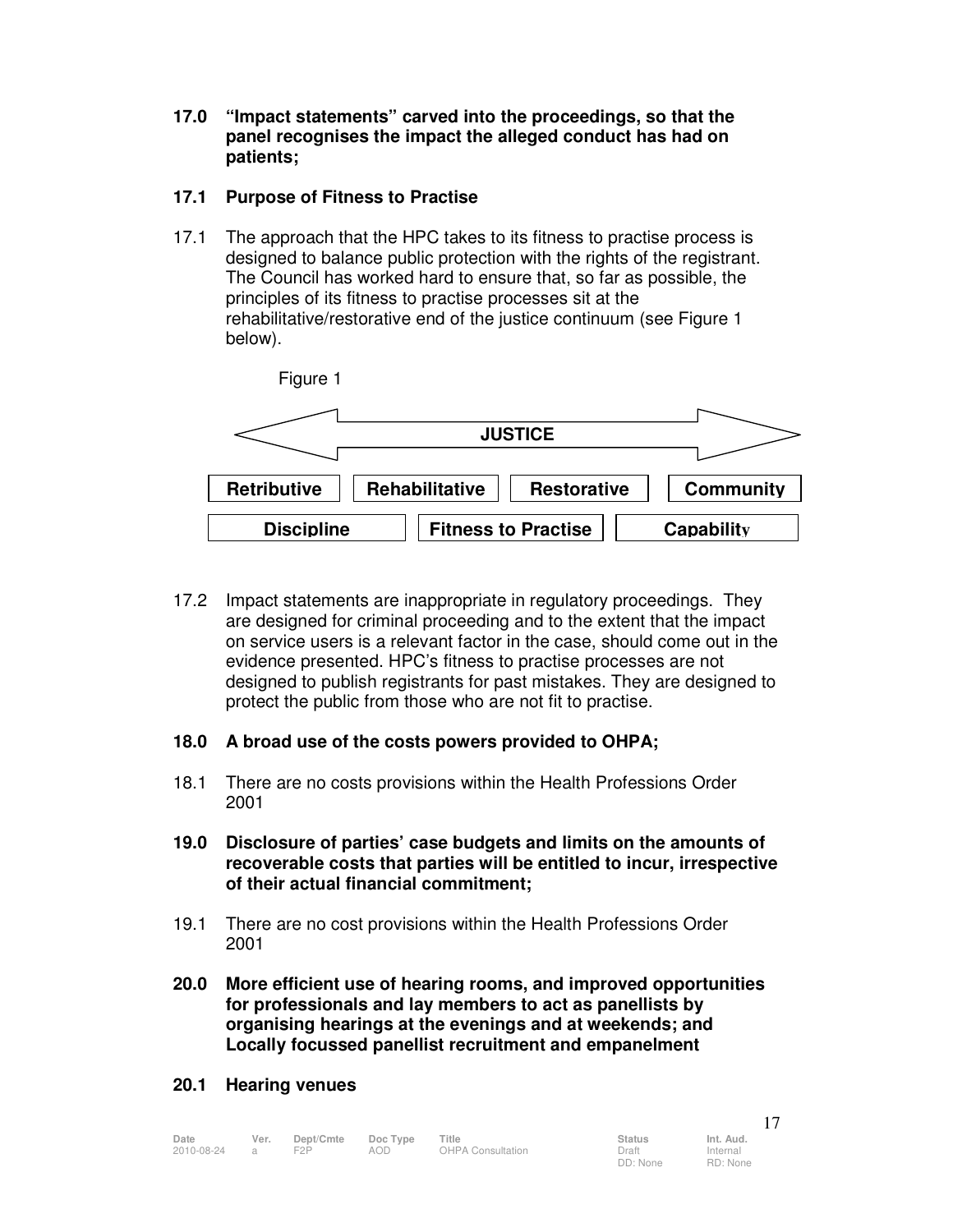20.1.1 Article 22(7) of the Health Professions Order 2001 provides that:

"Hearings and preliminary meetings of the Practice Committees at which the person concerned is entitled to be present or be represented are to be held in

(a) the United Kingdom country in which the registered address of the person concerned in situated; or (b) if he is not registered and resides in the United Kingdom, in the country in which he resides; and (c) in any other case in England.

- 20.1.2 The Practice note 'Hearing venues' provides more guidance on this topic and particularly provides that 'Panels have a discretion as to exactly where a hearing is held within the home country of the registrant concerned and hearings do not need to be confined to Belfast, Cardiff, Edinburgh and London.
- 20.1.3 As mentioned previously, HPC has made use of its video conference facilities to allow evidence to be given,

#### **20.2 Locally focused empanelment**

20.2.1 As the HPC is a UK wide regulator, we have a responsibility to ensure that those that sit on panels are representative of the wider registrant population. Furthermore, it is often the case that locally sourced registrant panel members and those from smaller professions may have some conflict of interest with the case if they know or are aware of those involved in the case. HPC tries to ensure as far as is possible that its processes and procedures are not only free from bias but free from the appearance of bias.

#### **20.3 Hearings in the evening and at the weekend**

- 20.3.1 In all that it does, HPC endeavours to ensure that it balances the rights of the registrant with public protection. In holding hearings in the evening or on the weekend it could be argued that this balance is no longer struck. It is arguable unfair to expect a registrant to attend a hearing after they have worked a full day or on their days off.
- 20.3.2 There would be a number of issues such as resource requirements (both human and facilities) and health and safety implications that would need to be taken if the Council were minded to undertake such a step.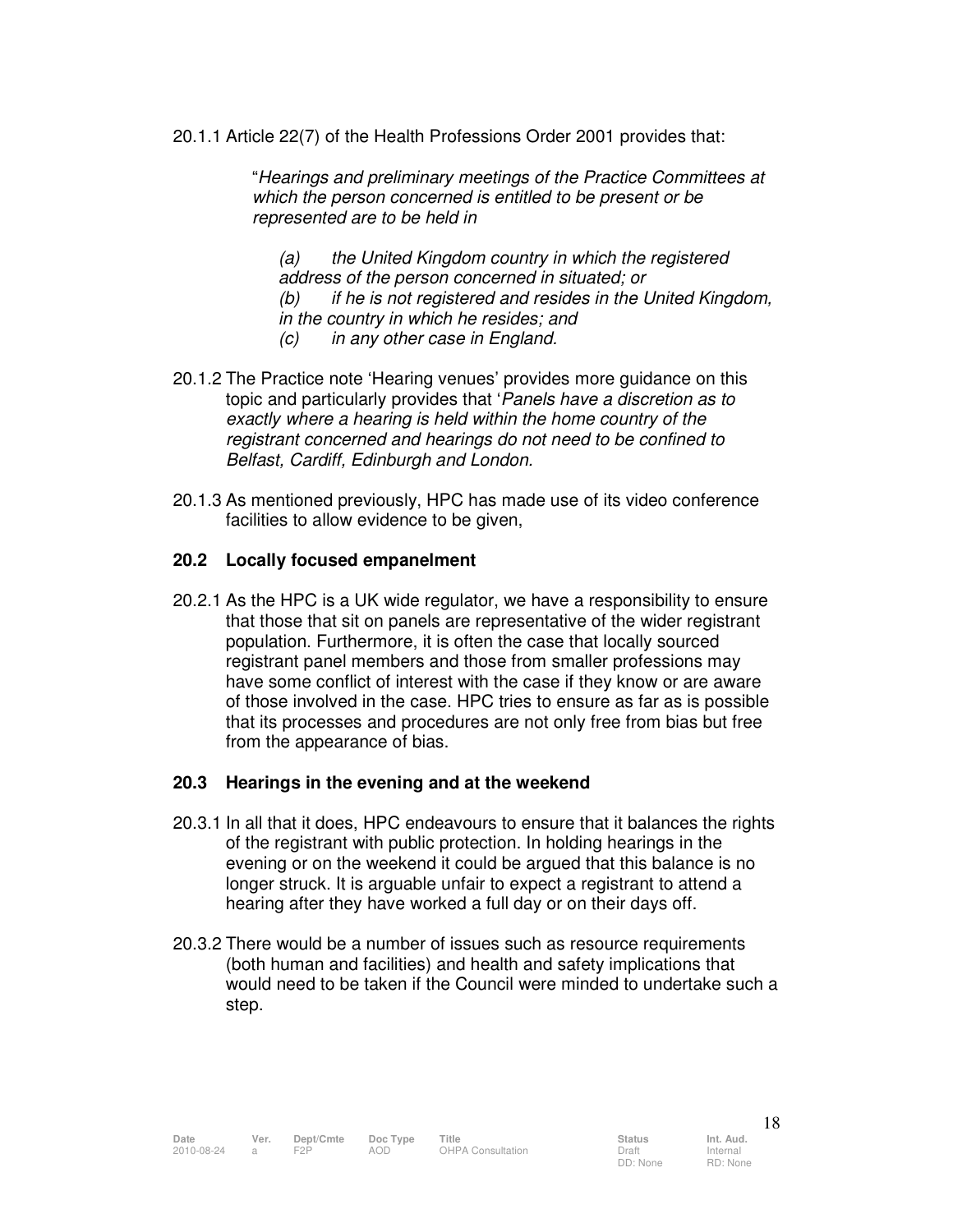The Consultation document provides further details as to how the GMC proposes to deliver more independent adjudication. Comment on those proposals is provided in the section below,

- **21.0 A move towards greater levels of independence and the establishment of a "Tribunal" style model of hearings through the creation of an independent Doctors' Disciplinary Tribunal, which would be headed by an independently appointed President who will have overall responsibility for appointing and training lay and medical panellists, case managers, legal assessors and specialist advisers, and would be responsible for the quality of work undertaken by panels;**
- 21.1 Since its inception, HPC has been clear on the need for adjudication to be independent and impartial and apart from a brief period when Council Members chaired fitness to practise panels, moved very quickly to the appointment of independent panels.
- 21.2 HPC would be concerned about any move away from the model it has put in place in relation to its fitness to practise proceedings towards a disciplinary approach to professional regulation.

#### **22.0 The requirement that the Tribunal President will present an Independent report to Parliament on an annual basis;**

#### **22.1 Annual Report**

- 22.1.1 As outlined previously, in order to separate HPC's policy and adjudicative functions, Council members do not sit on fitness to practise panels.
- 22.1.2 Article 44(1)(b) of the Health Professions Order 2001 provides that:

"the Council shall publish, by such date in each year as the Privy Council shall specify a statistical report which indicates the efficiency and effectiveness of, and which includes a description of, the arrangements which the Council has put in place under article 21(1)(b) to protect members of the public from registrants whose fitness to practise is impaired, together with the Council's observations on the report."

**23.0 A requirement that a right of appeal is retained by the GMC in relation to decisions that are made by the Tribunal (this is intended to re-enforce the independence of the GMC's governance structure);**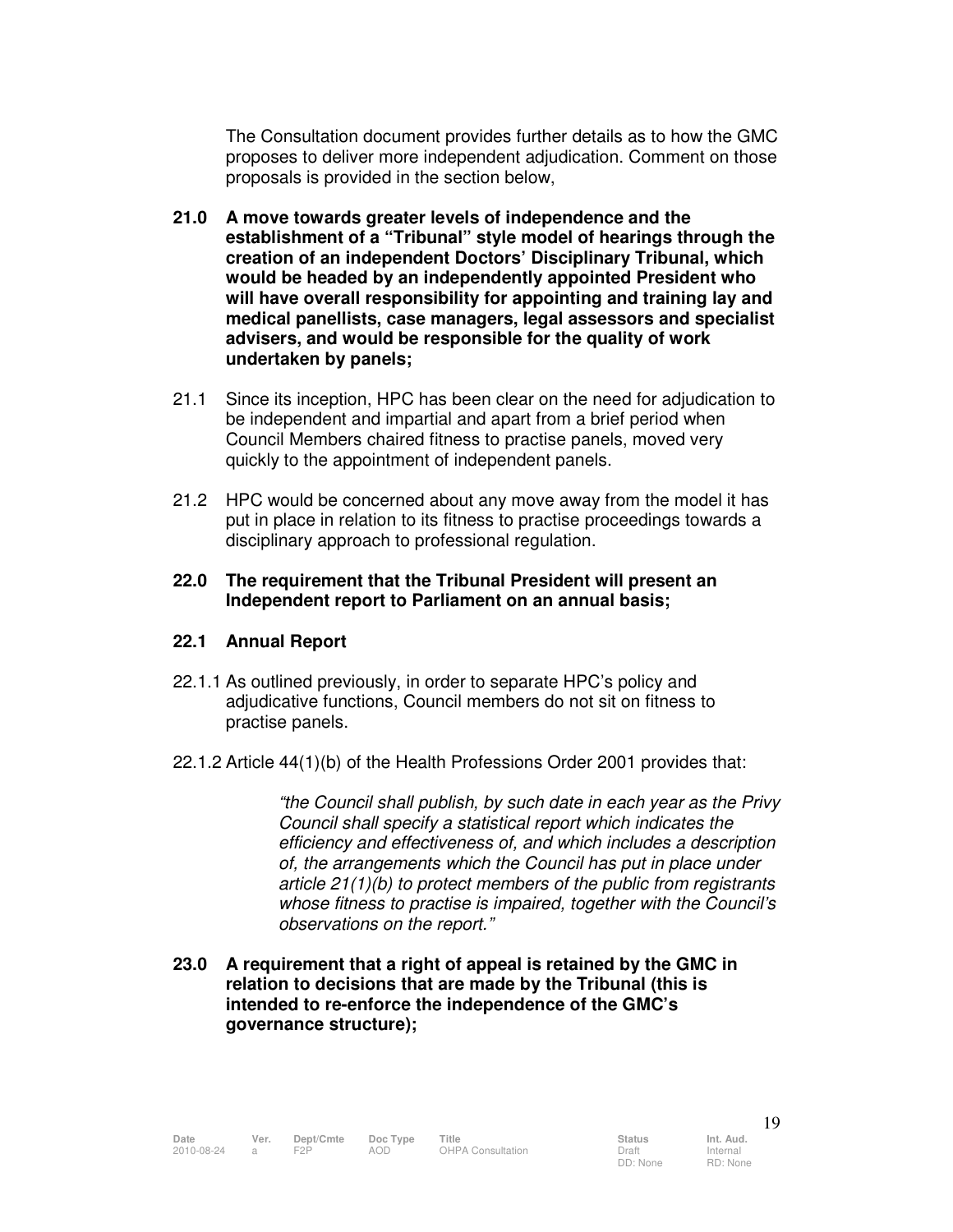23.1 It seems appropriate to the HPC that CHRE should still be capable of challenging GMC decisions and that if the GMC has this right, it should only be exercised with the agreement of the CHRE.

#### **23.2 Reviewing decisions**

- 23.2.1 HPC decisions remain capable of being challenged by either the registrant, CHRE or through judicial review proceedings.
- **24.0 Shorter and more streamlined hearings, through the introduction of radically enhanced case management and pre-hearing arrangements (including consideration of the introduction of costs sanctions for both sides where appropriate);**

#### **24.1 Case Management and pre-hearing arrangements**

- 24.1.1 Comment is provided above on HPC's approach to case management. There are currently no provisions for costs within the Health Professions Order 2001
- **25.0 Consider the introduction of legally qualified chairs to support enhanced case management arrangements;**

#### **25.1 Legally qualified chairs**

- 25.1.1 Comment is provided at above on HPC's approach in this area.
- **26.0 Consider the introduction of specimen charges in order to ensure the most relevant issues are taken into account at hearings and unnecessary delays in proceedings are avoided. This will involve limiting the number of allegations charged to the most important matters in hand;**
- 26.1 Comment is provided on specimen charges above.
- 26.2 The cases dealt with by HPC rarely concern cases concerning a large number of allegations of a similar nature.
- 26.2.1 The type of case where this can occur is in cases concerning record keeping where there may be a large number of instances of inadequate patient records. In this instance HPC will generally seek a sample of records that highlight the concerns raised, rather than what may amount to hundreds of records illustrating the same issues.

#### **27.0 Consider improved resource utilisation through a reduction in the number of panellists required to sit on a panel;**

Internal RD: None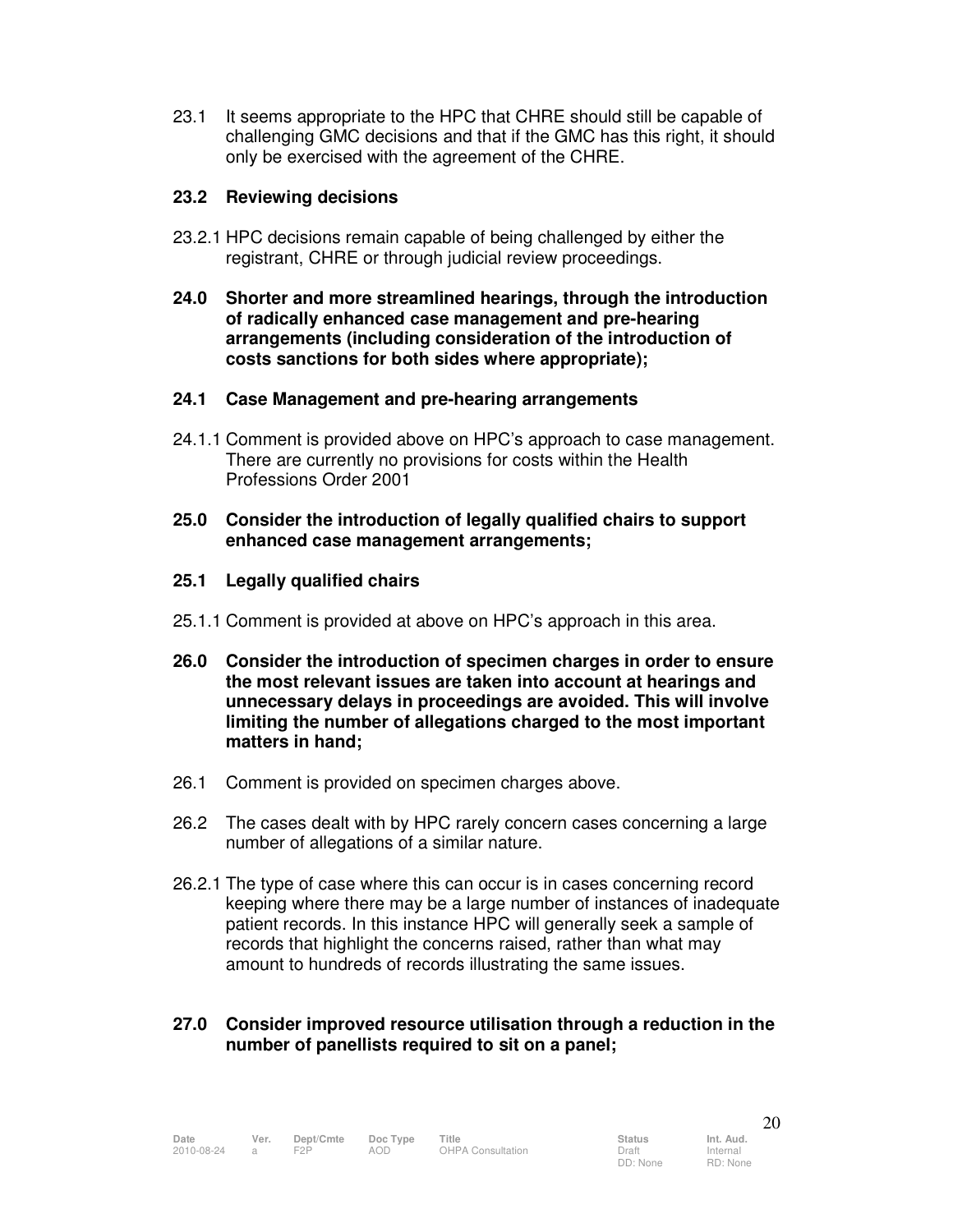27.1 Comment is provided above as to the requirements of the number of panellists to sit on panels.

#### **28.0 Consider the replacement of written transcriptions of proceedings with audio recording facilities where appropriate; and**

#### **28.1 Transcription writer services**

- **28.1.1** HPC currently have a transcription writer attend all hearings where a registrant or applicant is entitled to appear. The writer then produces a transcript which is then stored on the relevant case file. Transcripts are provided to the CHRE on request and are used to if an appeal is made against a HPC decision. Transcripts are also referred to when there is an issue with a case. A number of transcripts are typed up and never read or used in any way.
- 28.1.2 The Executive are currently reviewing the approach that HPC takes in this area and are currently planning a trial of having hearings recorded by audio technology with a 'logger' attending each hearing. The Logger supplements the audio recording with timing details, and details such as spelling of names. We would then only request the audio record to be typed up into a transcript if an appeal or judicial review was made or the hearing went part heard and was required to refresh the memories of the parties at a future hearing. There may also be occasion to request a transcript to resolve particular issues that may arise during the course of a case. A copy of the audio file would be kept on the Case management record and held by the transcription company.
- 28.1.3 For lengthy and often complex proceedings it is very difficult to transcribe an audio recording which holds no details about who is speaking when or who takes part in conversations. For this reason, loggers are being considered over audio recordings alone. .
- 28.1.4 It should be noted that the quality of transcripts provided by loggers is reliant on the quality if the audio recording. Loggers are unlikely to have the same awareness that a transcriber might have and a transcriber working on an audio log may need to make queries after the hearing to ensure they are transcribing correctly. Audio logs alone are bound to involve manner further complications for any that need to be transcribed at a future date.
- **29.0 Consider the use of technology to deliver effective communication between parties to FTP proceedings (e.g. issuing adjudication documentation by electronic means where appropriate).**
- 29.1 The effective use of technology to ensure the effective and efficient

| Date       | Ver.           | Dept/Cmte | Doc Type | Title                    | <b>Status</b> | Int. Aud. |
|------------|----------------|-----------|----------|--------------------------|---------------|-----------|
| 2010-08-24 | $\overline{a}$ | F2P       | AOD      | <b>OHPA Consultation</b> | Draft         | Internal  |
|            |                |           |          |                          | DD: None      | RD: None  |

21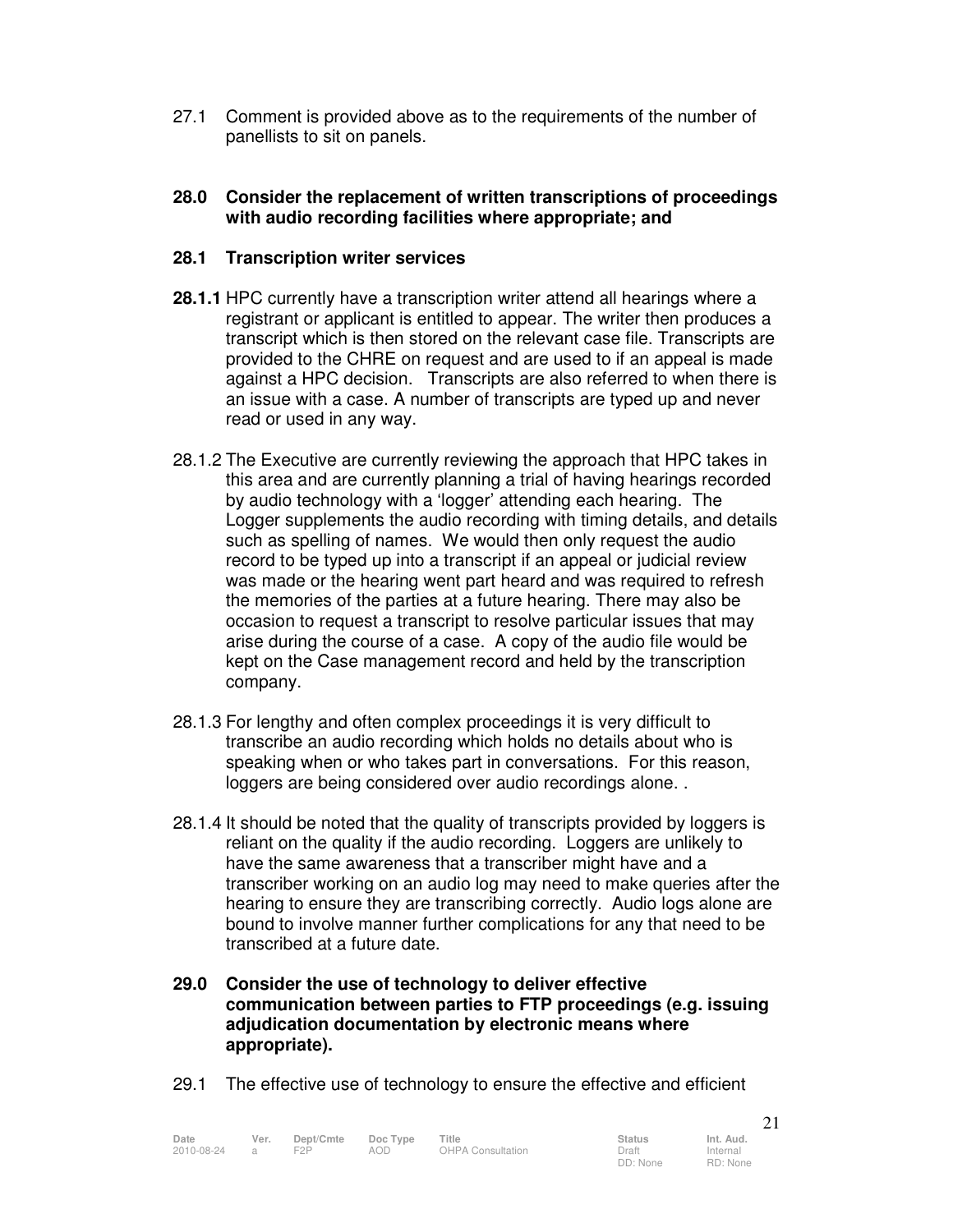management of cases, is integral to HPC's approach to fitness to practise proceedings.

#### **29.2 Service of documents**

- 29.2.1 The Practice note 'Service of Documents' which can be found at http://www.hpc-uk.org/complaints/representing/index.asp?id=154 provides guidance to panels on
	- Method of service;
	- Service by electronic means;
	- Address for service;
	- Deemed service; and
	- Proof of service.

#### **30.0 Conclusions and Recommendations**

31.0 The Committee is asked to discuss this review of the OHPA consultation documentation and whether there is any further work that it would like the Executive to undertake to enhance and develop the approach HPC takes to its fitness to practise process.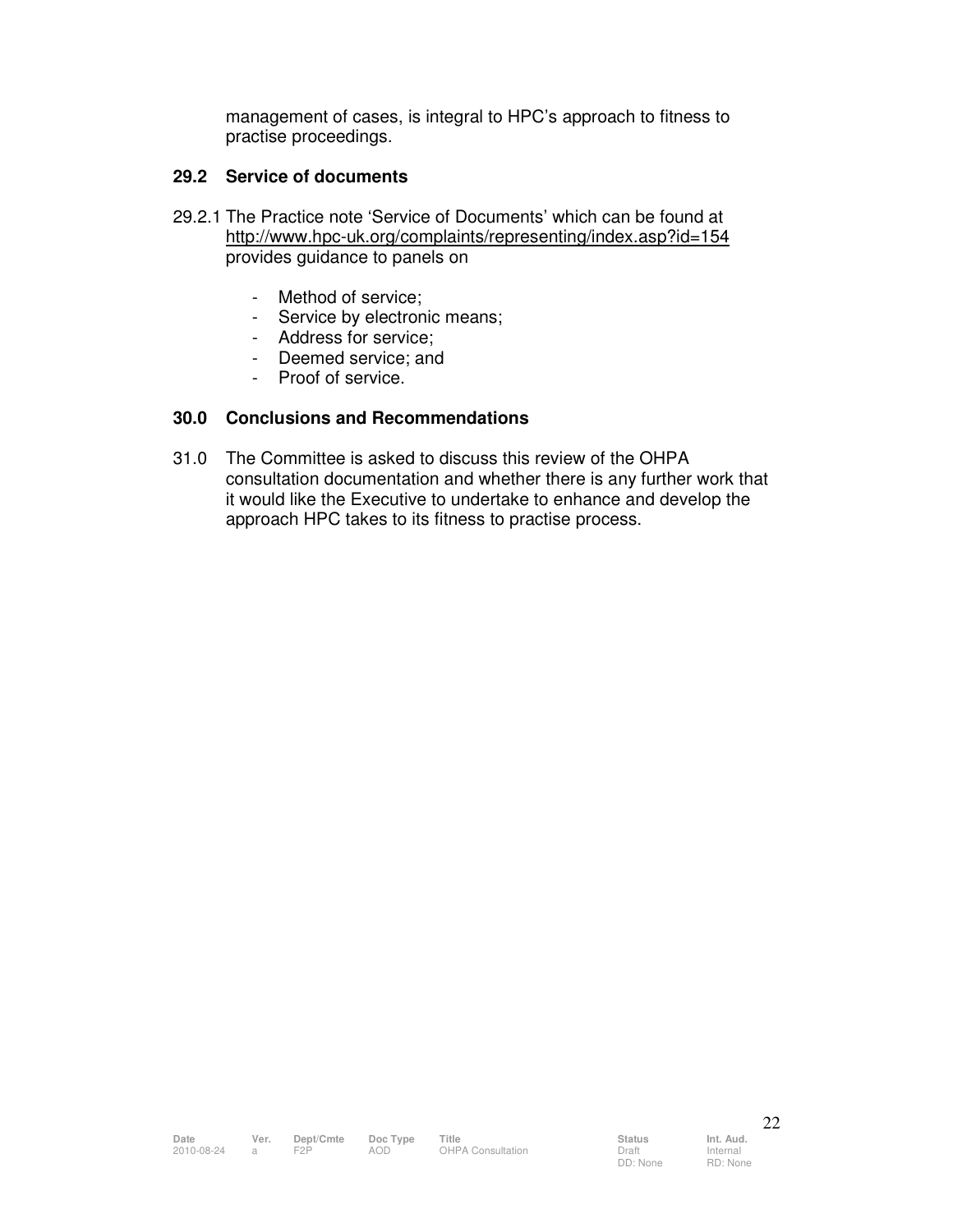#### 11 October 2010

### **Health Professions Council response to Department of Health consultation: Fitness to Practise Adjudication for Health Professionals: Assessing different mechanisms for delivery**

The Health Professions Council welcomes the opportunity to respond to this consultation.

The Health Professions Council is a statutory UK wide regulator of healthcare professionals governed by the Health Professions Order 2001. We regulate the members of 15 professions. We maintain a register of professionals, set standards for entry to our register, approve education and training programmes for registration and deal with concerns where a professional may not be fit to practise. Our main role is to protect the health and wellbeing of those who use or need to use our registrants' services.

#### **Our comments**

Our comments relate to the question 'Should the Government proceed with its preferred Option – Option 2 (Repeal legislative provision relating to OHPA and, in separate legislation, take forward steps to enhance independence of adjudication and modernise existing processes at the GMC (and subsequently review whether to also do so for the GOC and other health regulators.)) Yes or No?'

As part of our consideration of this question, we have prepared a detailed paper for our Fitness to Practise Committee reviewing HPC's approach in the light of the consultation document, in particular focusing on:

- Changes that OHPA would plan to make;
- The specific ambitions endorsed by the OHPA board
- GMC Proposals for delivery of more independent adjudication

We have attached a copy of that paper to this document as an appendix.

We do believe the OHPA legislation should be repealed. Having conducted a review of the proposals put forward by OHPA and the GMC, HPC has concluded that its legislation affords the appropriate degree of independence in its adjudication processes and that it is operating a modern, effective and efficient adjudicative process, ensuring fairness to the registrant and a high degree of public protection. We already have in place many of the proposed developments recommended and suggested by the GMC and OHPA to the extent that they are appropriate and therefore do not think any further review of HPC's processes is necessary.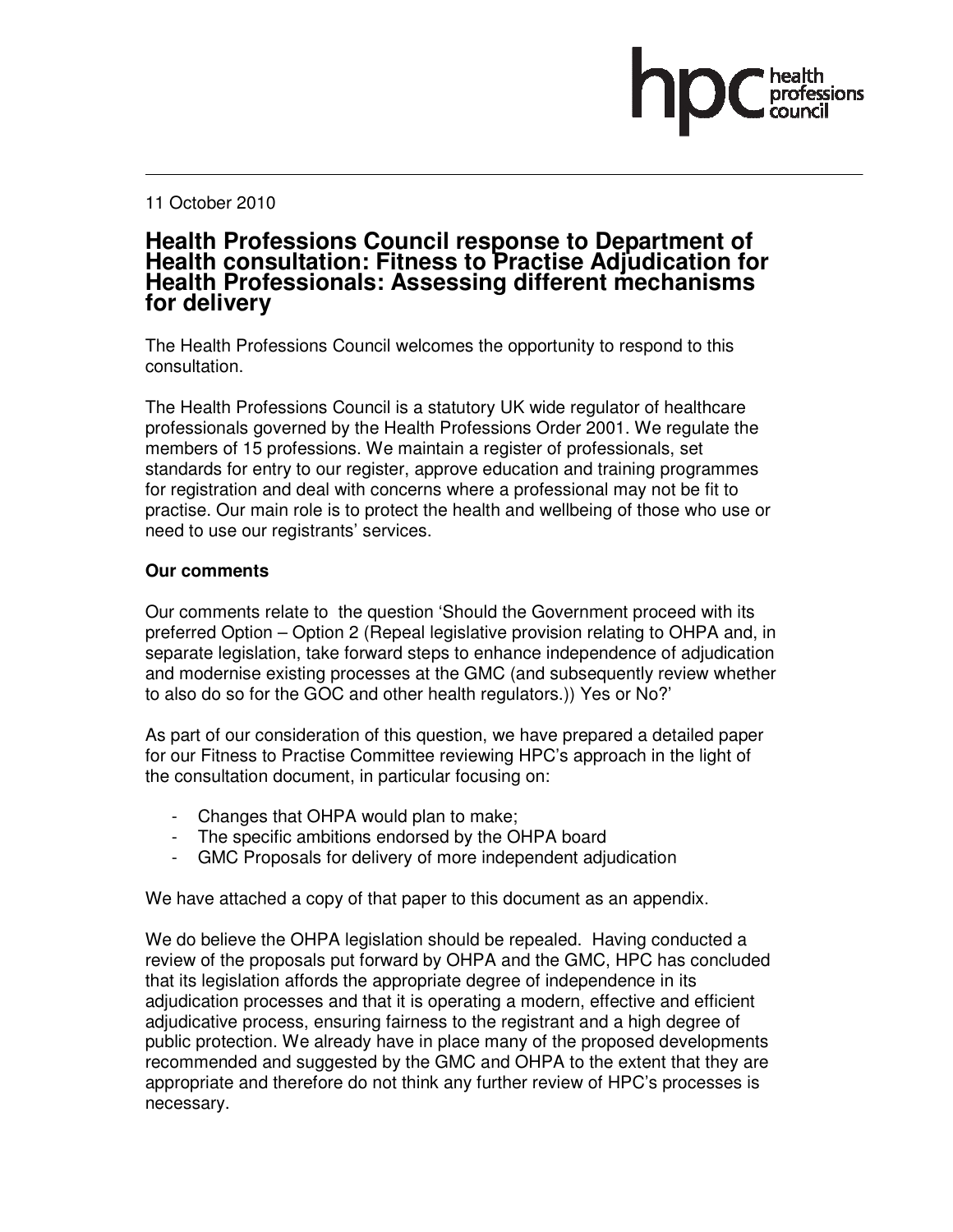We hope that you find these comments useful. Should you wish to discuss any of our comments then please do not hesitate to contact us.

Yours sincerely,

Kelly Johnson Director of Fitness to Practise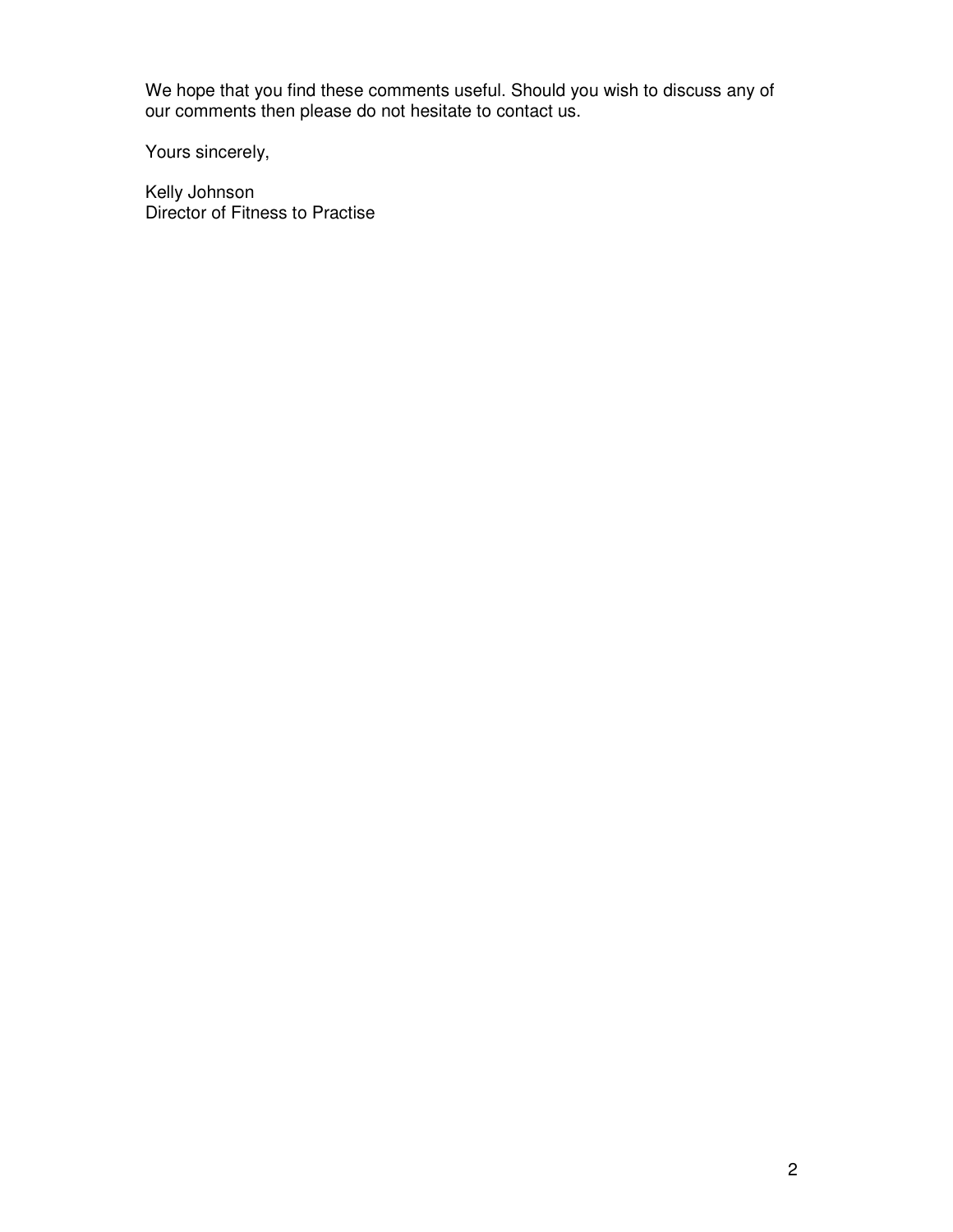![](_page_26_Picture_0.jpeg)

**Fitness to Practise Adjudication for Health Professionals: Assessing different mechanisms for delivery** 

*A paper for consultation*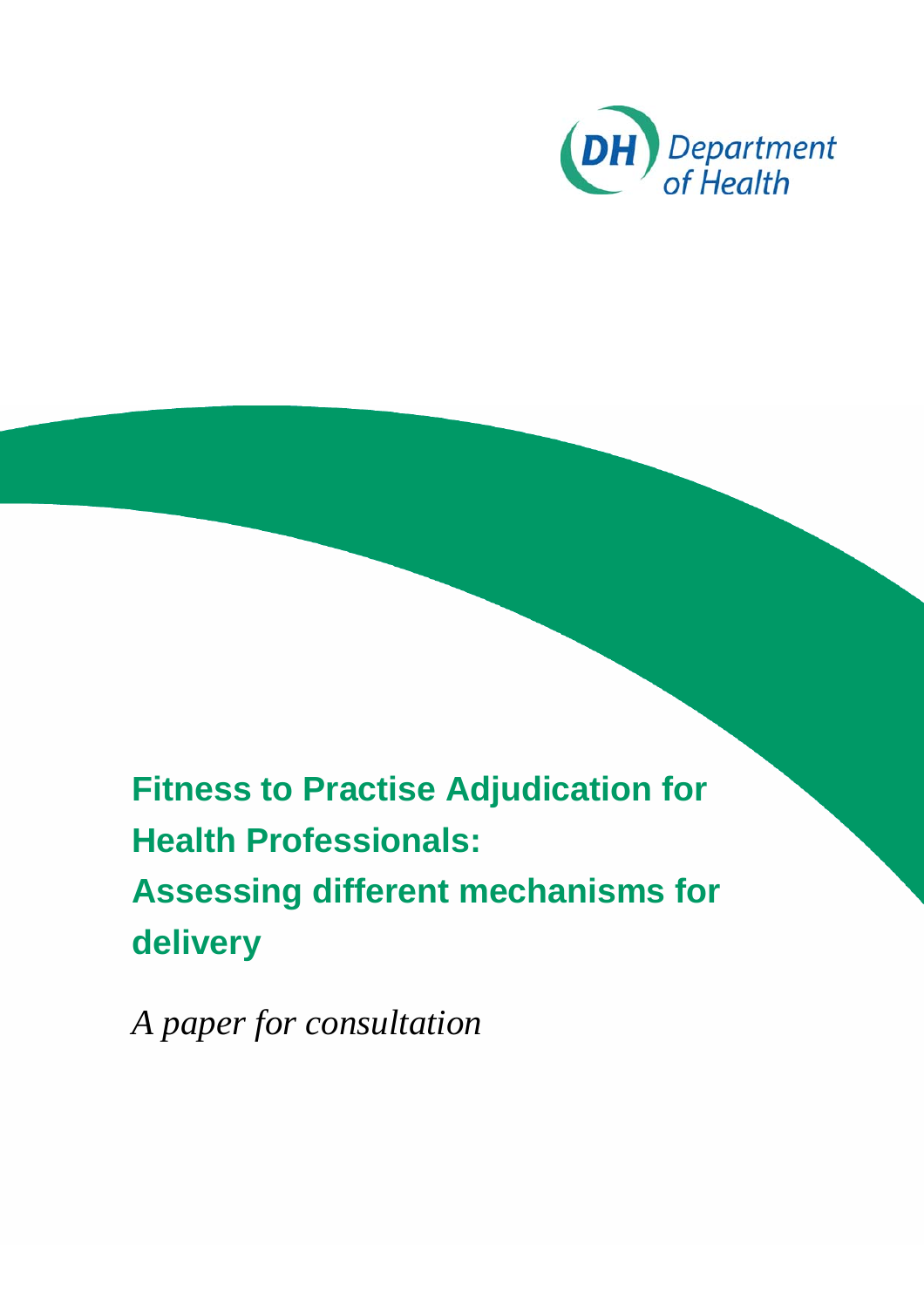| DH INFORMATION READER BOX  |                                                                                                                                                                                                         |
|----------------------------|---------------------------------------------------------------------------------------------------------------------------------------------------------------------------------------------------------|
| <b>Policy</b>              | Estates                                                                                                                                                                                                 |
| HR / Workforce             | Commissioning                                                                                                                                                                                           |
| Management                 | <b>IM &amp; T</b>                                                                                                                                                                                       |
| Planning /                 | Finance                                                                                                                                                                                                 |
| Clinical                   | Social Care / Partnership Working                                                                                                                                                                       |
| <b>Document Purpose</b>    | Consultation/Discussion                                                                                                                                                                                 |
| <b>Gateway Reference</b>   | 14553                                                                                                                                                                                                   |
| <b>Title</b>               | Fitness to Practise Adjudication for health professionals                                                                                                                                               |
|                            | Assessing different mechanisms for delivery                                                                                                                                                             |
| <b>Author</b>              | <b>Tracey Eckersley</b>                                                                                                                                                                                 |
| <b>Publication Date</b>    | 07 Aug 2010                                                                                                                                                                                             |
| <b>Target Audience</b>     | Allied Health Professionals, GPs, Regulatory Bodies                                                                                                                                                     |
|                            |                                                                                                                                                                                                         |
| <b>Circulation List</b>    | Allied Health Professionals, GPs                                                                                                                                                                        |
| <b>Description</b>         | The Government has been reviewing the progress of OHPA towards<br>implementation, and reassessing the case for creation of a new body to<br>regulate in this area as part of its wider spending review. |
| <b>Cross Ref</b>           | N/A                                                                                                                                                                                                     |
| Superseded Docs            | N/A                                                                                                                                                                                                     |
| <b>Action Required</b>     | Respond to questions provided to the mailbox or in writing                                                                                                                                              |
| <b>Timing</b>              | 11th October 2010                                                                                                                                                                                       |
| <b>Contact Details</b>     | <b>Tracey Eckersley</b><br>2N10, Quarry House<br>Quarry Hill<br>Leeds<br><b>LS21 2AH</b><br>0113 2546260                                                                                                |
| <b>For Recipient's Use</b> |                                                                                                                                                                                                         |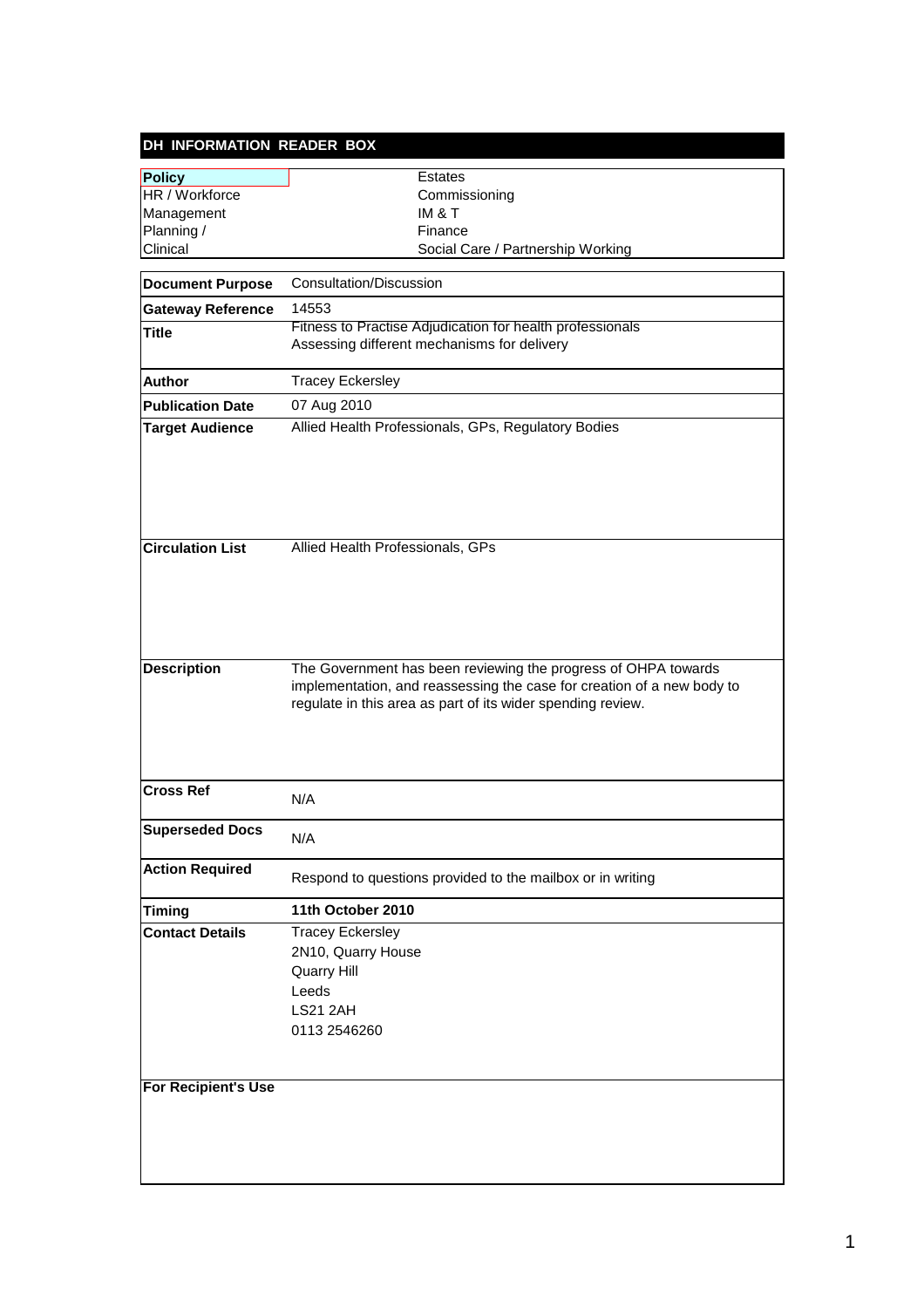© Crown copyright Year 2010 First published Date Published to DH website, in electronic PDF format only. http://www.dh.gov.uk/publications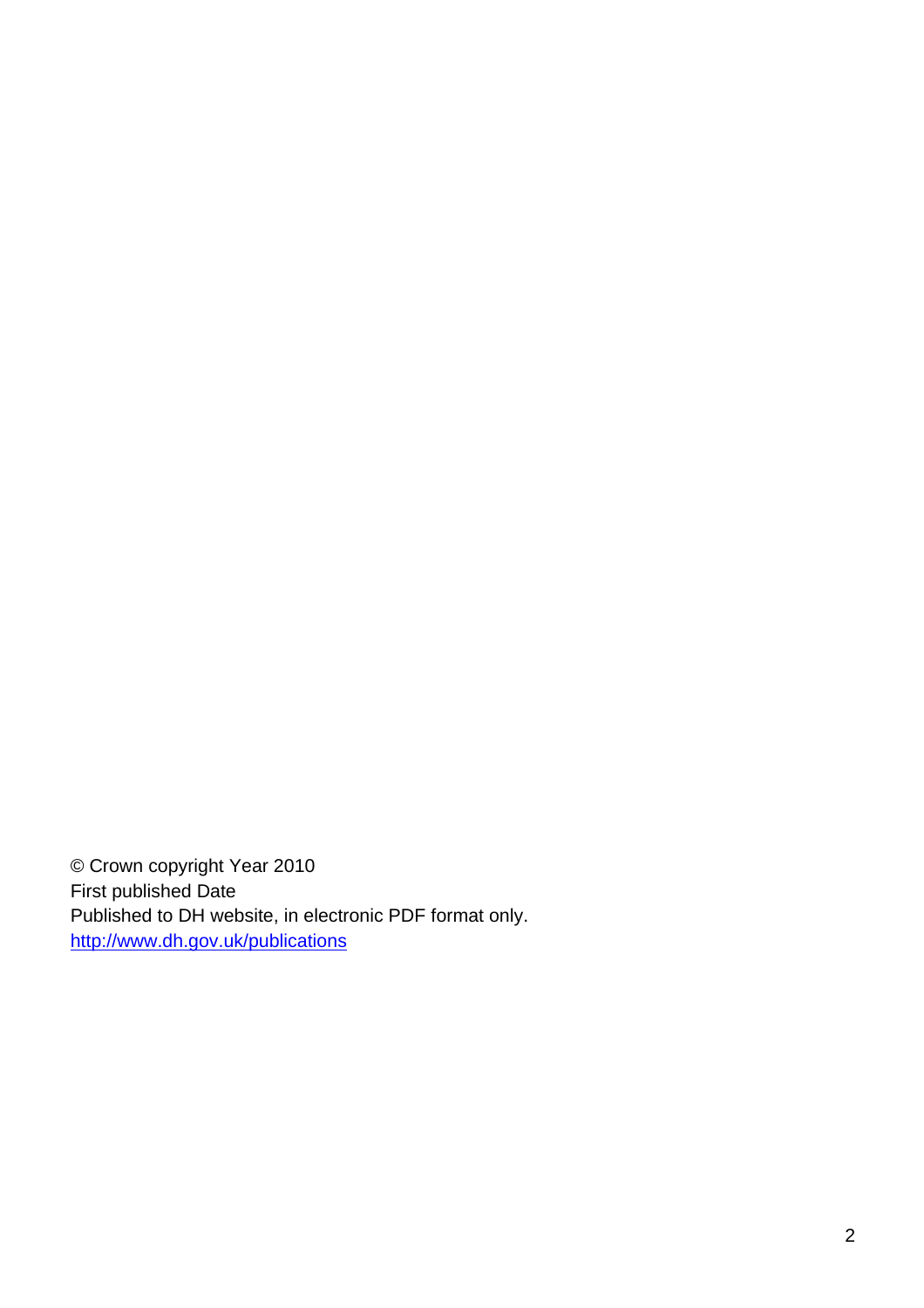# **Fitness to Practise Adjudication for Health Professionals: Assessing different mechanisms for delivery**

*A paper for consultation* 

**Professional Standards Division, Workforce Directorate, Department of Health**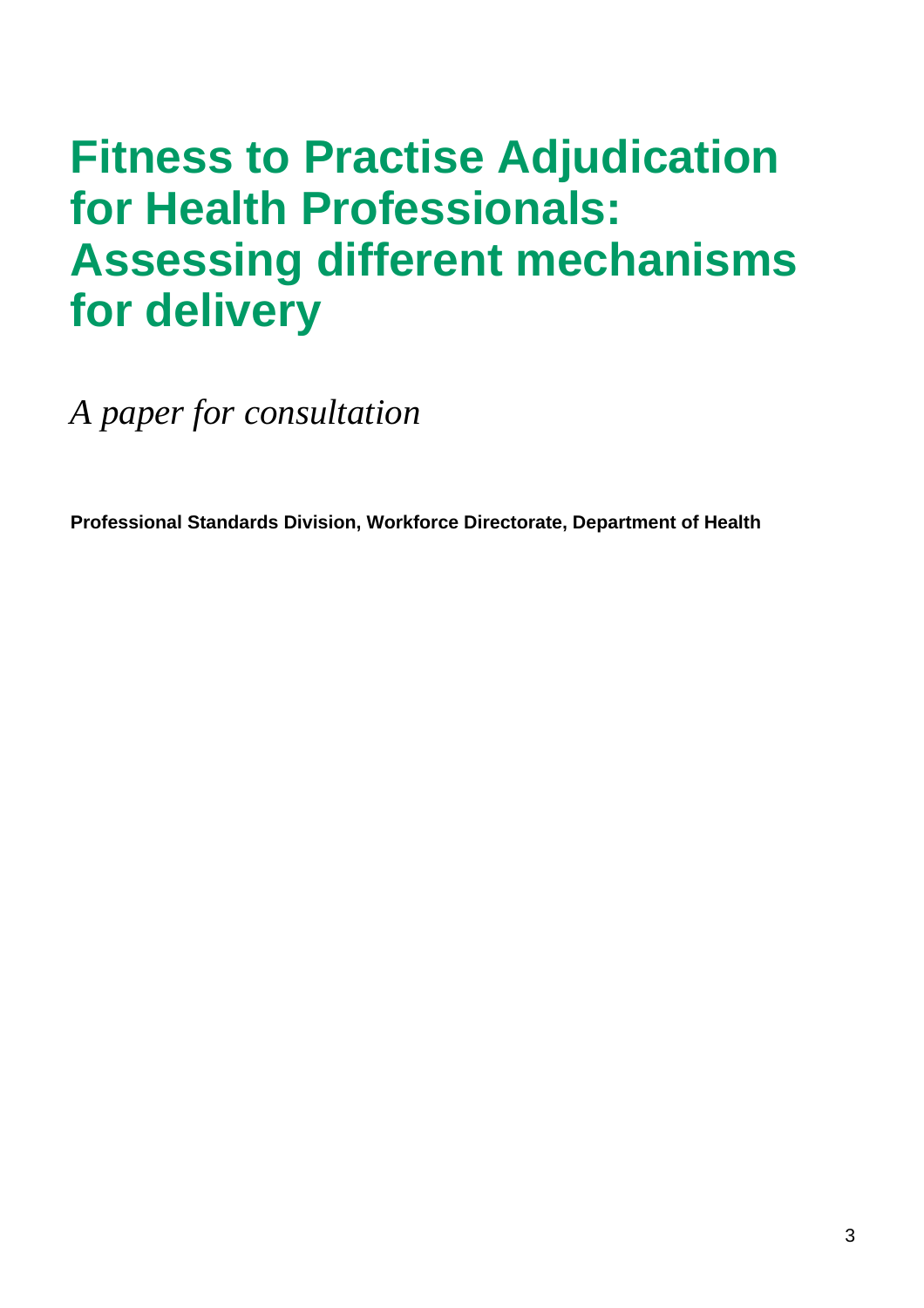# **Contents**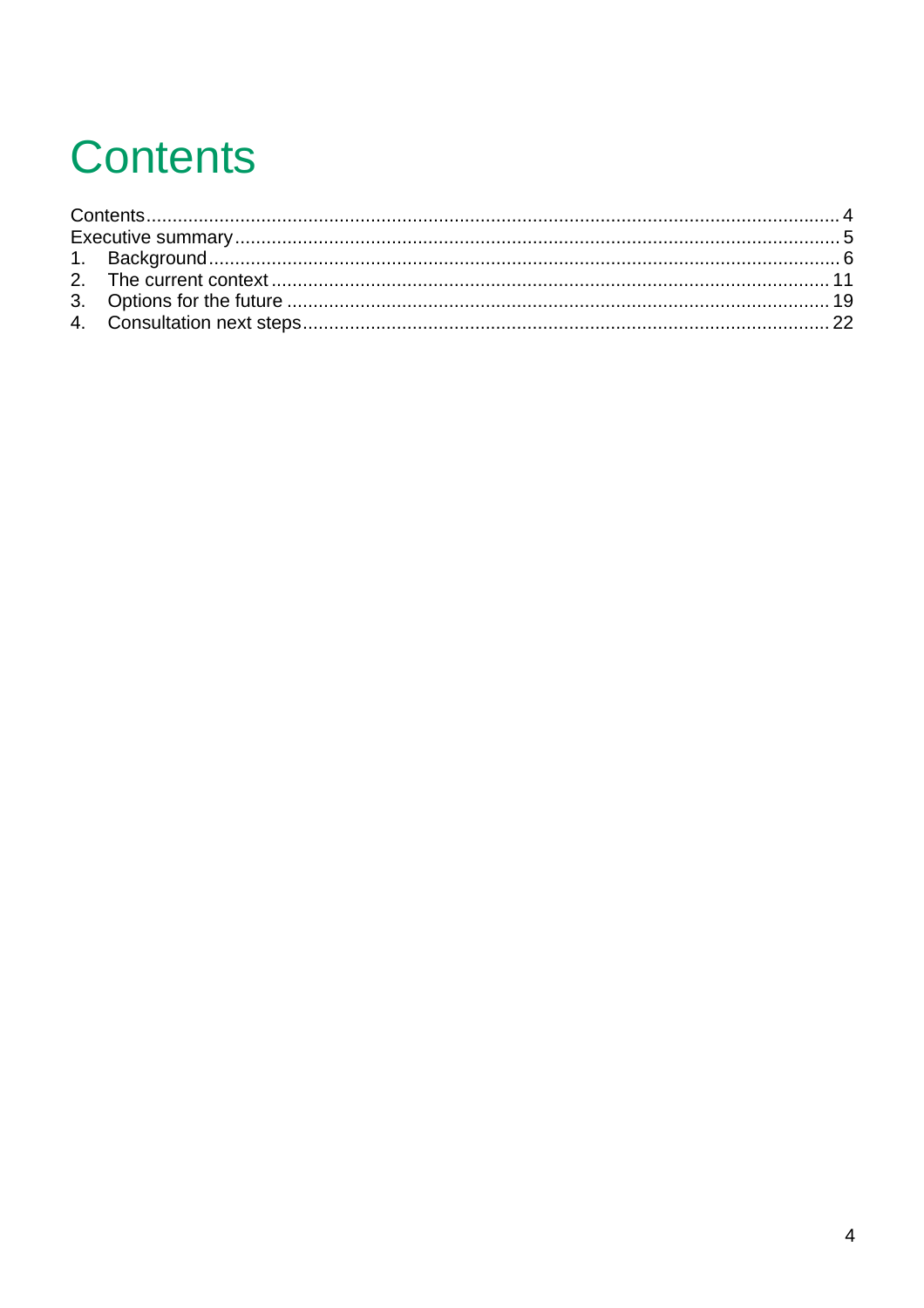# Executive summary

Professional health regulation is designed to protect the public by ensuring good standards of practice among those who are registered with one of the statutory health regulators. Currently each regulator has powers, and follows set procedures, to investigate any concerns about the fitness to practise of any of the professionals it regulates.

Each health regulator<sup>1</sup>investigates complaints, decides which cases should go to a hearing, prepares cases for the hearing, prosecutes, and arranges for the adjudication of those cases. Adjudication involves assessing the evidence, making findings of fact and, if appropriate, imposing sanctions.

The previous Administration took forward legislation to create a new body, the Office of the Health Professions Adjudicator, which would be separate from the health regulators and adjudicate separately on fitness to practise matters. Initially these changes would affect doctors as registrants of the General Medical Council before then being applied to those professions regulated by the General Optical Council, and with a view to applying the same approach for other health professionals if appropriate.

The Government has reviewed the progress towards implementation of OHPA and is consulting on whether delivery of adjudication can be delivered more proportionately through other means.

 $\frac{1}{1}$ <sup>1</sup> The health regulatory bodies: General Chiropractic Council (GCC), General Dental Council (GDC), General Medical Council (GMC), General Optical Council (GOC), General Osteopathic Council (GOsC), Health Professions Council (HPC), Nursing and Midwifery Council (NMC), Pharmaceutical Society of Northern Ireland (PSNI), Pharmaceutical Society of Great Britain (RPSGB) – RPSGB is to be replaced in September 2010 by the General Pharmacy Council (GPhC).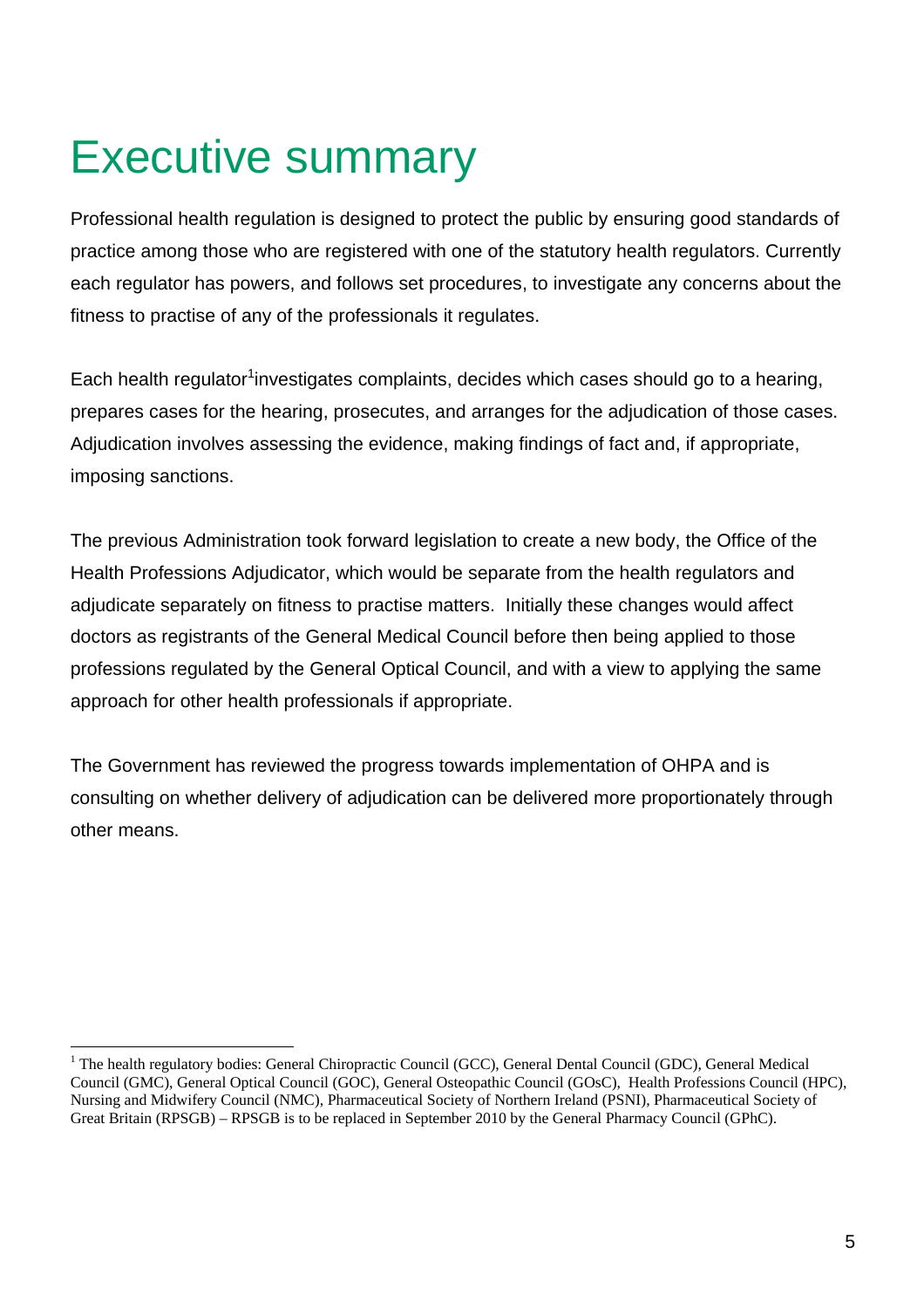# 1. Background

# Health regulation

- 1.1 During the 1990s, public and professional confidence in the system of regulation of health professionals was called into question after a number of high profile cases in which patients were harmed, most notably murders carried out by Harold Shipman, which led to a major public inquiry chaired by Dame Janet, now Lady Justice Smith.
- 1.2 The processes and systems of the General Medical Council (GMC) were subject to criticism, particularly in the fifth Report of the Shipman Inquiry. It raised concerns about the GMC's arrangements for adjudication and questioned the GMC's ability to handle adjudication independently (given that it also investigated and prosecuted fitness to practise (FTP) cases). Lady Justice Smith recommended that adjudication should be handled independently from the GMC.
- 1.3 Following the publication of The Shipman Inquiry fifth report, Lord Warner commissioned a review of medical regulation. The review was conducted by Sir Liam Donaldson, then Chief Medical Officer (CMO) for England. His report, *Good doctors, safer patients* focused upon the protection of the interests and safety of patients. The report aimed to create a new approach to promoting and assuring good medical practice and protecting patients from bad practice. The report and regulatory impact assessment can be found at:

http://www.dh.gov.uk/en/Publicationsandstatistics/Publications/PublicationsPolicyAndGu idance/DH\_4137232

1.4 Shortly thereafter, the Department of Health conducted a parallel review of the arrangements in place for the regulation of the other health professions in order to provide consistency of approach.

http://www.dh.gov.uk/en/Publicationsandstatistics/Publications/PublicationsPolicyAndGu idance/DH\_4137239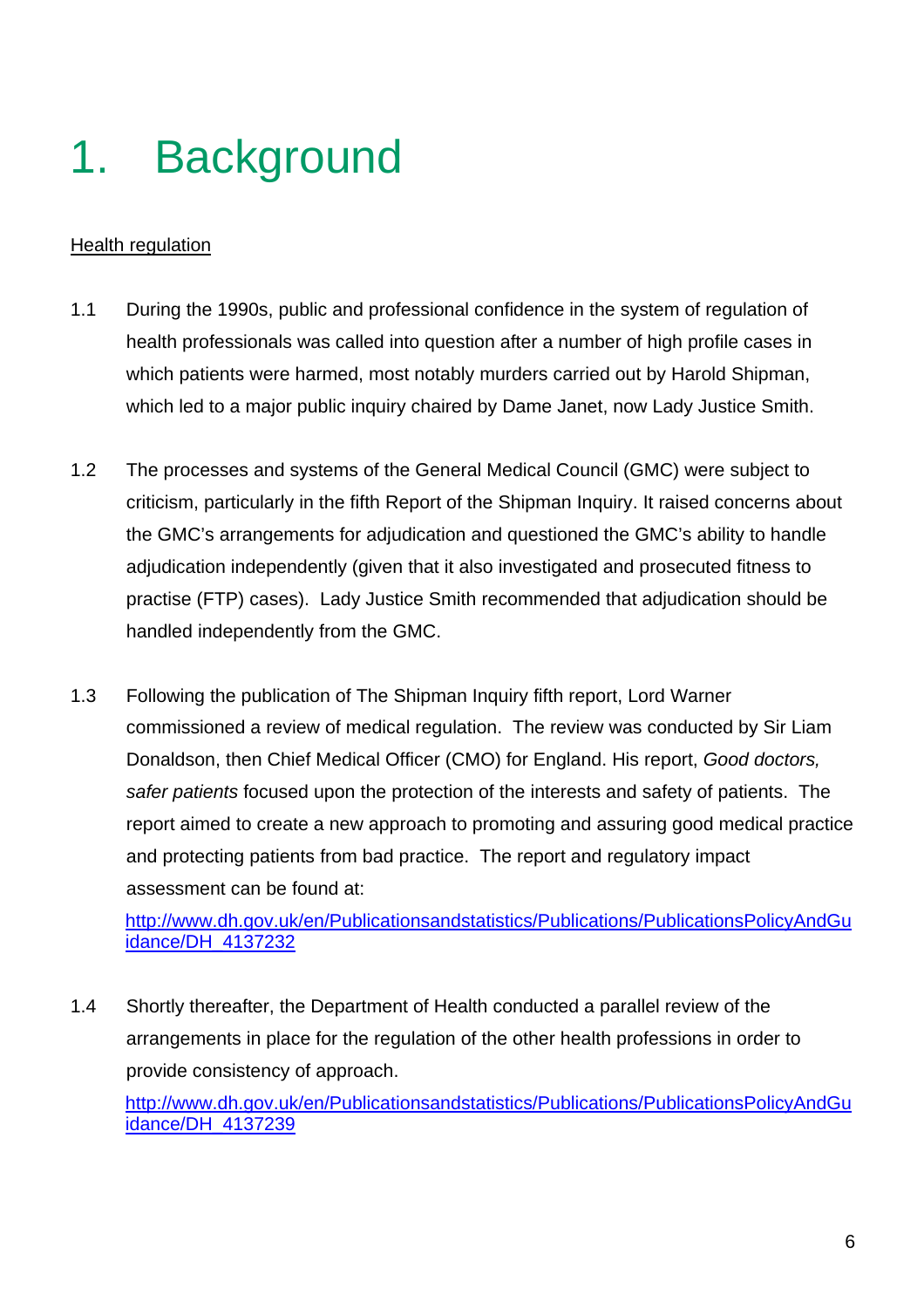# Adjudication

1.5 The previous Administration's White Paper *Trust, assurance and safety: The regulation of health professionals* set out a programme of reform to the United Kingdom's system for the regulation of health professionals, including the signalling of a move towards independent adjudication on FTP matters:

http://www.dh.gov.uk/en/Publicationsandstatistics/Publications/PublicationsPolicyAndGu idance/DH\_065946

- 1.6 The legal framework for an independent body the Office of the Health Professions Adjudicator (OHPA) - to adjudicate (i.e. to judge and make final decisions) on FTP cases is set out in the Health and Social Care Act 2008 (the 2008 Act). This legislation provides the legal basis for OHPA to adjudicate on FTP matters for GMC registrants initially and subsequently for GOC registrants.
- 1.7 Following *Trust, assurance and safety* a working group was established to make recommendations to Government on how independent adjudication could be delivered though OHPA. In March 2009 published a report of its findings called *Tackling Concerns Nationally* (TCN), The report be accessed at:

http://www.dh.gov.uk/en/Publicationsandstatistics/Publications/PublicationsPolicyAndGu idance/DH\_096502

## Establishment of OHPA

1.8 The previous administration accepted the proposals made in TCN, and progressed with the establishment of OHPA. The experience how OHPA performed in handling adjudication of FTP cases emanating from the GMC and the GOC would inform a decision as to whether OHPA's remit would be extended to the other health professional regulators. Further legislation would be required to provide for this. The previous Administration believed that this would enhance public and professional confidence in the system of adjudication.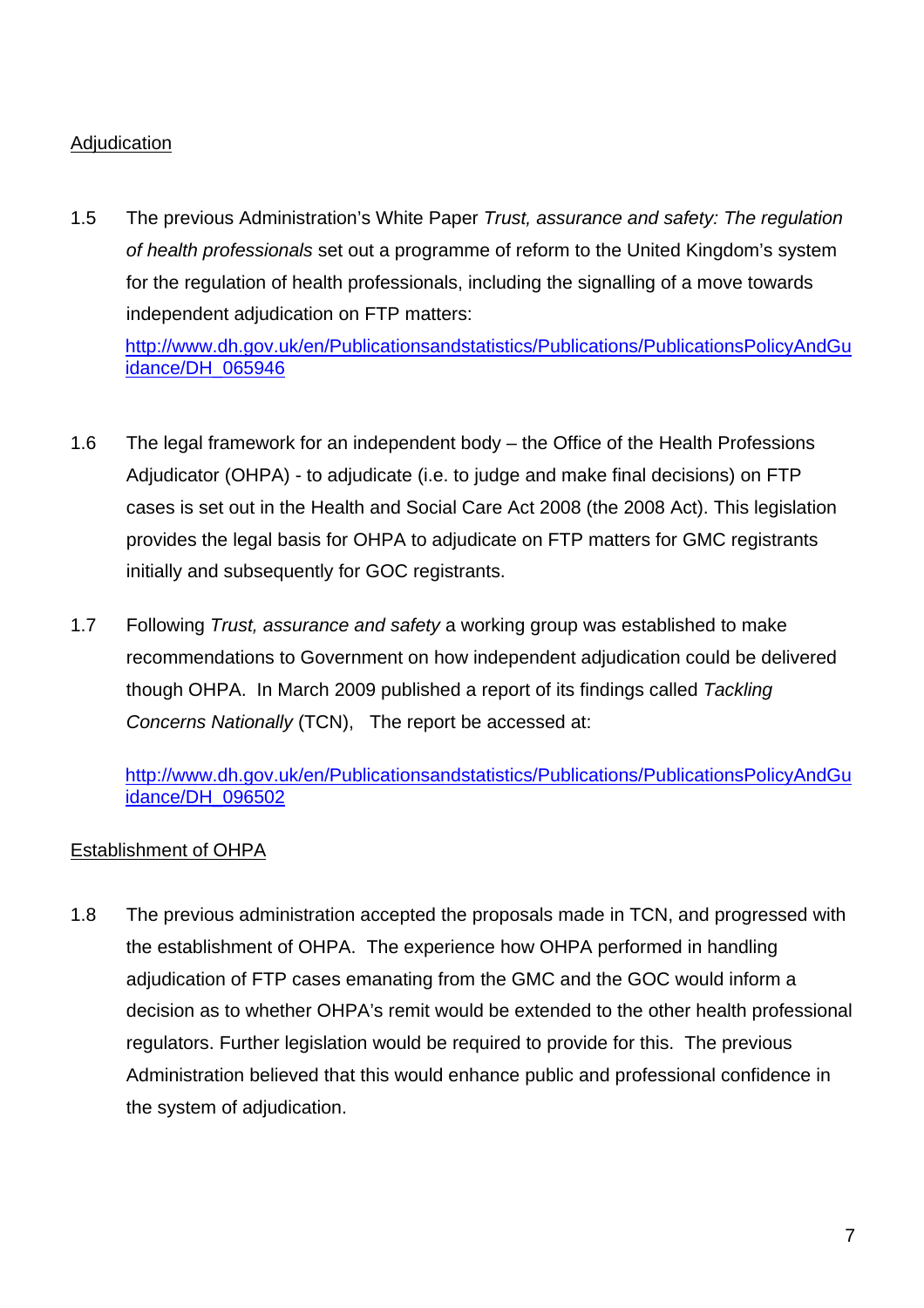1.9 OHPA became a legal entity on 25 January 2010 and planned to have in place by April 2011 the Rules and Regulations it required to become operational in terms of performing its adjudication function.

### OHPA and implementation of the TCN Recommendations

1.10 In establishing OHPA, the following TCN recommendations have been progressed:

## Establishment and Governance of OHPA

- *OHPA should have a status commensurate with the principle of independence from Government and sectional interests in terms of its operational and financial freedom* - The Office of National Statistics classified OHPA as a Public Body.
- *Consideration is given to listing OHPA under the Tribunals, Courts and Enforcement Act to bring it within the remit of the AJTC* - OHPA was listed under the Tribunals, Courts and Enforcement Act 2007 on 25 January 2010.
- *In line with established practice OHPA's chair ought to be appointed first and should sit on the selection panel for other members of the board* - Walter Merricks CBE was appointed by the Privy Council as the first chair of OHPA and took up his post in November 2009. Along with the Appointments Commission (on behalf of the Privy Council) he has appointed three non-executive board members as well as the chief executive.
- *One of the first tasks of the initial board of OHPA should be to produce a statement on governance. The statement should include consideration of the likely effectiveness of a board of three to provide proper governance and accountability and to be able effectively to hold the Chief Executive to account with a view to having any additional members of the board appointed by the time OHPA becomes operational* - Following public consultation, OHPA's board consists of five people: the chair and chief executive and three non-executives.
- *The role of OHPA's board should be to set the direction of the organisation in line with its statutory duties and purpose. It should ensure that systems are in place to enable it to monitor performance, manage risks, and hold the executive to account.*  It should also provide that systems be in place to ensure it acts with probity - A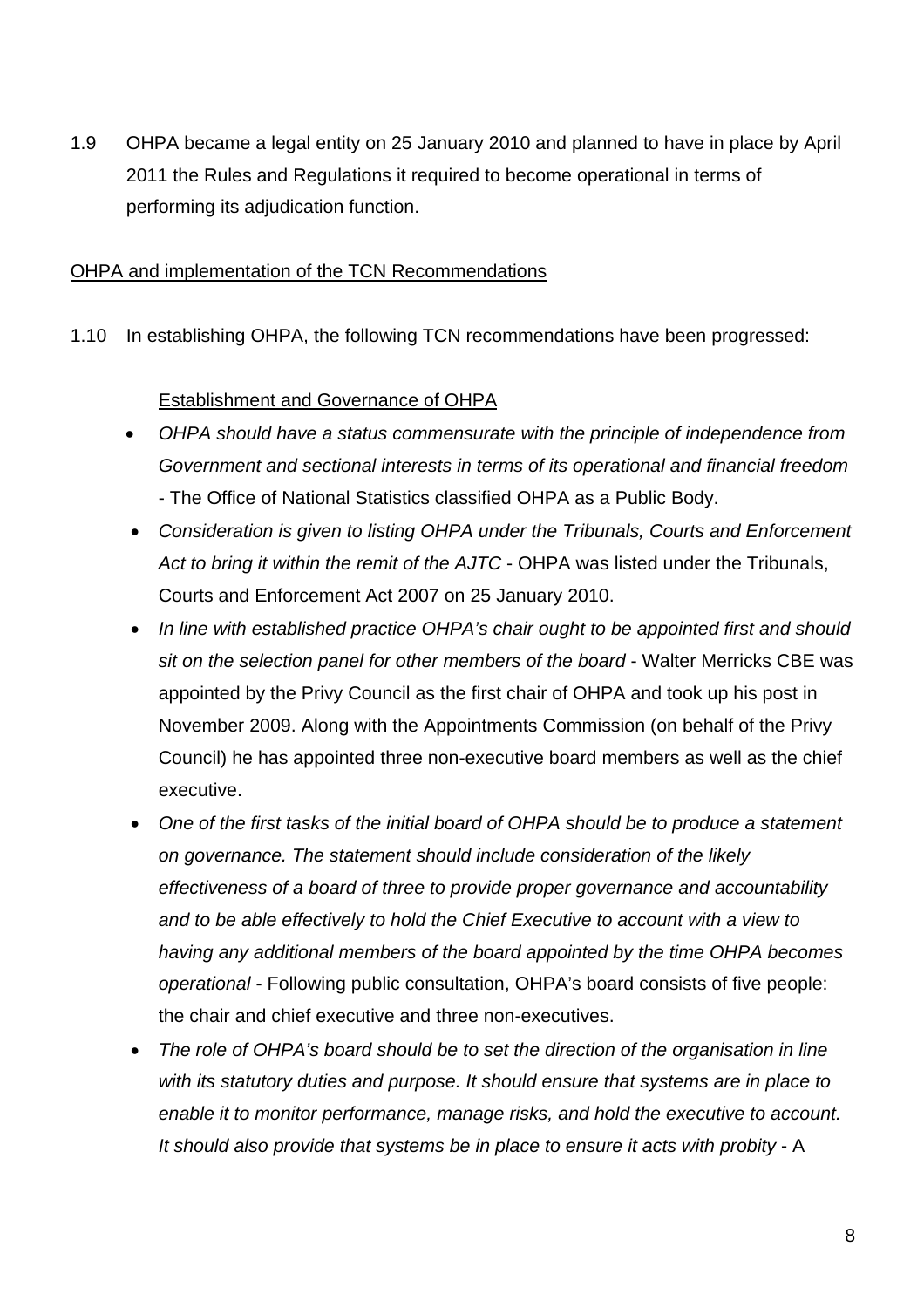programme plan was developed alongside governance and funding and accountability frameworks.

• *The proposed statement on governance to be produced by the initial board should include a schedule of delegated authority for the executive* - A schedule of delegated authority has been developed as part of the structure necessary for OHPA to become a corporate body on 25 January 2010.

## Information

• *OHPA's initial board should develop as soon as possible a 'Publication Scheme' governing the publication and disclosure of information which should include policies in respect of the publication of minutes of meetings of the board, OHPA's fee, factual details about the status of individual cases and panel's determinations. The scheme should be developed in consultation with interested parties* - An interim publication scheme was drawn up and promulgated as part of the process leading to the establishment of OHPA as a corporate body in January 2010. The current publication scheme follows the Information Commissioner's guidance on best practice.

## **Transition**

- *OHPA's board should be appointed at an early stage, before the body becomes operational, in order to oversee the detailed work necessary to establish policies and procedures* - Three non-executives and the chair were appointed to the board prior to OHPA becoming a legal entity and were integral in approving all of the necessary policies and procedures.
- 1.11 Once operational OHPA would be responsible for:
	- Deciding whether a health professional's FTP is impaired;
	- Ensuring the safety of patients and the public by imposing sanctions following a finding of impairment that may restrict or remove a health professional's registration where appropriate;
	- Considering the need for temporary sanctions (interim orders) restricting or suspending a health professional's registration prior to a full hearing on FTP;
	- Reviewing any sanctions; and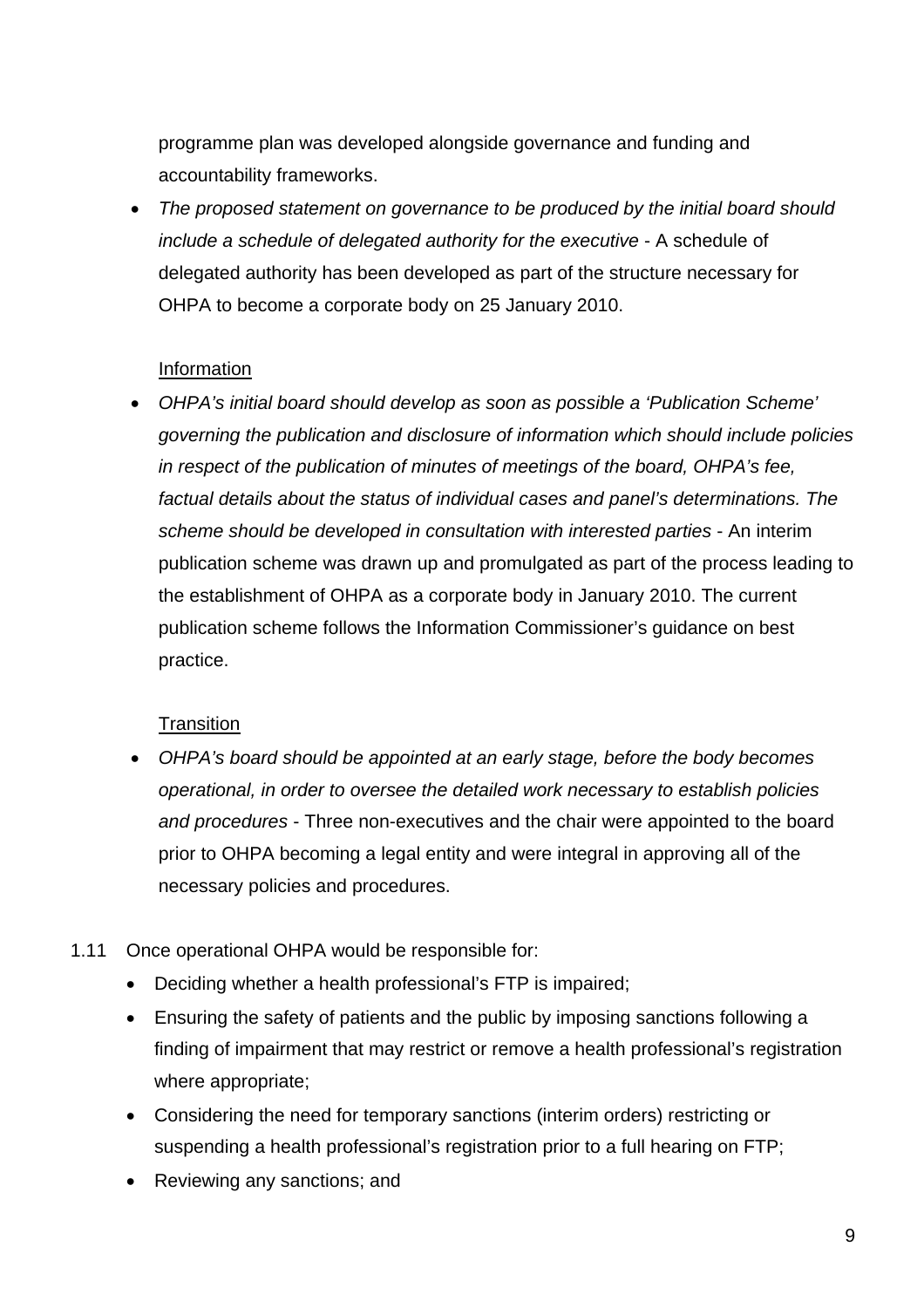- Deciding whether health professionals ought to be allowed to practise again after being removed from the register for FTP reasons.
- 1.12 Each of the functions listed above are currently carried out by the GMC, GOC, and the other health profession regulatory bodies.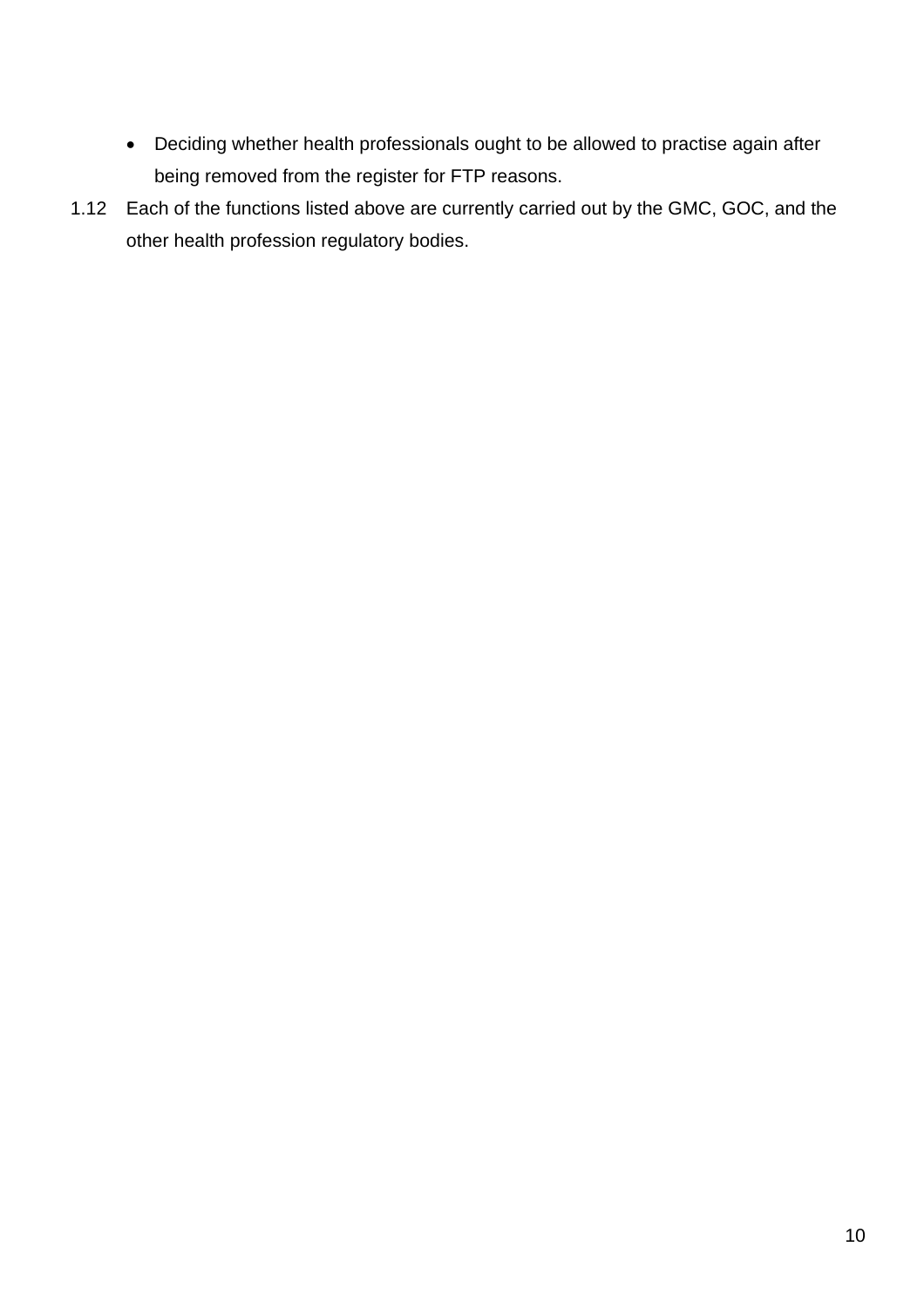# 2. The current context

- 2.1 The Government has been reviewing the progress of OHPA towards implementation, and reassessing the case for creation of a new body to regulate in this area as part of its wider spending review.
- 2.2 The fifth Report of the Shipman Inquiry highlighted Lady Justice Smith's concerns about whether the GMC could operate adjudication independently from their other duties of investigating and presenting FTP cases. It noted that, at that time, the GMC had already taken steps to enhance the independence of its adjudication function, but Lady Justice Smith was not persuaded that the steps then being taken would lead to the scale of change necessary.

### Further changes at the GMC

- 2.3 There has been fundamental change at the GMC since the events that led to the publication of the fifth Report of the Shipman Inquiry.
- 2.4 Until 2004 the GMC's FTP procedures were governed by three separate pieces of legislation and supported by three committees covering different aspects of a doctor's FTP: health, conduct and performance. Following a review of FTP procedures in 2002 the Council approved the measures that later became the basis of the GMC's Fitness to Practise Rules 2004. The key elements of the new Rules were:
	- A holistic approach to concerns about doctors based on the concept of impaired FTP, with a single set of Rules and a single FTP Panel being able to consider the whole range of allegations;
	- The introduction of professional decision makers (Case Examiners) to refer a case to a FTP Panel and a single test for referral, the "realistic prospect" test;
	- A staged decision making process based on formal criteria and supported by extensive guidance allowing for thorough audit of case progression; and,
	- The separation of governance from adjudication decision making by excluding Council members from being eligible to sit on FTP Panels.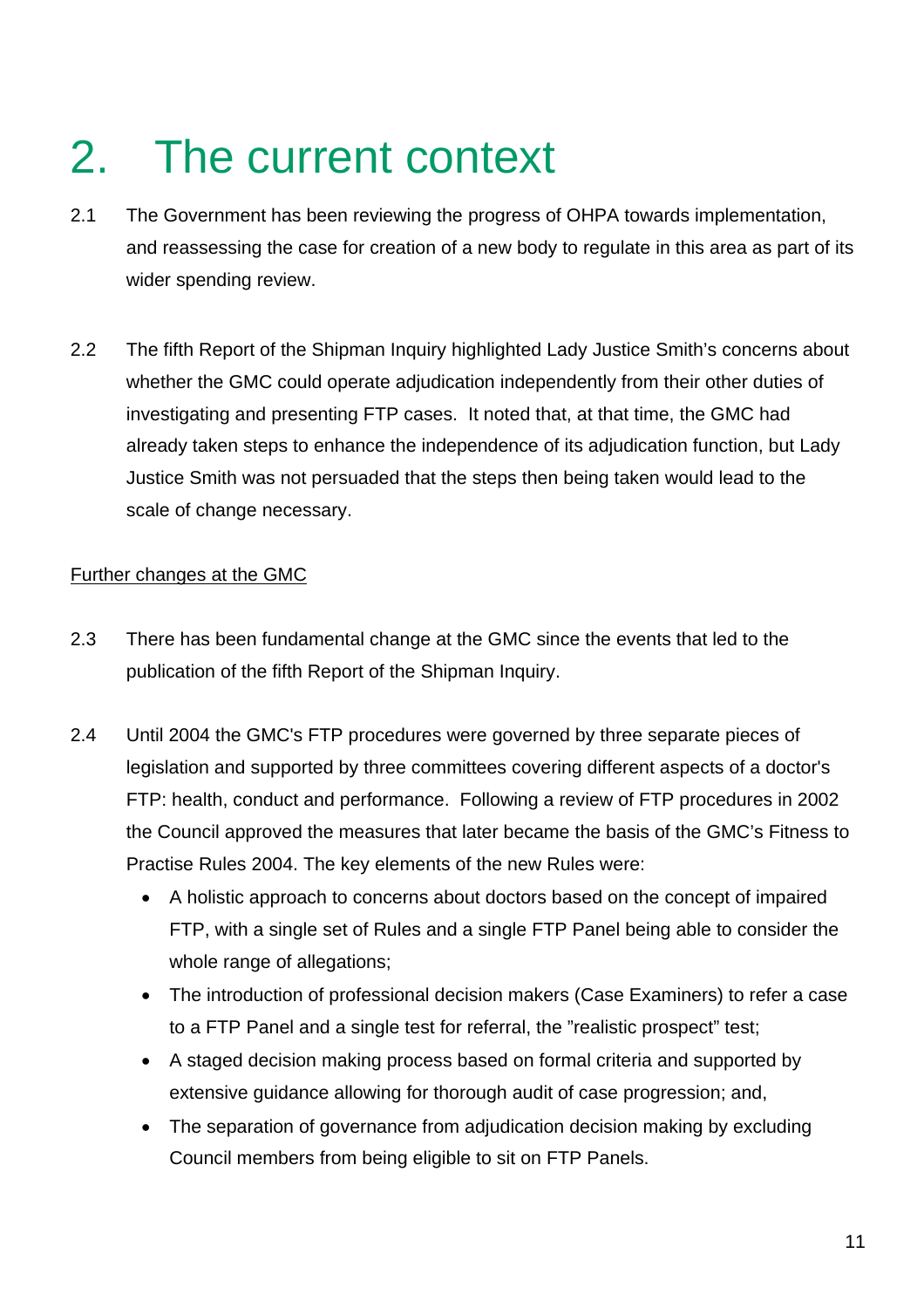- 2.5 The GMC has kept the operation of the Fitness to Practise Rules 2004 under review and further changes have been implemented since Lady Justice Smith's Fifth Report on the Shipman Inquiry. Perhaps most significantly the GMC has moved to the civil standard of proof in line with the policy direction set out in *Trust, Assurance and Safety*. This moved the standard of proof for evidence from 'beyond reasonable doubt' to 'on the balance of probabilities' reflecting most other civil tribunals.
- 2.6 In 2007 the power to agree undertakings with doctors was extended to misconduct cases under the consensual disposal arrangements to increase the opportunity for remediation and rehabilitation of doctors whose FTP is impaired without the need for a FTP Panel hearing in appropriate cases.
- 2.7 A further package of changes was made to the FTP Rules in 2009. These changes arose from operational experience and developments in case law.
- 2.8 Additionally the infrastructure supporting the FTP procedures has been significantly enhanced. Following the introduction of the new Rules in 2004, a more robust process for monitoring and supporting those doctors who are subject to undertakings and conditions was introduced.
- 2.9 Recognising the benefits that can be realised from information systems technology, in April 2006 an electronic case management system was introduced across the GMC. All case documents are now stored electronically, allowing for the rapid retrieval of the information pertaining to a doctor's FTP held by the GMC including any previous and current concerns, hearings or sanctions.
- 2.10 A series of service targets are in place against which the performance of the organisation is assessed and reviewed by the Council. Additionally the GMC commissions periodic reviews of its processes, for example the audit of investigation stage decisions conducted by King's College London, in 2007, to provide external assurance that the FTP decisions are consistent with relevant guidance.
- 2.11 The GMC has also pursued an active training and development programme both for its panellists and for its staff. Regular training events are held for panellists to update them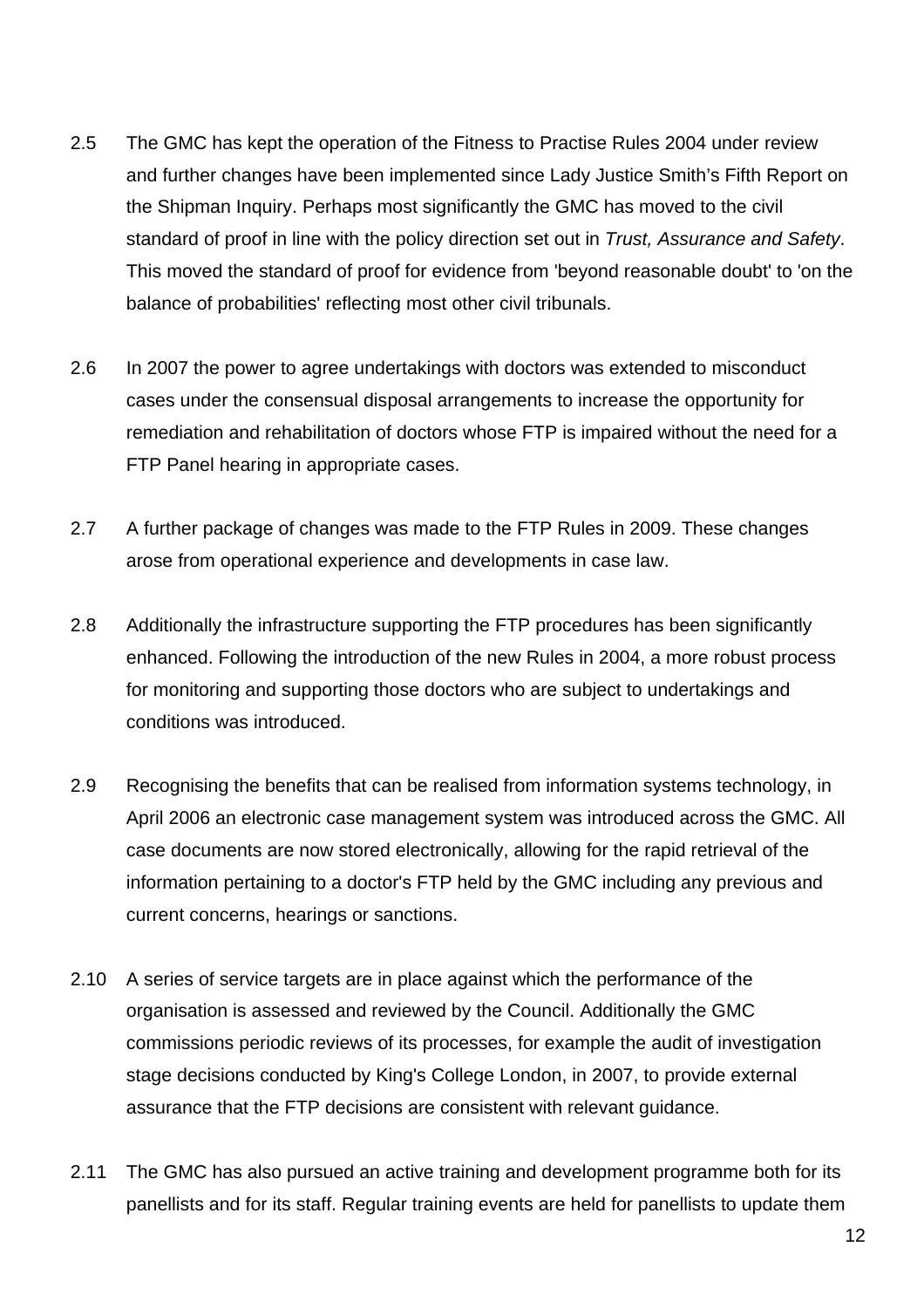on the latest developments resulting from changes to legislation, case law or policy changes to ensure more professional, consistent and robust decision-making by panels. Additionally panellists are now subject to 360-degree assessment following every hearing. Staff are supported with thorough induction training and by manuals setting out in detail the process for handling complaints.

- 2.12 The GMC's governance arrangements have been transformed its governing body is smaller and it is now independently appointed. The Council has 24 members, half of whom are lay and half doctors. All of the members are independently appointed by the Appointments Commission, acting on behalf of the Privy Council. The Council provides strategic leadership to the GMC and holds the executive to account. Members do not have a role in either the investigation of cases nor in their adjudication.
- 2.13 More recently, in view of concerns about the increasing length of cases (and to try to minimise the number of last minute adjournments or cancellations of FTP hearings), the GMC established a Case Management Working Group that reported in December 2008. The recommendations of the Group were consulted upon in 2009 and led to a number of proposals which the GMC indicated it intended to pursue both in the short term within the current adjudication arrangements and by discussion with OHPA in the longer term.
- 2.14 Current data<sup>2</sup> suggests that the decisions made by FTP Panels are robust only a small proportion of cases are challenged before the higher courts, and a smaller proportion are successful in such a challenge.
- 2.15 A recent independent report on the performance of the health regulatory bodies, prepared by the Council for Healthcare Regulatory Excellence (CHRE), is positive about the GMC and its performance. It is clear that the organisation, and its culture, is now in a very different place than it was at the time of the fifth Shipman Report. The 2009/10 CHRE report<sup>3</sup> notes that:

<sup>&</sup>lt;sup>2</sup> See Table 1 of the Impact Assessment accompanying this consultation

<sup>&</sup>lt;sup>3</sup> "Performance review report 2009/10. Enhancing public protection through improved regulation." CHRE. July 2010.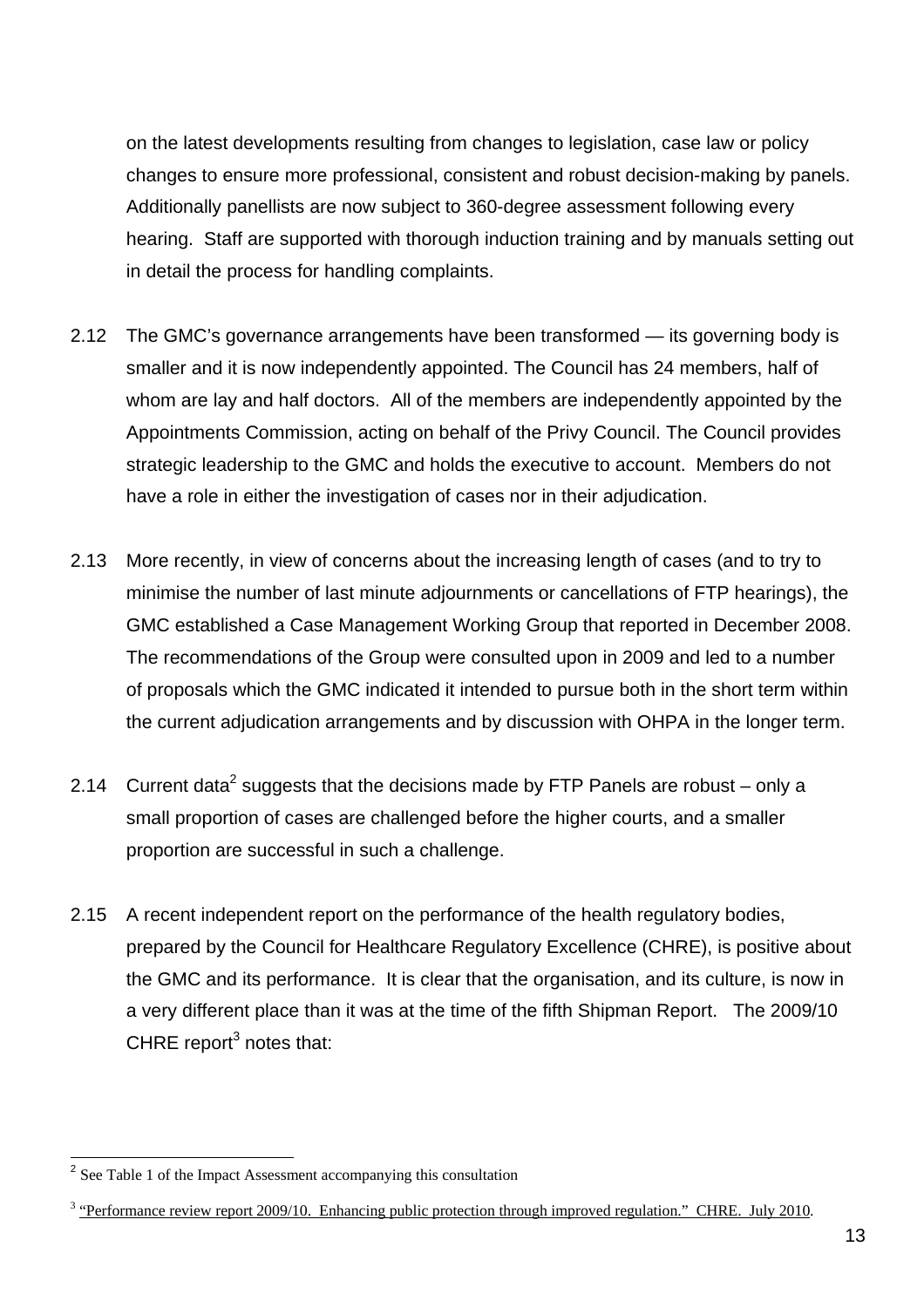"*The GMC has continued to perform well, demonstrating excellence in several areas across its functions in a year of significant change. It is impressive that the GMC has maintained its commitment to continuous improvement, even in areas where it was already performing to a good standard, and to addressing challenges in medical regulation.*"

# Changes that OHPA would plan to make

- 2.16 Subject to the outcome of this consultation, it is the present intention of OHPA to deliver a smooth transition at the point of proposed take over of responsibility for adjudication, by "adopting and adapting" existing GMC processes. These proposed adaptations prepared in readiness for public consultation are summarised below:
	- Strong case management of cases, including dealing with matters on the papers where appropriate and where the parties consent (this will lead to efficient and cost effective hearings, delivering swifter outcomes to the benefit of patients, the public, and health professionals);
	- Substituting panel members where a panel becomes inquorate due to ill-health or other significant or enduring problems, thereby preventing adjournment (this will afford patients better protection by registrants being dealt with in a timely fashion);
	- Modernised hearing procedures to avoid spending time in hearings on matters which are not in dispute (e.g. the reading out of charges which are admitted by the practioner);
	- Enhanced pre-hearing case-management procedures to reduce the amount of time spent in hearings on administrative matters such as the number of witnesses to be called;
	- Take steps to reduce the amount of time it takes to schedule and hear interim order cases (so that steps can be taken, more quickly, to protect the public in appropriate cases);
	- Reducing the utilisation of legal assessors/advisors where legally qualified chairs head an adjudication panel (this will save duplication in skills of experience, create greater flexibility for cases to be listed, and reduce costs); and
	- Modernise hearing procedures to ensure that cases take place *in private* only in exceptional circumstances.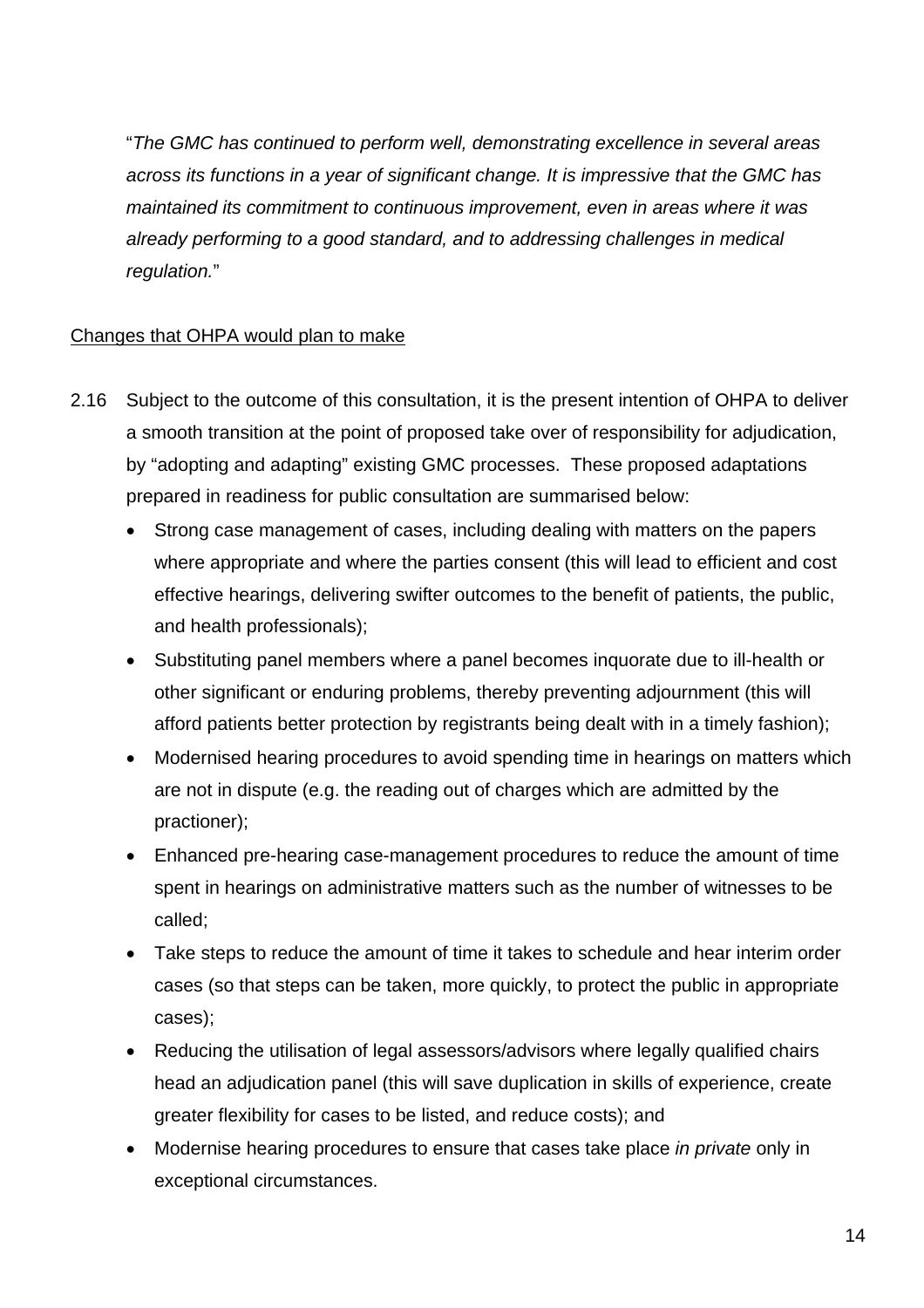- 2.17 At the same time as consulting on their proposals to "adopt and adapt" existing GMC procedures, OHPA have ambitions to make more wide ranging, significant changes to adjudication processes.
- 2.18 The proposed OHPA model of adjudication sought to balance the rights of the registrant against the need to ensure public protection. The overriding objective was to deal with cases in ways that were proportionate to their importance, the complexity of the issues, the anticipated costs and the resources of the parties; avoiding unnecessary delay and formality; seeking flexibility; and with an obligation on the parties to cooperate to further these objectives.
- 2.19 The specific ambitions endorsed by the OHPA Board were as follows:
	- A President or Senior Chair appointed to give visible leadership to the chairs and to the panellists, to participate in their appointment and performance assessment, to set training, mentor and challenge, and to work with the Chief Executive to ensure the judicial and administrative arms of OHPA work together. In turn, the President might be supported by Deputies;
	- More effective training and appraisal systems for panellists;
	- The employment of full or part-time legally qualified chairs to handle case management matters, the issue of directions and orders for costs and to chair the hearings;
	- Active pre-hearing case management with clear directions to the parties as to time limits for the disclosure of evidence, lines of argument / skeleton arguments, hearing time estimates and how expert evidence is to be handled;
	- Oral hearings only where necessary to resolve and determine disputed evidence or argument;
	- A two stage, rather than three stage decision process;
	- The regulator bringing the proceedings to limit its case to allegations necessary for a determination, and to specify the sanction it asserts would be appropriate;
	- "Impact statements" carved into the proceedings, so that the panel recognises the impact the alleged conduct has had on patients;
	- A broad use of the cost powers provided to OHPA;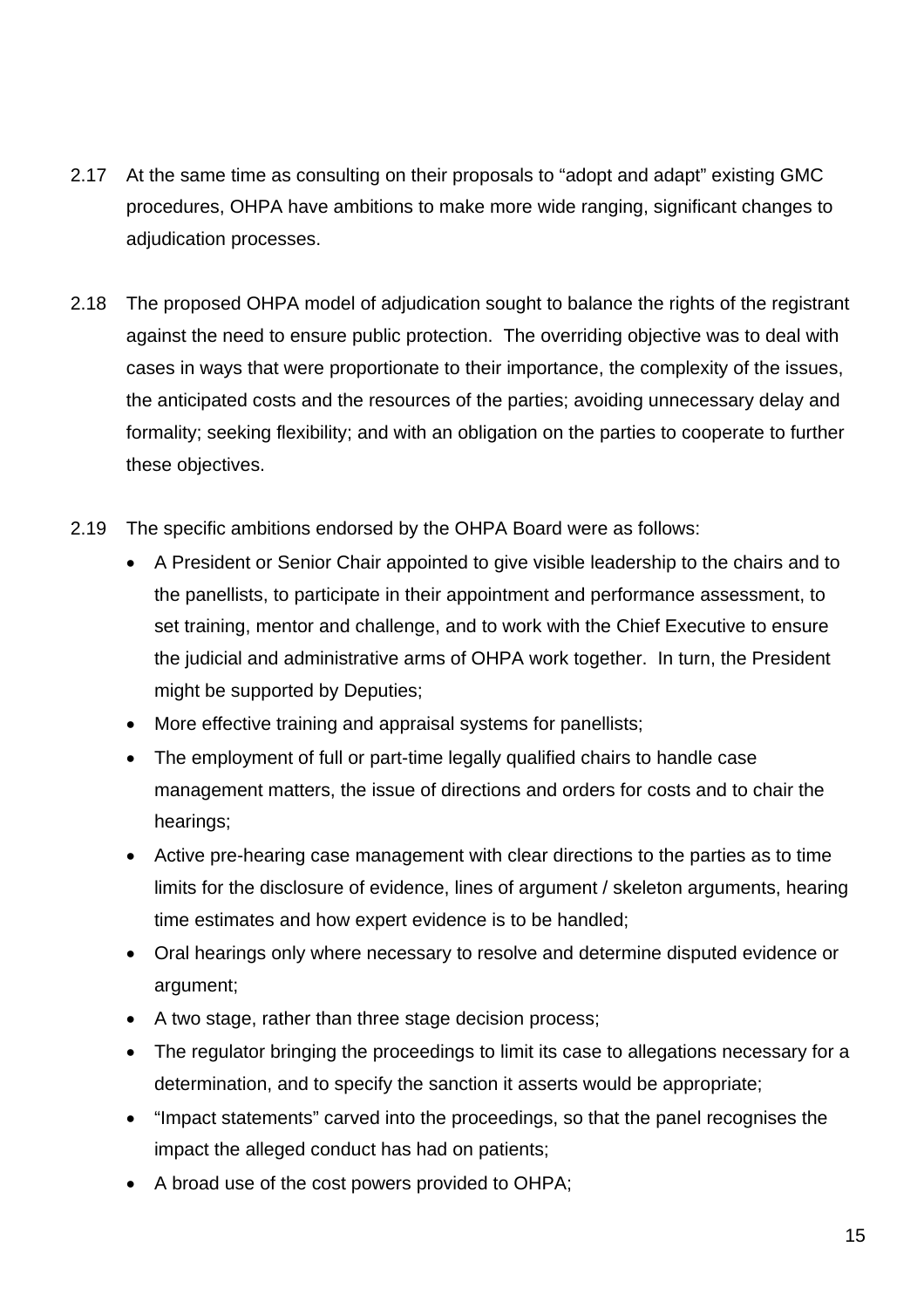- Disclosure of parties' case budgets and limits on the amount of recoverable costs that parties will be entitled to incur, irrespective of their actual financial commitment;
- More efficient use of hearing rooms, and improved opportunities for professionals and lay members to act as panellists by organising hearings in the evenings and at weekends; and
- Locally focused panellist recruitment and empanelment.
- 2.20 OHPA believe their ambitions have multiple benefits to:
	- Move health professional adjudication in line with modern legal and judicial practice;
	- Provide a single adjudication Rule set applicable to all health professionals; and
	- Introduce greater independence of the adjudication function whilst ensuring a consistency of approach across the individual panellists.
- 2.21 The Office of Government and Commerce (OGC) recently carried out an independent review of OHPA's work, in the context of the likelihood of the organisations capability to be operationally ready to handle FTP cases from 01 April 2011. This Gate 0<sup>4</sup> review investigated the direction and planned outcome of the programme of work OHPA have been undertaking and the likelihood of delivery. Following a series of interviews with OHPA's stakeholders and document reviews, the OGC's conclusion was:

*"The OHPA programme has been well managed and is being delivered to plan by a highly experienced, competent and enthusiastic team and would meet the requirements of the policy."* 

It added,

 *"The Review found several instances of good practice within a programme that is clearly being run extremely well."* 

# GMC Proposals for delivery of more independent adjudication

2.22 The Government has asked the GMC whether, and if so how, independent adjudication could be strengthened without the need to proceed to implement OHPA, but instead through modernisation of existing legislation. The GMC has made it clear that it fully supports the principle of independent adjudication and it is willing to develop such a

 $\frac{1}{4}$ See OGC website for scope of a Gate 0 review: http://www.ogc.gov.uk/introduction\_to\_procurement\_gateway\_0.asp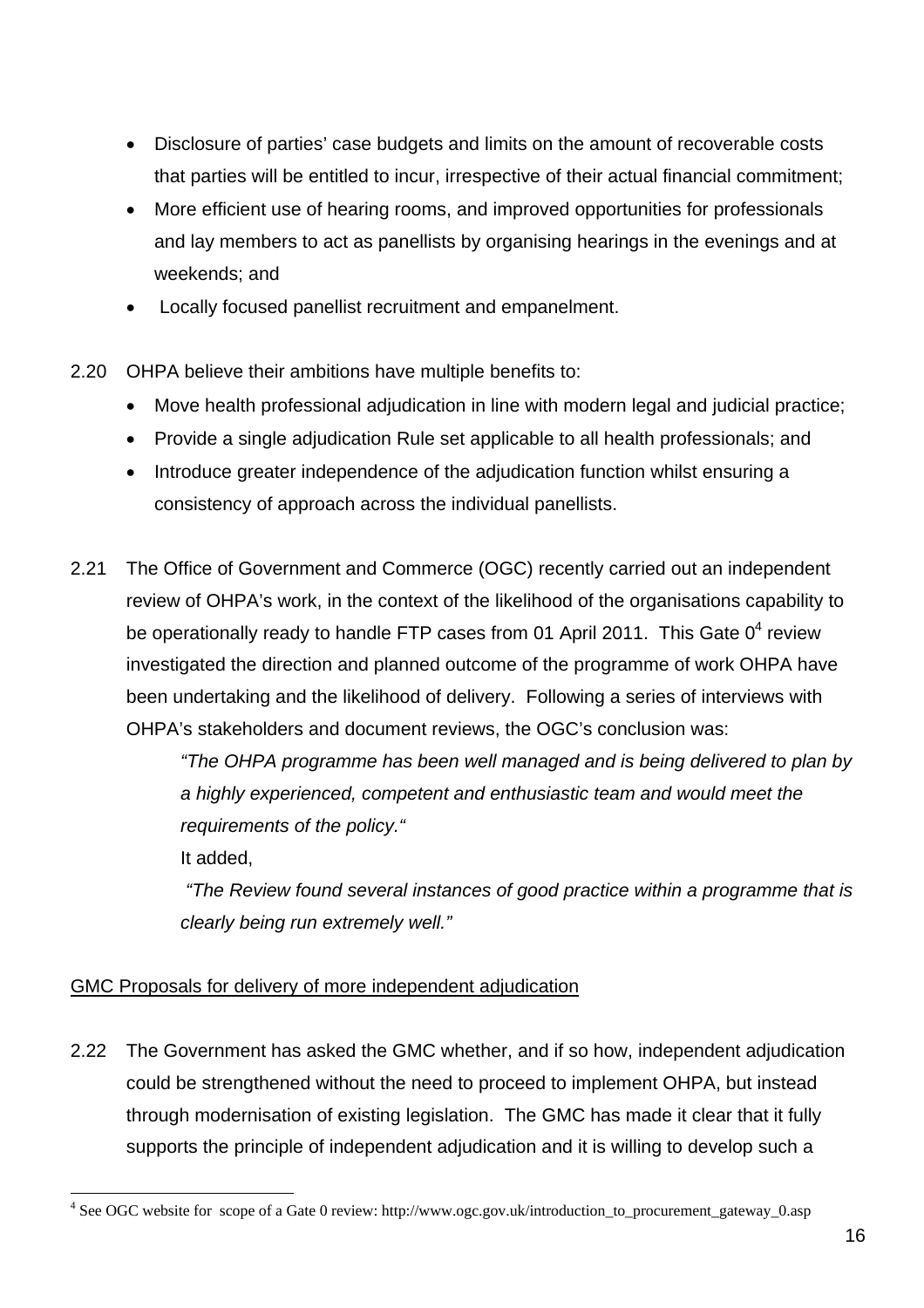model within the GMC if asked. It has indicated that it would consider a wide range of proposals and believes that the vast majority of proposals outlined by OHPA could be implemented by the GMC (albeit, some proposals would require changes to existing legislative powers / procedural rules). They include the following :

- A move towards greater levels of independence and the establishment of a "Tribunal" style model of hearings through the creation of an independent Doctors' Disciplinary Tribunal, which would be headed by an independently appointed President who will have overall responsibility for appointing and training lay and medical panellists, case managers, legal assessors and specialist advisers, and would be responsible for the quality of work undertaken by panels;
- The requirement that the Tribunal President will present an independent report to Parliament on an annual basis;
- A requirement that a right of appeal is retained by the GMC in relation to decisions that are made by the Tribunal (this is intended to re-enforce the independence of the GMC's governance structure);
- Shorter and more streamlined hearings, through the introduction of radically enhanced case management and pre-hearing arrangements (including consideration of the introduction of costs sanctions for both sides where appropriate);
- Consider the introduction of legally qualified chairs to support enhanced case management arrangements;
- Consider the introduction of specimen charges in order to ensure the most relevant issues are taken into account at hearings and unnecessary delays in proceedings are avoided. This will involve limiting the number of allegations charged to the most important matters in hand;
- Consider improved resource utilisation through a reduction in the number of panellists required to sit on a panel;
- Consider the replacement of written transcriptions of proceedings with audio recording facilities where appropriate; and
- Consider the use of technology to deliver effective communication between parties to FTP proceedings (e.g. issuing adjudication documentation by electronic means where appropriate).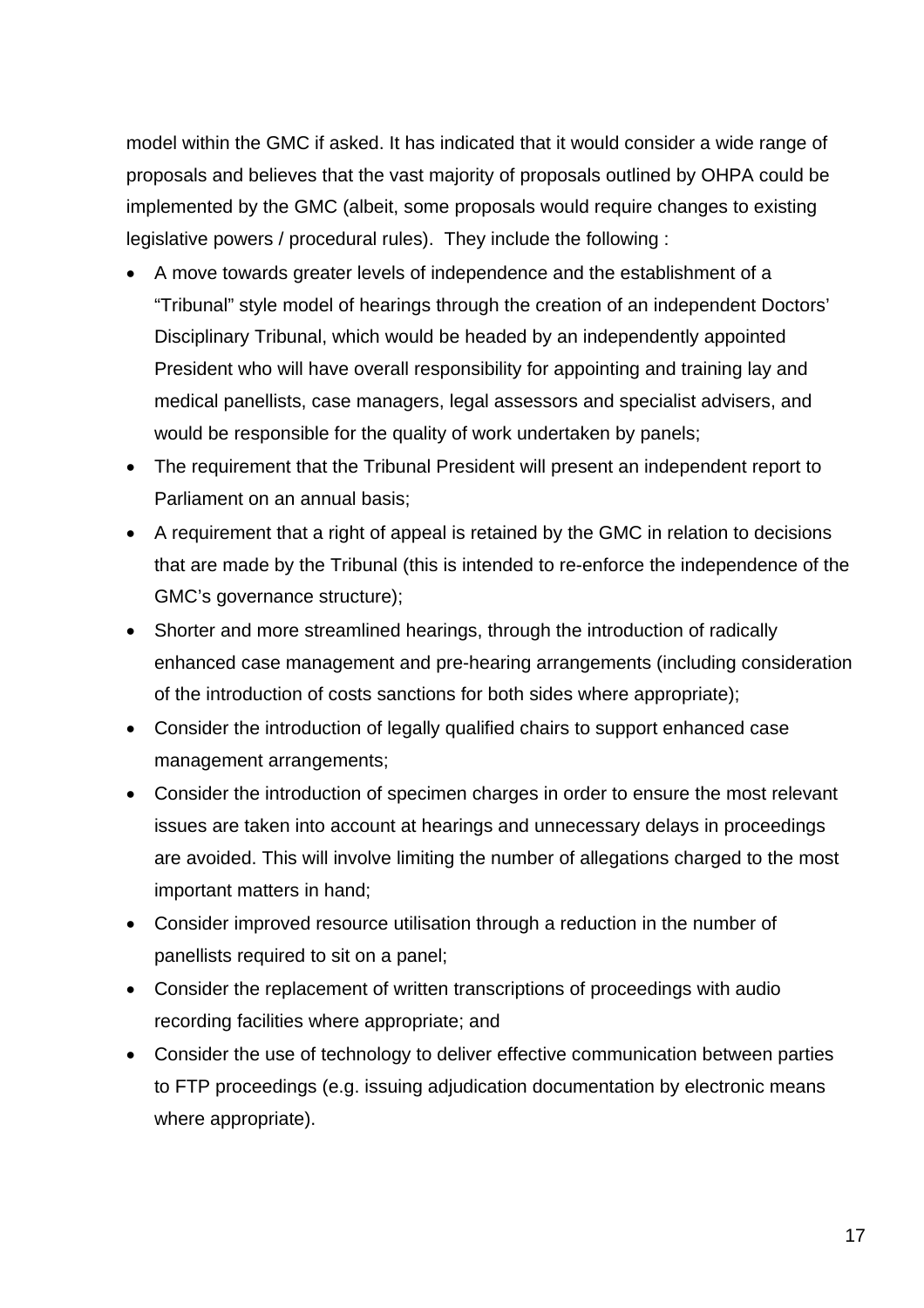- 2.23 The genesis of many of these developments has arisen from the work that OHPA has done in developing the manner in which it would operate adjudication in the future and influenced by discussions between OHPA, the GMC, and wider external partners.
- 2.24 The Government's initial assessment of these proposals (subject to this consultation) is that they present an opportunity for the GMC to modernise and improve existing processes and provide for independence of adjudication on a much clearer basis than is the case now. This may also provide the opportunity to realise substantially the same benefits as regards adjudication for doctors as would be the case should OHPA become operational, without the additional cost to the public purse in 2010-11 that would be required to set up OHPA. Subject to the outcome of this consultation the GMC would seek to consult on proposals to modernise their processes prior to implementation.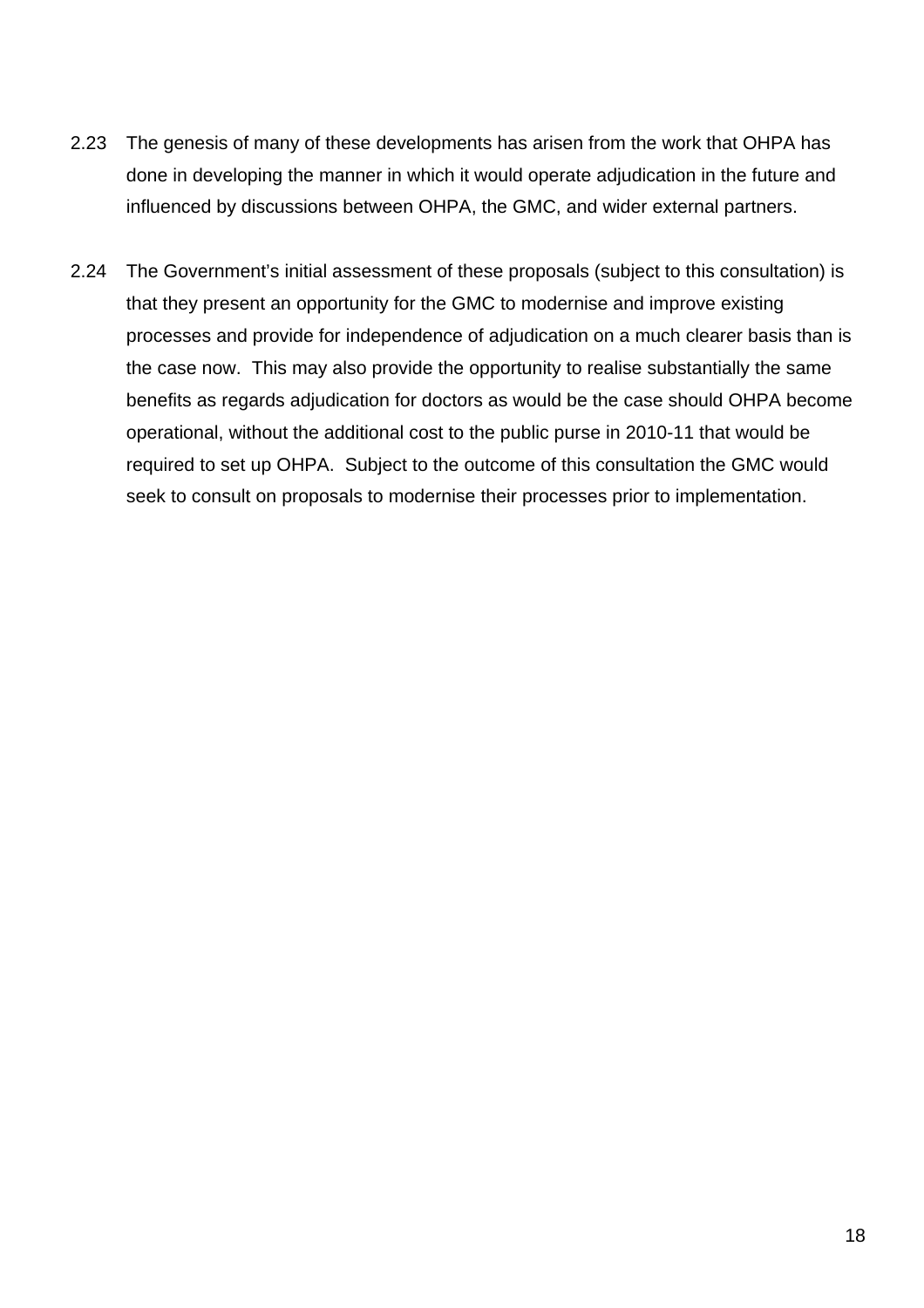# 3. Options for the future

- 3.1 Before moving forwards towards full implementation of OHPA it is appropriate for Government to assess the situation as it is now, and the impact of the change that OHPA will lead to.
- 3.2 The OHPA project has generated valuable ideas about how the process of adjudication could be delivered differently. However, it is considered that these innovations could also be replicated and delivered through refinements to the GMC's processes. The types of changes and the benefits derivable are discussed in detail in the impact assessment that accompanies this consultation paper.
- 3.3 It is also clear that the GMC has changed significantly since 2004 and is willing to implement further changes in order to deliver enhanced levels of independence between its adjudication and investigatory functions. Again, the scale and nature of these changes are discussed in full in the impact assessment accompanying this consultation paper.
- 3.4 In light of the GMC's response to the Government's question as to how it could enhance independence of adjudication and modernise its current process of adjudication, the Government considers that rationale for moving to adjudication on FTP matters through OHPA is less clear cut than was previously the case.
- 3.5 In addition, the expectation (as expressed to Parliament during the passage of 2008 Act) was that the cost of transition to establish OHPA would be in the region of c. £3-4m over two years. This estimate was developed by the Department with assistance of an external consultancy organisation. OHPA's Transition team now estimate that the range of expected cost to Government for the establishment of OHPA is to be between £10 and £16m. The basis behind incurrence of these costs is discussed in full in the impact assessment accompanying this consultation. The scale of this increase is significant. The lower end of this estimate also presents risks in relation to availability of contingency funds for a start-up operation.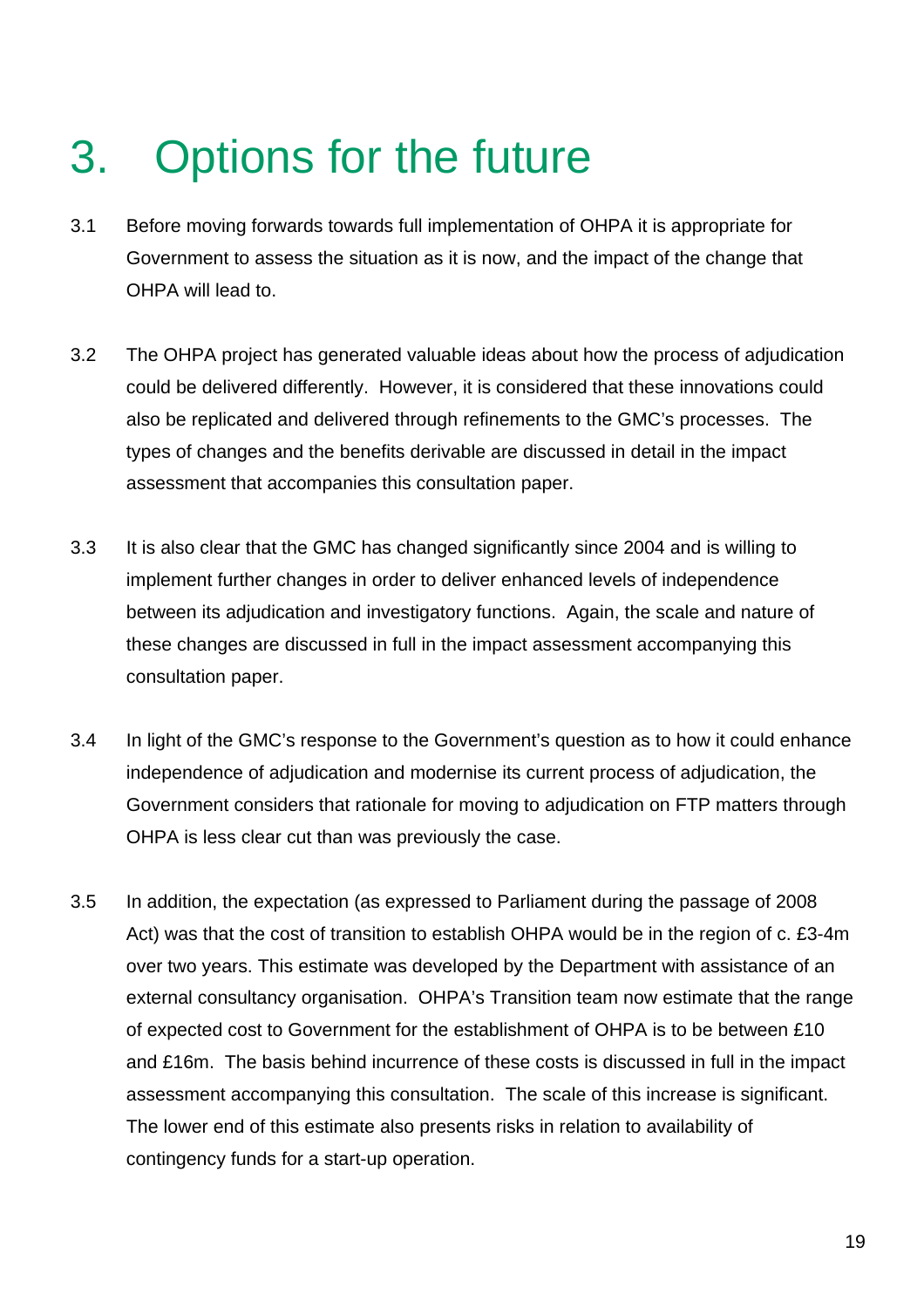- 3.6 It should be noted that a decision not to proceed with OHPA will potentially have a wider impact on other health regulators, as potential economies of scale in the sector will not be realised, in the longer term. This has been acknowledged by the Department, who will aim, as part of the preferred option, to review learning from the GMC change programme, and apply it to other regulators as and when appropriate.
- 3.7 It is considered that there are three main options on how to proceed:

**OPTION 1:** Proceed with OHPA implementation as previously planned - do nothing option\*.

(\*This option has been labelled as "do nothing" as it is essentially continuing with preexisting policy, though it is recognised that all three of these options would require some further work in the form of legislation to fully implement);

**OPTION 2:** Repeal legislative provision relating to OHPA and, in separate legislation, take forward steps to enhance independence of adjudication and modernise existing processes at the GMC (and subsequently review whether to also do so for the GOC and other health regulators).

Subject to this consultation, this is the preferred option. The Government considers that it offers a way to achieve more independent adjudication that is more proportionate than the other proposals;

**OPTION 3:** Repeal legislative provision relating to OHPA and take no further action.

3.8 A full assessment of the likely economic and other impacts of these options accompanies this consultation. For the reasons given therein, Option 2 is the Government's preferred option as it delivers the benefits expected from the implementation of OHPA to adjudicate on GMC FTP cases, but at a lower cost, giving the greatest net benefit overall. The cost savings are generated through the avoidance of creation of a new body to fulfil the adjudication function that could otherwise be performed by the GMC.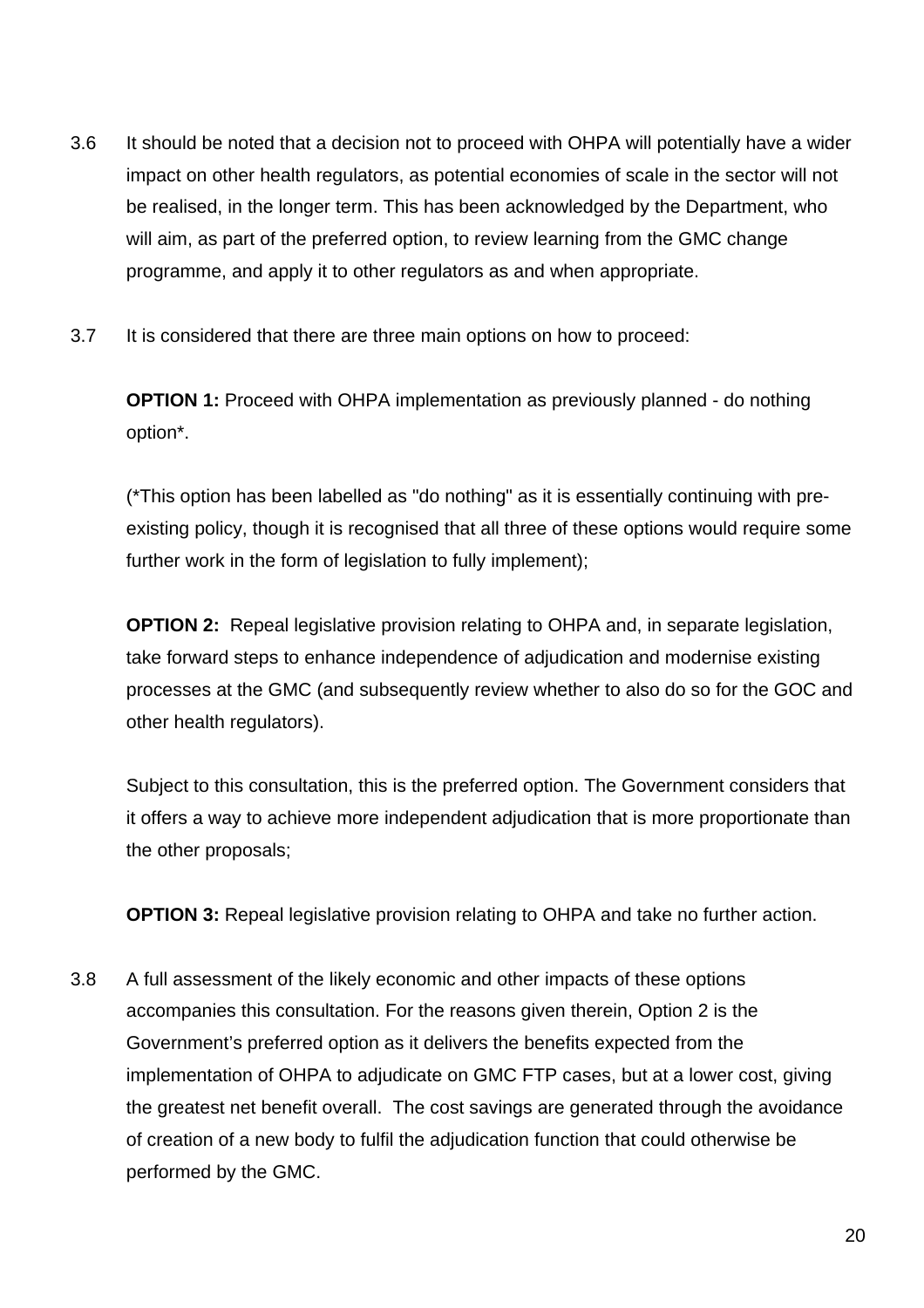3.9 As such, your views are invited on the following questions:

Q1. Should the Government proceed with its preferred Option – Option 2 Yes or No? Please give your reasons.

Q2. Do you have any comments on the identified benefits, costs and risks of the Options that are detailed in this document and its accompanying impact assessments and are there any other considerations that the Government should consider?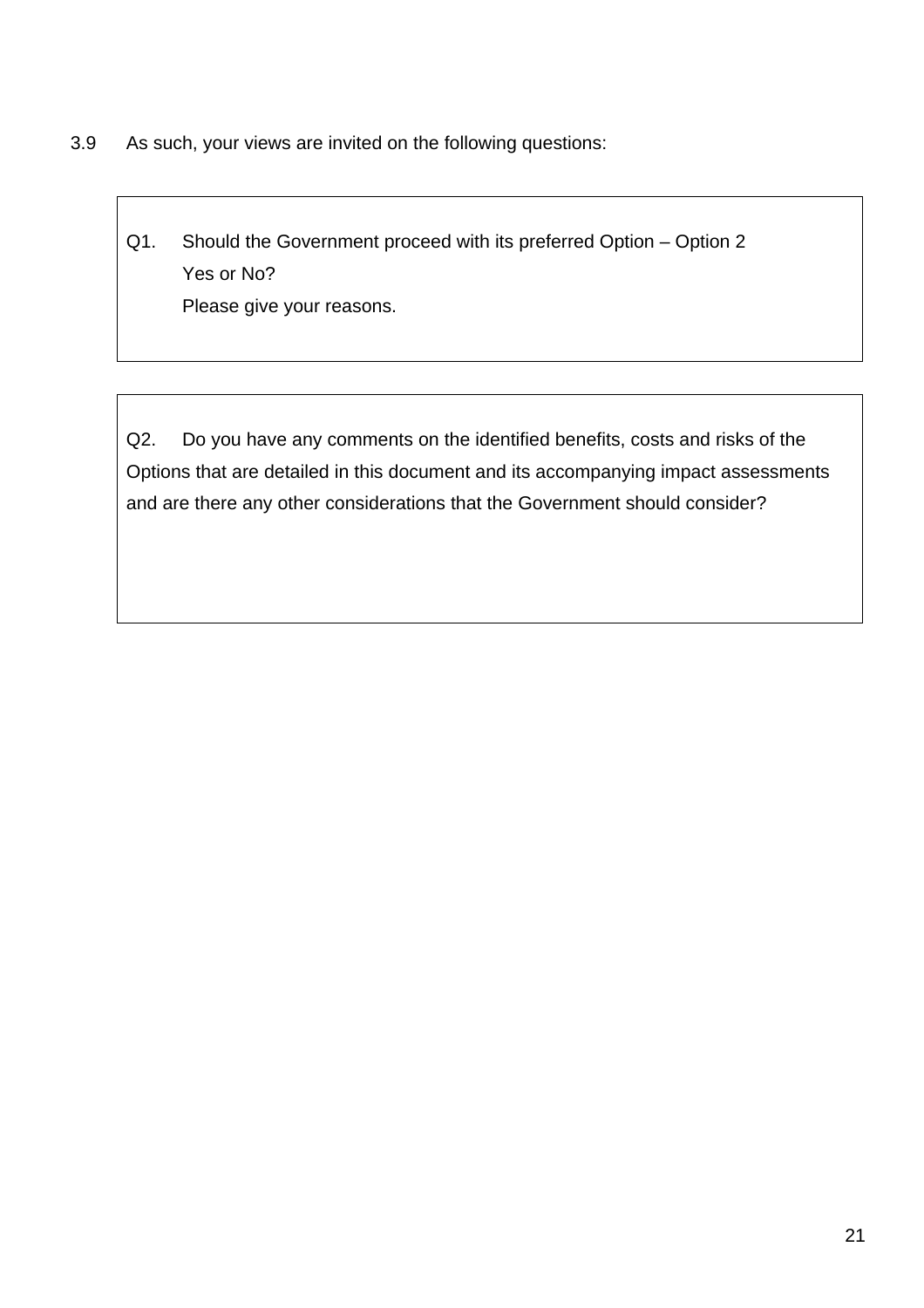# 4. Consultation next steps

Individuals and organisations are invited to submit comments on any issues raised by this paper.

# **Response to the Consultation**

Replies to this consultation should be received no later than **11 October 2010**.

Please respond by downloading the question template provided on the DH website. If you cannot access the question template, please e-mail the address below or write to us and we will send the consultation document and/or template to you. If you e-mail your response please do not send a duplicate hard copy.

The document is available on the Department of Health website at: http://www.dh.gov.uk/consultations/liveconsultations,

You can respond by e-mail to HRDListening@dh.gsi.gov.uk, or in writing to:

Consultation on Fitness to Practise Adjudication for Health Professionals: Assessing different mechanisms for delivery Department of Health Room 2N10 Quarry House Quarry Hill Leeds LS2 7UE

Attachments to e-mails should be in Microsoft word or rich text format only please.

**Please indicate whether you are replying as an individual or on behalf of an organisation or group of people.** 

**Your response may be made public, but if you would prefer it to remain private please make this clear in your reply.**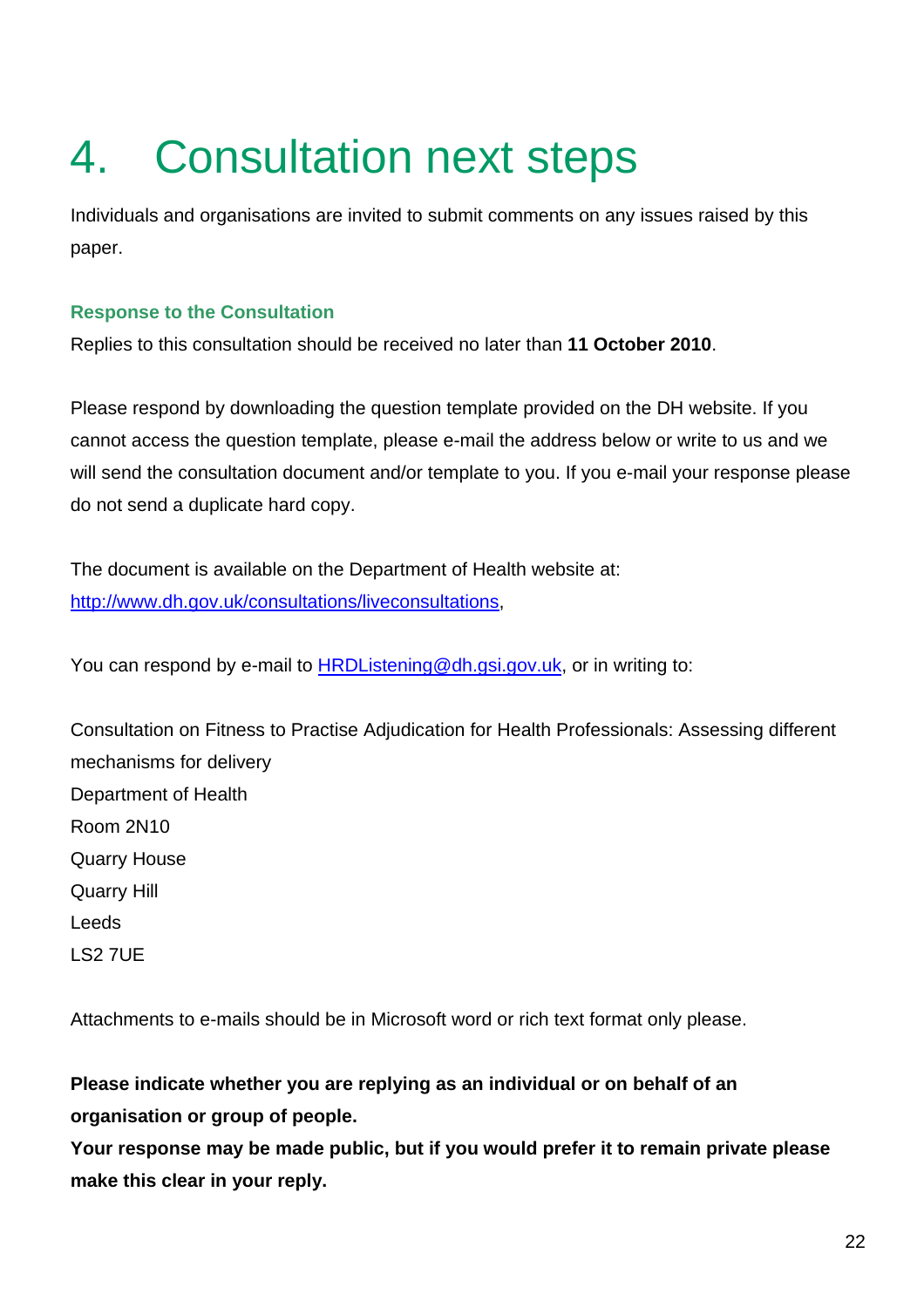# **Annex A**

# The Consultation Process - Criteria for consultation

This consultation aims to follow good practice on consultations and in particular we aim to:

- Formally consult at a stage where there is scope to influence the policy outcome;
- Consult for a sufficient period;
- Be clear about the consultations process in the consultation documents, what is being proposed, the scope to influence and the expected costs and benefits of the proposals;
- Ensure the consultation exercise is designed to be accessible to, and clearly targeted at, those people it is intended to reach;
- Keep the burden of consultation to a minimum to ensure consultations are effective and to obtain consultees' 'buy-in' to the process;
- Analyse responses carefully and give clear feedback to participants following the consultation;
- •Ensure officials running consultations are guided in how to run an effective consultation exercise and share what they learn from the experience.

# Comments on the consultation process itself

If you have concerns or comments which you would like to make relating specifically to the consultation process itself please:

contact Consultations Coordinator Department of Health 3E48, Quarry House Leeds LS2 7UE

e-mail consultations.co-ordinator@dh.gsi.gov.uk

**Please do not send consultation responses to this address.**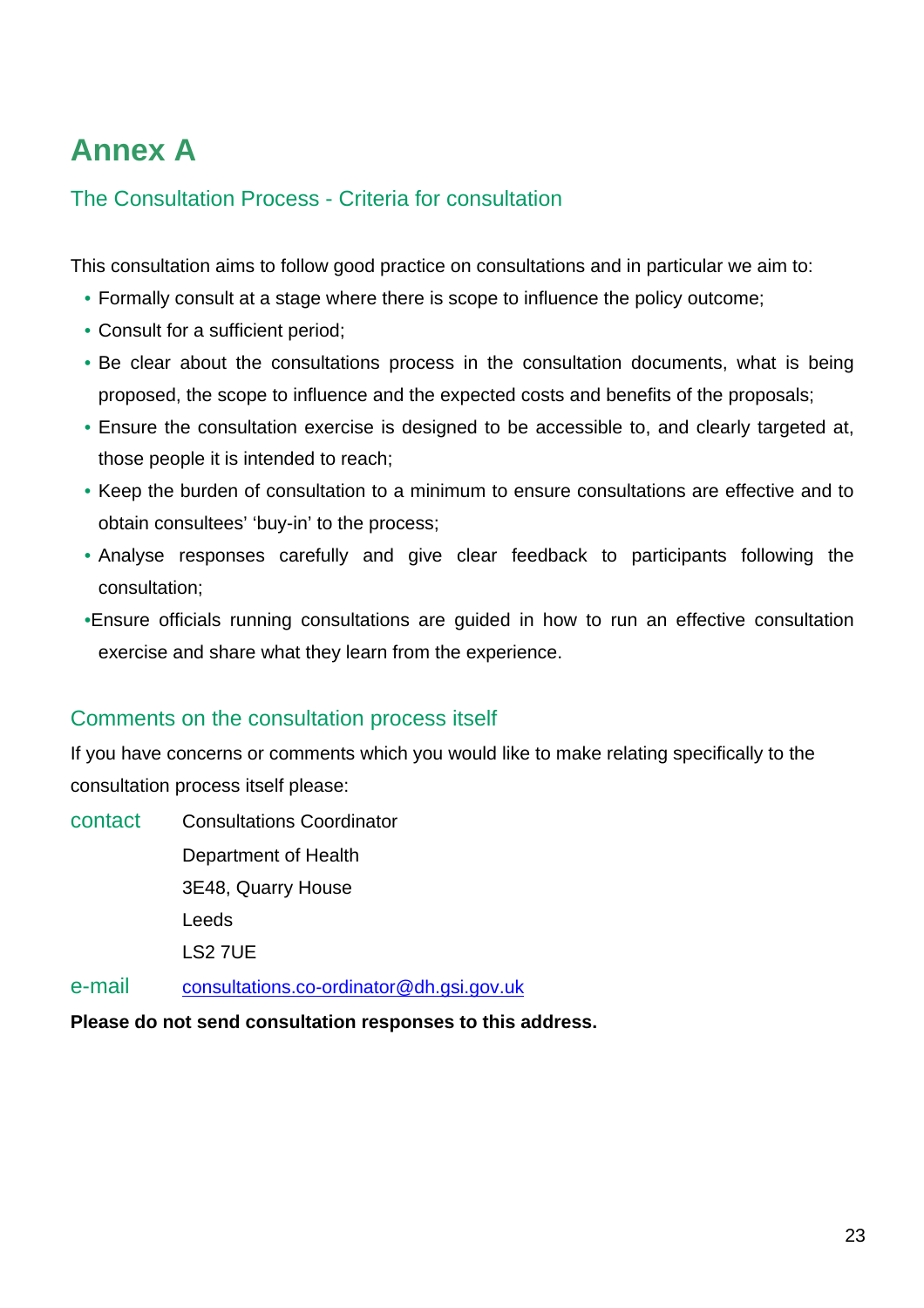# Confidentiality of information

We manage the information you provide in response to this consultation in accordance with the Department of Health's **Information Charter.**

Information we receive, including personal information, may be published or disclosed in accordance with the access to information regimes (primarily the Freedom of Information Act 2000 (FOIA), the Data Protection Act 1998 (DPA) and the Environmental Information Regulations 2004).

If you want the information that you provide to be treated as confidential, please be aware that, under the FOIA, there is a statutory Code of Practice with which public authorities must comply and which deals, amongst other things, with obligations of confidence. In view of this it would be helpful if you could explain to us why you regard the information you have provided as confidential. If we receive a request for disclosure of the information we will take full account of your explanation, but we cannot give an assurance that confidentiality can be maintained in all circumstances. An automatic confidentiality disclaimer generated by your IT system will not, of itself, be regarded as binding on the Department.

The Department will process your personal data in accordance with the DPA and in most circumstances this will mean that your personal data will not be disclosed to third parties.

# Summary of the consultation

A summary of the response to this consultation will be made available before or alongside any further action, such as laying legislation before Parliament, and will be placed on the Consultations website at

http://www.dh.gov.uk/en/Consultations/Responsestoconsultations/index.htm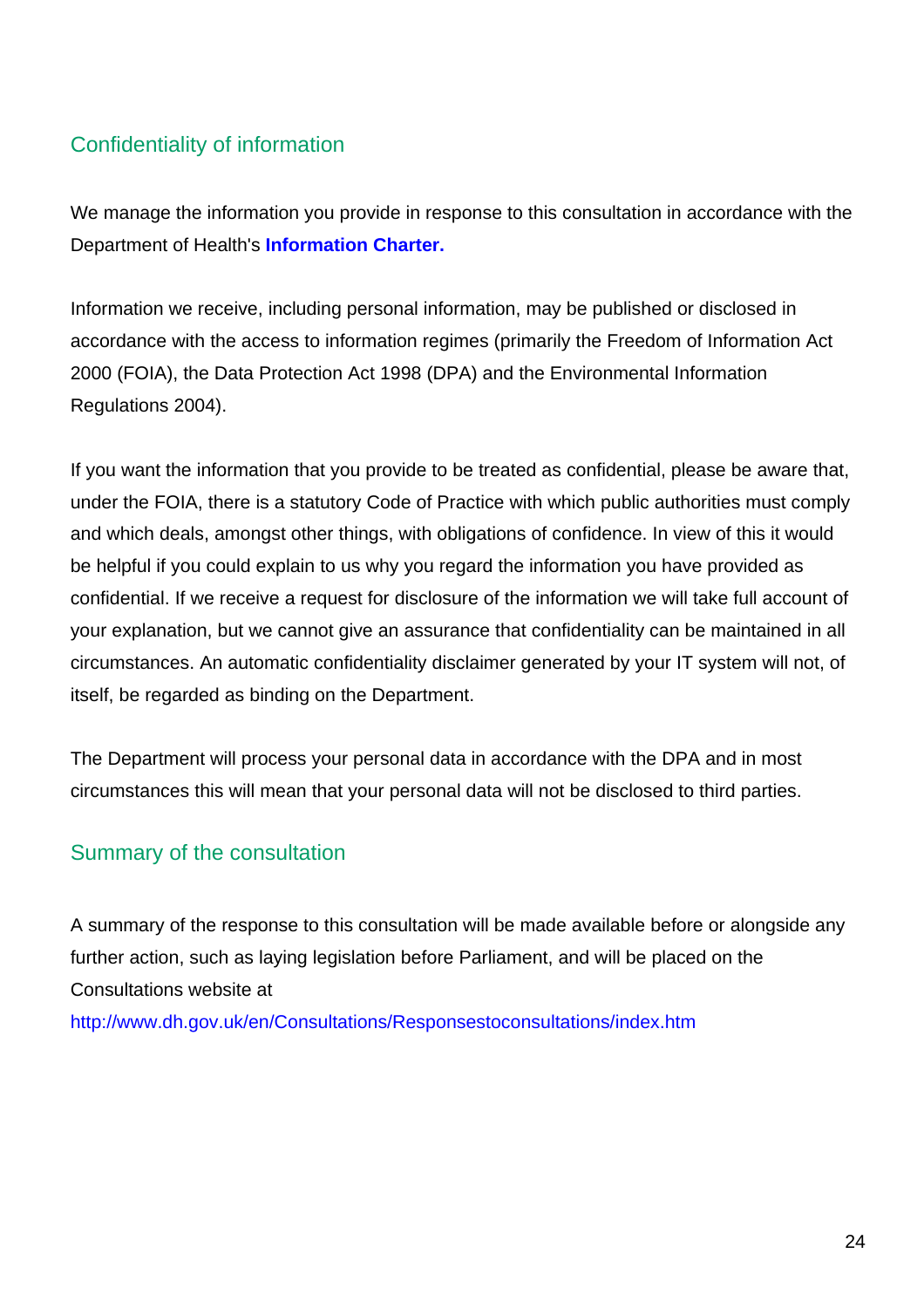# **Annex B - Response Template**

# **Summary of Consultation Questions**

Q1. Should the Government proceed with its preferred option – Option 2 Yes or No?

Please give your reasons.

Q2. Do you have any comments on the identified benefits, costs and risks of the Options that are detailed in this document and its accompanying impact assessments and are there any other considerations that the Government should consider?

# **Your Reply**

Please send replies to this consultation electronically wherever possible.

The closing date for responses is **11 October 2010**.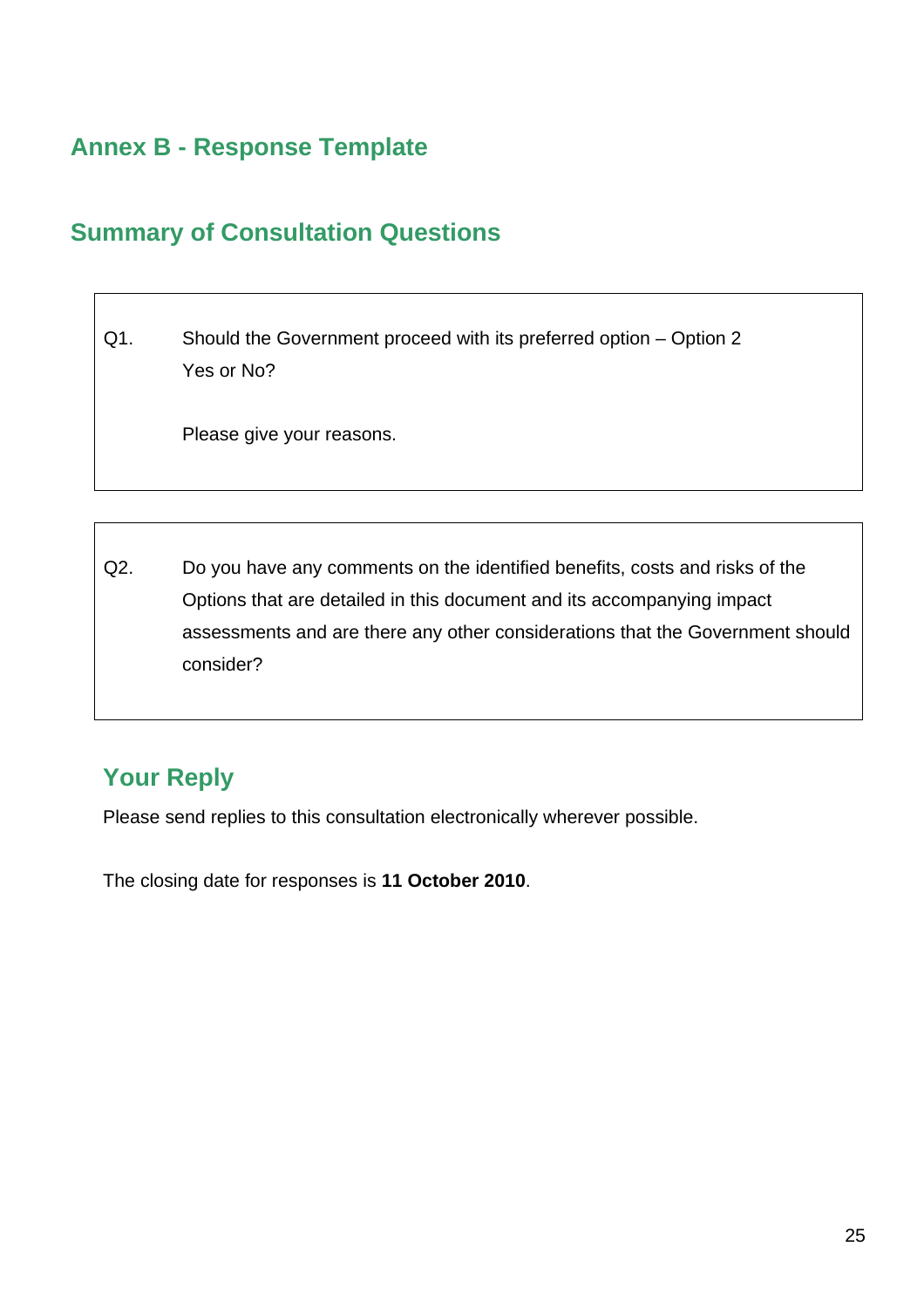**Council Meeting** 

**29 September 2010** 

**Paper 6** 

**Purpose: For approval** 

# **Fitness to Practise Adjudication for Health Professionals: Assessing different mechanisms for delivery**

## **1. Purpose**

1.1 To discuss and agree the nature of our response to the consultation.

# **2. Background**

- 2.1 The previous Administration took forward legislation to create a new body, the Office of the Health Professions Adjudicator (OHPA), which would take on the adjudication function of the GMC's Fitness to Practise (FtP) process. It was intended that OHPA would then adjudicate on GOC cases, with a view to eventually applying to the other regulators.<sup>1</sup> OHPA became a legal entity on 15 January 2010, with the aim of becoming operational by April 2011.
- 2.2 The move to create OHPA followed concerns about public and professional confidence in health professional regulation following a number of high profile scandals, particularly the Harold Shipman murders. The Fifth Report of the Shipman Inquiry<sup>2</sup> (December 2004) raised concerns about the GMC's arrangements for adjudication, and recommended that this function should be independent of the investigation of  $FtP$  cases<sup>3</sup>
- 2.3 The GMC has made a series of structural and process changes since the Fifth Report was published. This includes the introduction of a civil standard of proof, and having a smaller governing body which comprises half lay members and half doctor members, all of whom are independently appointed.

council for healthcare regulatory excellence

 $\overline{a}$  $1$  In 2008 we stated in our Special Report on the NMC that the adjudication function for the NMC should move across to OHPA at an early stage. Source:

http://www.chre.org.uk/\_img/pics/library/080611\_NMC\_Final\_Report.pdf <sup>2</sup>  $2\overline{A}$  Available at http://www.the-shipman-inquiry.org.uk/fifthreport.asp

<sup>&</sup>lt;sup>3</sup> Our review of the Medical Council of New Zealand, and our experience of professional regulation in Australia, has highlighted the benefit of, and value placed in, the formal separation of investigation and adjudication functions.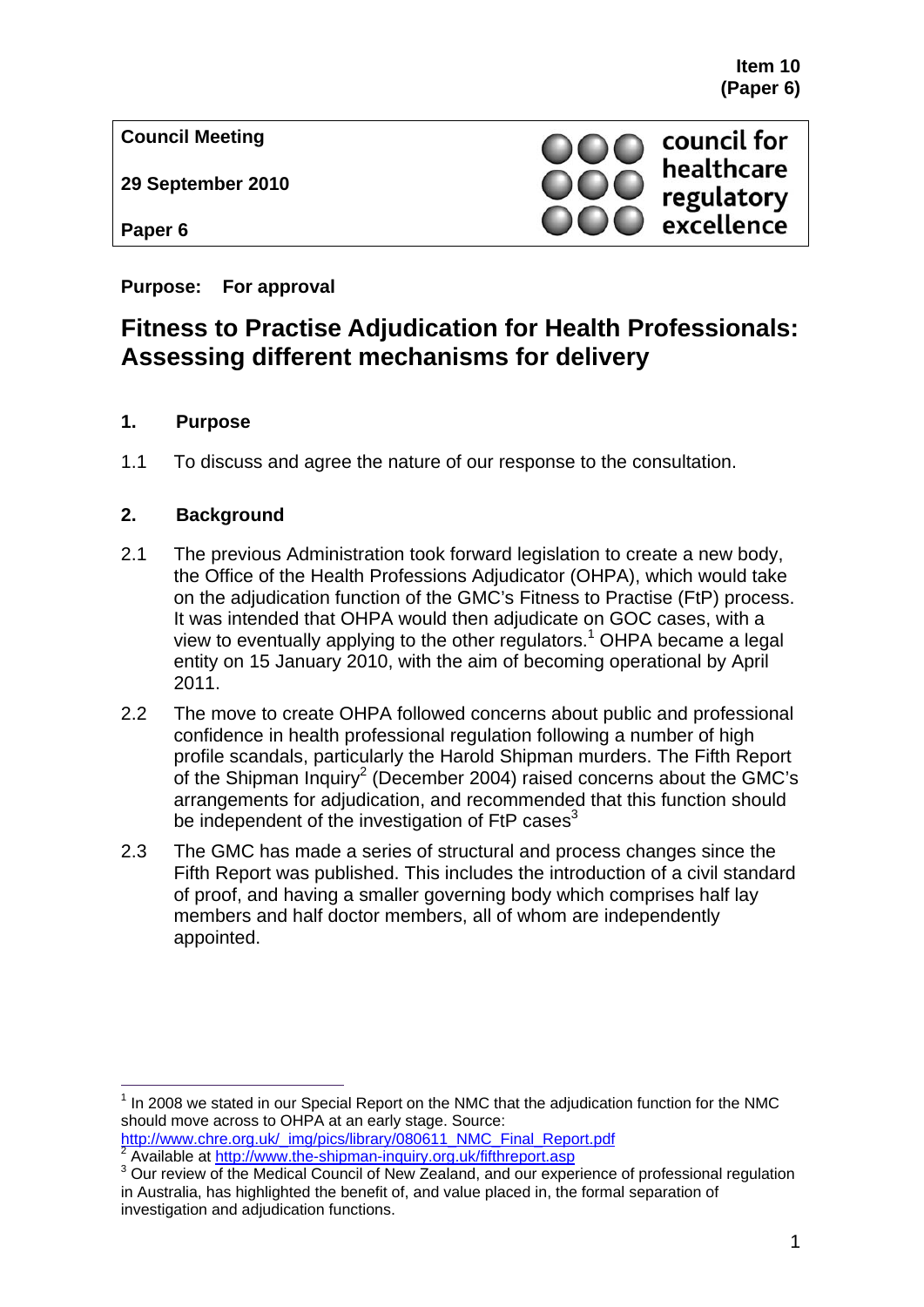### **3. Summary of GMC's proposals**

- 3.1 The Government asked the GMC whether it could deliver strengthened, independent adjudication as an alternative to proceeding with OHPA. The GMC believes it can implement the majority of proposals outlined by OHPA. The GMC has suggested a number of changes to its structure and processes, including:
	- Creation of a tribunal style model of hearings the Doctors' Disciplinary Tribunal – headed by an independently appointed President
	- The Tribunal President would present an independent report to **Parliament**
	- The GMC would acquire a right of appeal for decisions made by the **Tribunal**
	- Introduction of legally qualified chairs
	- Introduction of 'specimen charges' to deal with the most important maters at hand.
- 3.2 The Government's view is that implementing these proposals would enable the GMC to modernise and provide a greater degree of independence, realising the same benefits that OHPA would. It is also of the view that these measures could in time be extended to the other regulators. Legislating for these changes at the GMC is the Government's preferred option, rather than proceeding with OHPA or repealing the legislation provision for OHPA and taking no further action.

#### **4. Key points from the OHPA draft response to the consultation**

- 4.1 In its draft response, OHPA has supported its continuance by stating that it would provide consistency, independence and value for money. OPHA argues that:
	- OHPA would ensure that those engaged in judicial decision-making would be 'conspicuously independent', a key legal principle
	- A unique selling point of OHPA would be its ability to operate across all the health professions, providing a 'single source of reassurance to the public'
	- The consultation focuses almost exclusively on doctors and the GMC. Not only would it be 'overly optimistic' to suggest that the proposals for a Doctors' Disciplinary Tribunal could be simply applied to the nonmedical regulators, but they could have a 'disproportionate impact' if adopted by them.
	- The introduction of the Doctors' Disciplinary Tribunal (DDT) would add a period of further delay. Having separately appointed and administered panels for all the regulators would add to the overall cost and burden of regulation.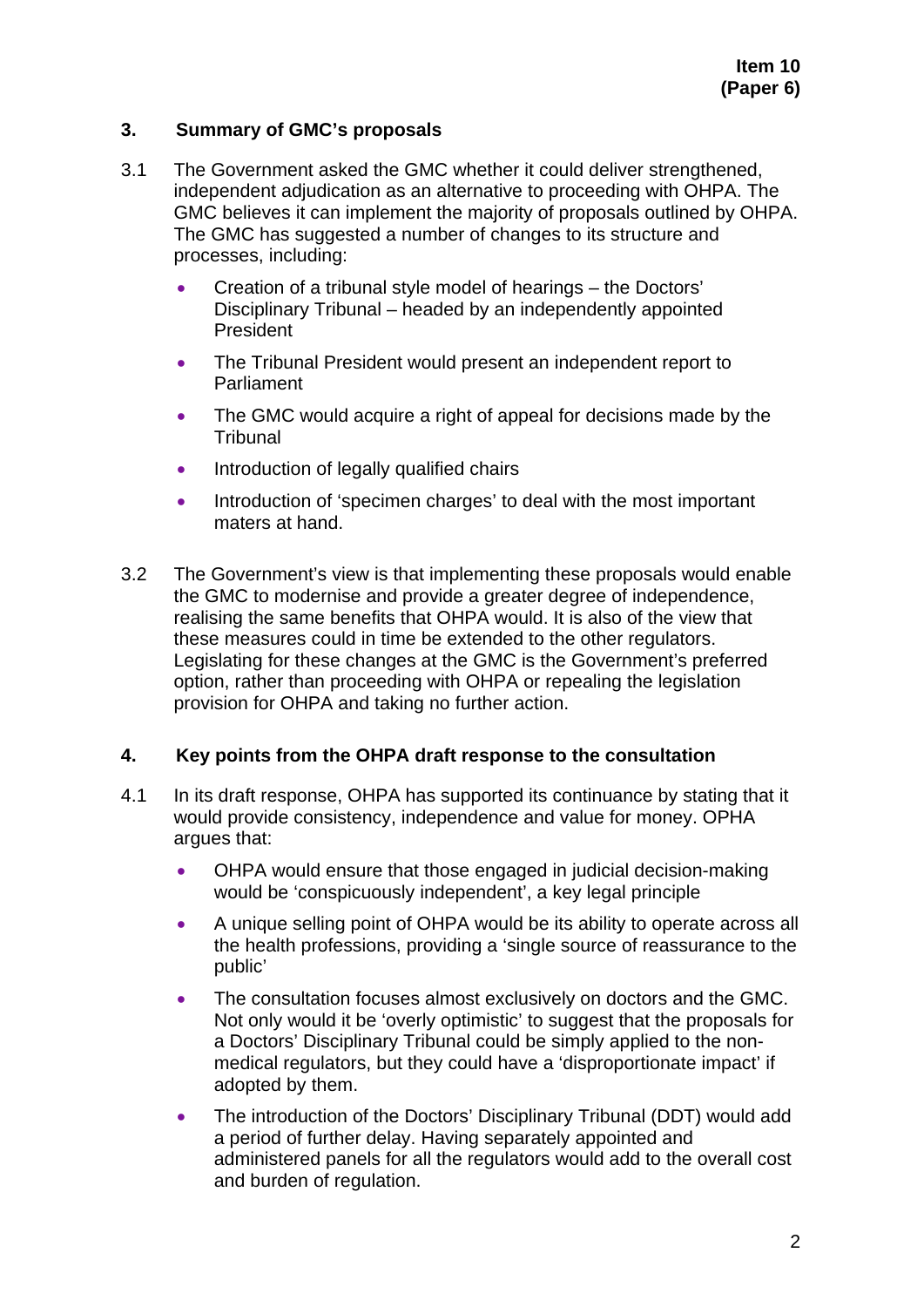• The impact assessment estimates the cost of establishing OHPA to be as much as £16m, but the final funding estimate submitted in June 2010 was for £8.6m. $<sup>4</sup>$ </sup>

### **5. Proposed nature of our response**

- 5.1 Since the publication of the Fifth Report of the Shipman Inquiry in 2004<sup>5</sup>, the GMC and the other regulators have demonstrated improvements in their processes and outcomes, benefitting the public, professionals and employers. This is evidenced in our annual performance reviews, the decline in high court referrals and findings from our policy projects. We continue to highlight areas for improvement at the GMC, like all of the regulators, but it would be inaccurate to suggest that the extent of the problem being tackled in 2004 remains the same in 2010.
- 5.2 There does remain evidence however, from market research $6$  and concerns expressed to us through advocacy organisations such as AvMA, that confidence in regulation could still be further enhanced.
- 5.3 Overall, we think the GMC's model could work effectively, but consider that it should be set up in a way that will contribute to the wider improvement of regulation in the long term, not solely as a response to the problem originally identified by Dame Janet or simply as an alternative to OHPA. In future, we think it would be beneficial for such tribunals to be offered by and on behalf of a number of the regulators. There are opportunities for sharing expertise and services and achieving greater cost efficiency in this and possibly other areas of operation.
- 5.4 The introduction of an independent Tribunal as proposed by the GMC would strengthen considerably the degree of independence of adjudication and should therefore improve confidence in regulation. Many of the other proposals identified<sup>7</sup> appear sensible, and if implemented would help to strengthen the efficiency of the process.
- 5.5 We believe that should this model be adopted, the GMC should set up its Tribunal model in a way that it could offer its services to some of the other regulators. This 'shared services' model would enable the benefits of economies of scale, independence and consistency to be realised in a more proportionate way than introducing a new Tribunal service at each of the nine regulators. We consider that having a service which serves more than one regulator might increase confidence in its independence. This could be further enhanced by aligning fitness to process processes and outcomes across regulators increasing consistency. This proposal would be in line with the recommendation in *Trust, Assurance and Safety* to establish 'a central list of vetted and approved panellists for all adjudication panels'.<sup>8</sup>

 $\overline{a}$ 

 $4$  We noted some inaccuracies in the Impact Assessment, particularly on page 11 point 17, which inaccurately states that there were 3,334 FtP hearings at the GMC in 2008/09. We believe this figures relates to the number of preliminary investigations undertaken.<br>Available at http://www.the-shipman-inquiry.org.uk/fifthreport.asp 5

<sup>6</sup> Opinion Leader Research, 2006. Joint UK Health and Social Care Regulators PPI Group: Making registers more usable. London: OLR 7

Section 2.22 of the consultation paper

 $8$  Trust, Assurance and Safety. P.67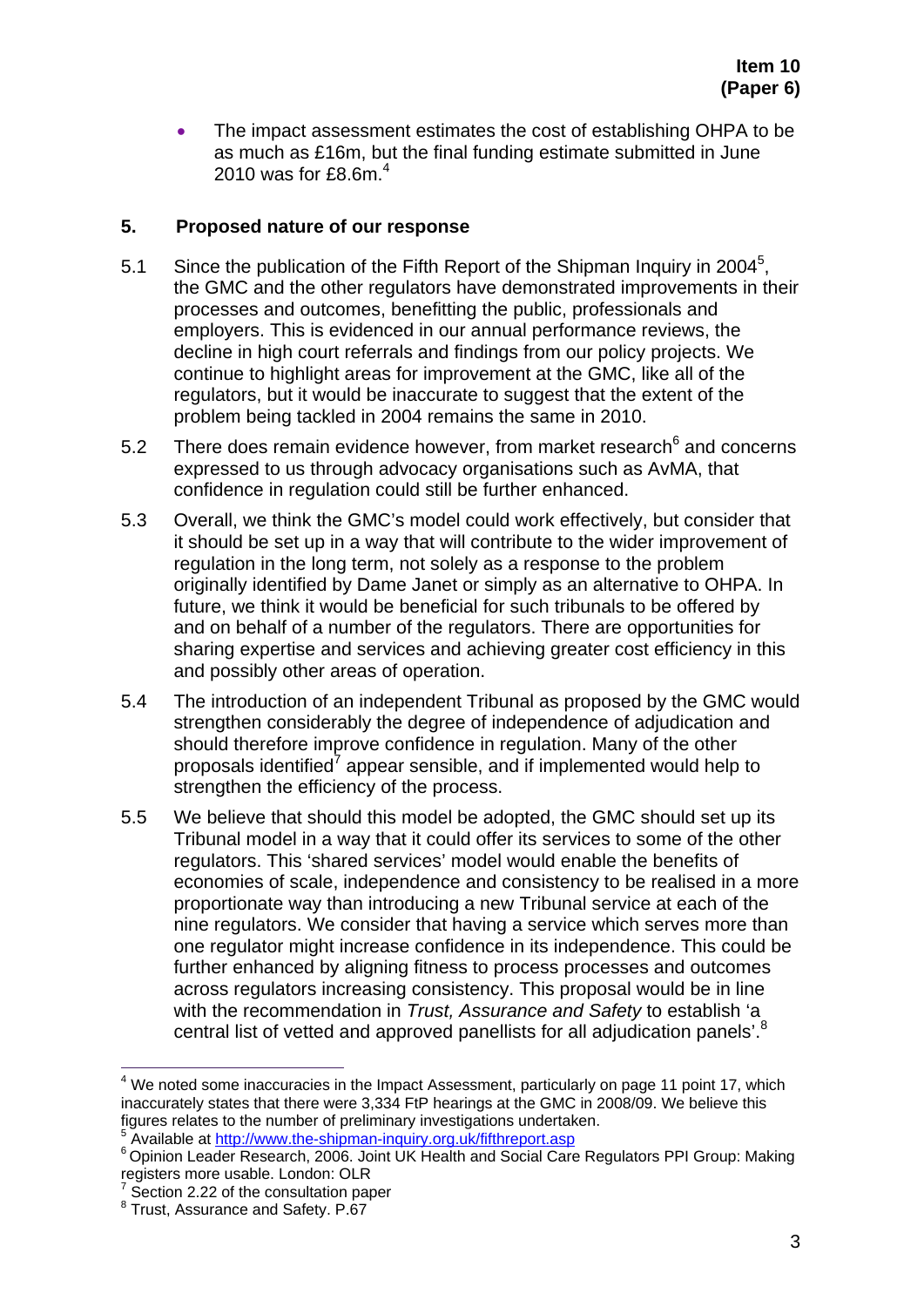- 5.6 With regard to the GMC's proposal that it be given a power of appeal against the decisions of the DDT, we believe that the most effective way to improve regulators' decision making and to enhance public confidence in regulation is for CHRE to retain its Section 29 function across all the regulated professions.
- 5.7 We should not assume that the decline in high court challenges would continue in the absence of independent scrutiny; and the public may begin to question the reasons behind any future decline. It would reduce the contribution of CHRE's unique 'whole market' view of regulation if our scrutiny of final decisions did not include the medical profession, and it could increase the inconsistency in decision-making across the regulators. One of our purposes is to promote harmonisation, therefore removing CHRE's right of appeal would increase inconsistency.
- 5.8 It would of course be open to the GMC to draw CHRE's attention to any case if it considers that the Tribunal has been too lenient, which would serve to emphasise the independence of its governance.
- 5.9 We are of the view that giving the GMC the power to appeal the decisions of the DDT would undermine public confidence in regulation, despite the best efforts to ensure its independence. Given that the GMC would be funding the DDT, the view that medical regulation operated 'behind closed doors' might persist.<sup>9</sup> There could also appear to be a financial and reputational disincentive for the GMC to appeal Tribunal decisions, as the cost would be funded by registrants and any appeal could reflect negatively upon the DDT.
- 5.10 On the specific point of legally qualified chairs, we stated in the 2007/08 Performance Review that there is no evidence of any benefit to the quality of decision-making of having legal chairs and consider it important to ensure hearings are not overly legalistic in style, for the benefit of complainants.<sup>10</sup> We understand there may be other benefits in terms of effective management of hearings. However we believe that the same effect can be achieved through appropriate training and competence checking of lay chairs, rather than necessarily requiring legal chairs.
- 5.11 This consultation has raised some wider questions about whether the outputs of the current FtP process are the desired ones; we should start to think about these questions before making changes to process. For instance, it would benefit patients, professionals and service providers if the dramatic rise in final FtP hearings was better understood. There may be opportunities for greater focus on earlier resolution, remediation and greater use of mechanisms such as consensual disposal. Similarly, we believe that there would be benefit in exploring ways in which complainants' could be a more active participant in, rather than merely a witness to, the FtP process.

 $\overline{a}$ 

<sup>&</sup>lt;sup>9</sup> Opinion Leader Research, 2006. Joint UK Health and Social Care Regulators PPI Group: Making registers more usable. London: OLR

<sup>&</sup>lt;sup>10</sup> CHRE. Performance Review of the health professions regulators 2007/08: Helping regulation to improve. Available at:

http://www.chre.org.uk/\_img/pics/library/080827\_Peformance\_Review\_Report\_2007-08.pdf